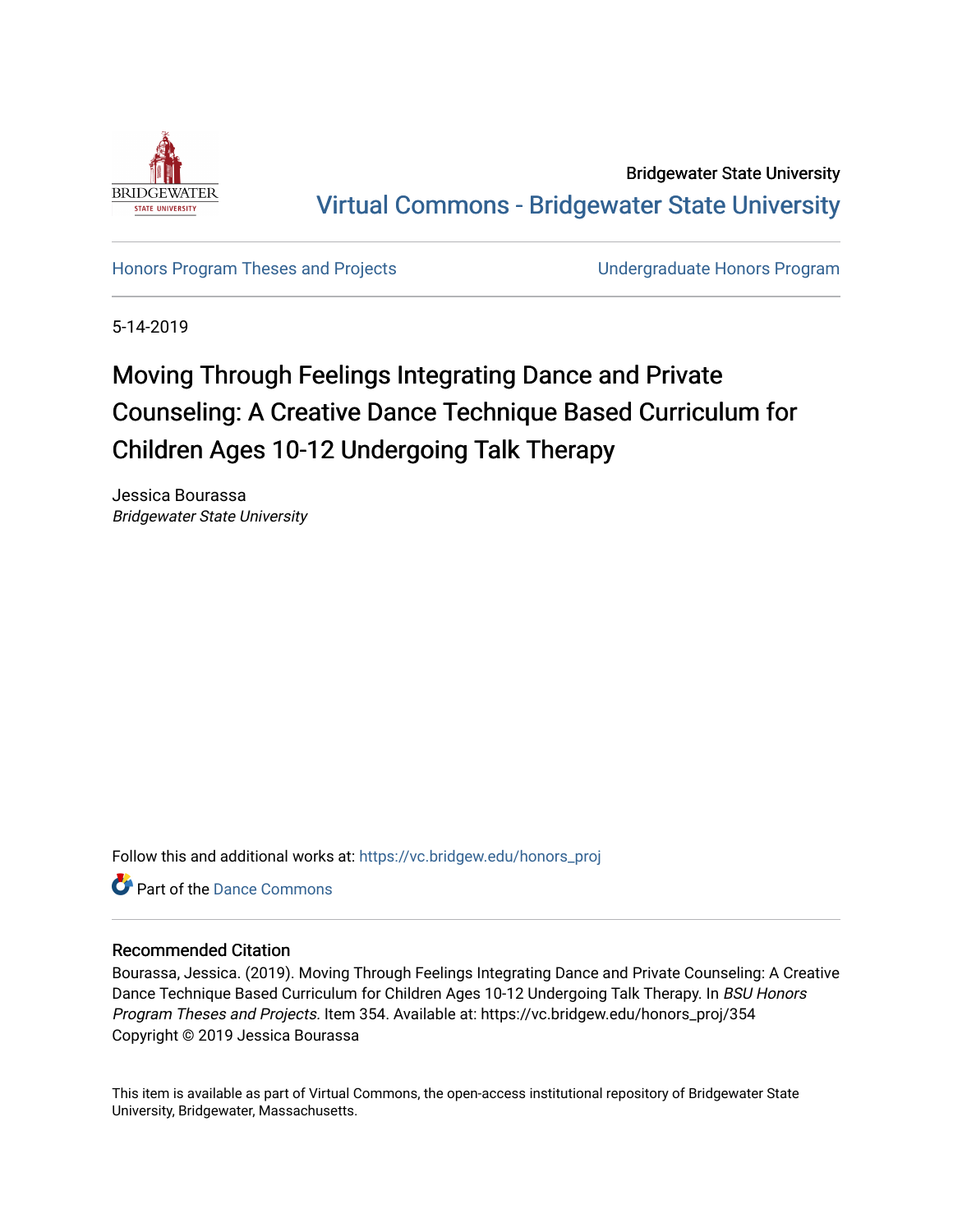*Moving Through Feelings Integrating Dance and Private Counseling: A Creative Dance Technique Based Curriculum for Children Ages 10-12 Undergoing Talk Therapy*

Jessica Bourassa

Submitted in Partial Completion of the Requirements for Departmental Honors in Dance

Bridgewater State University

May 14, 2019

Dr. Jody Weber, Thesis Advisor Dr. Donna A. Dragon, Committee Member Professor Kristy Kuhn Donelly, Committee Member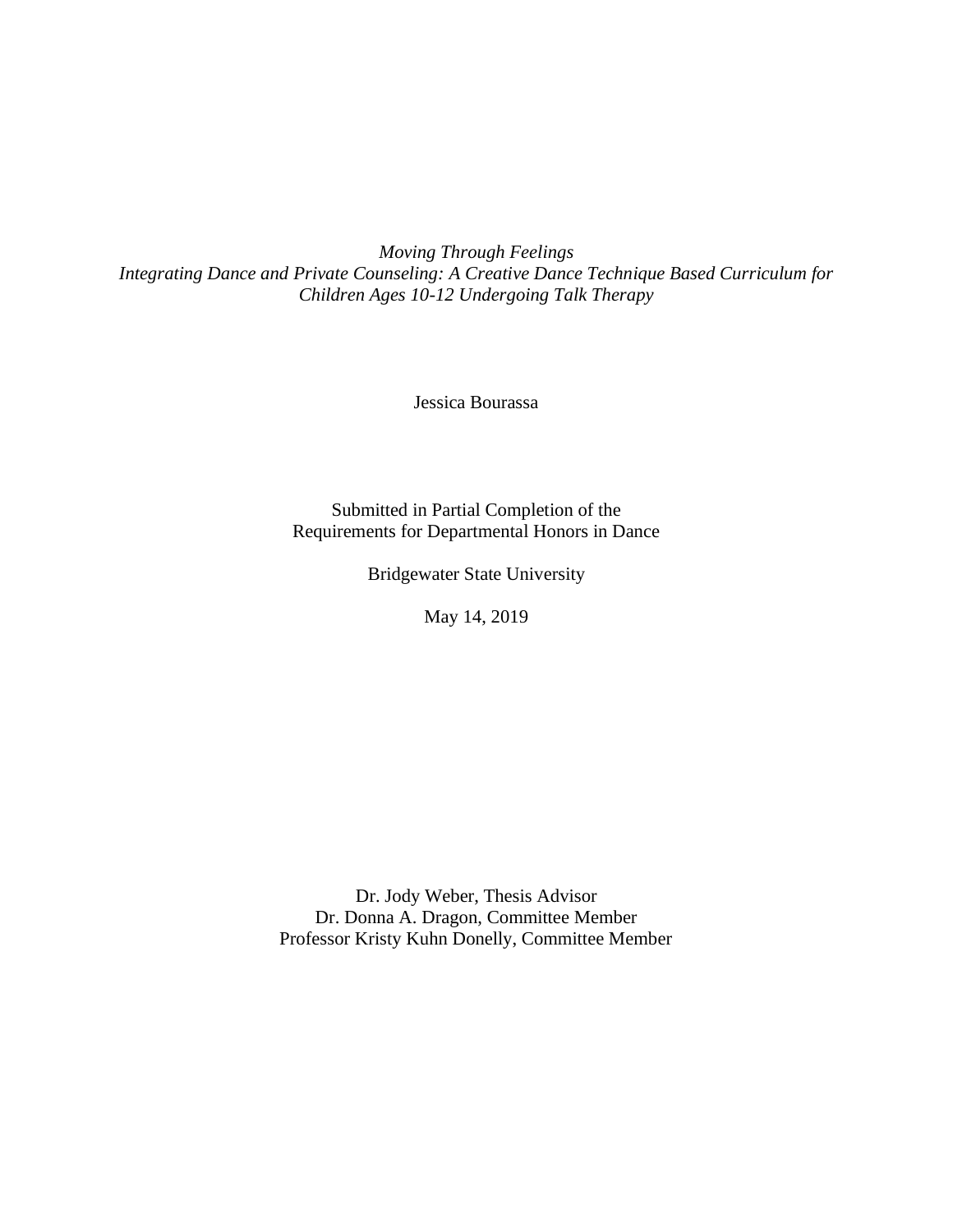## **Table of Contents:**

| Introduction                       | $\overline{2}$ |
|------------------------------------|----------------|
| <b>Works Cited</b>                 | 12             |
| Safe Space agreement               | 13             |
| Contextual & Environmental Factors | 14             |
| Unit 1                             | 16             |
| Unit 1, Lesson 1                   | 19             |
| Unit 1, Lesson 2                   | 23             |
| Unit 1, Lesson 3                   | 28             |
| Unit 1, Lesson 4                   | 32             |
| Unit 2                             | 36             |
| Unit 2, Lesson 1                   | 39             |
| Unit 2, Lesson 2                   | 43             |
| Unit 2, Lesson 3                   | 47             |
| Unit 2, Lesson 4                   | 51             |
| Unit 3                             | 55             |
| Unit 3, Lesson 1                   | 58             |
| Unit 3, Lesson 2                   | 62             |
| Unit 3, Lesson 3                   | 66             |
| Unit 3, Lesson 4                   | 70             |
| <b>Assessment Methods</b>          | 73             |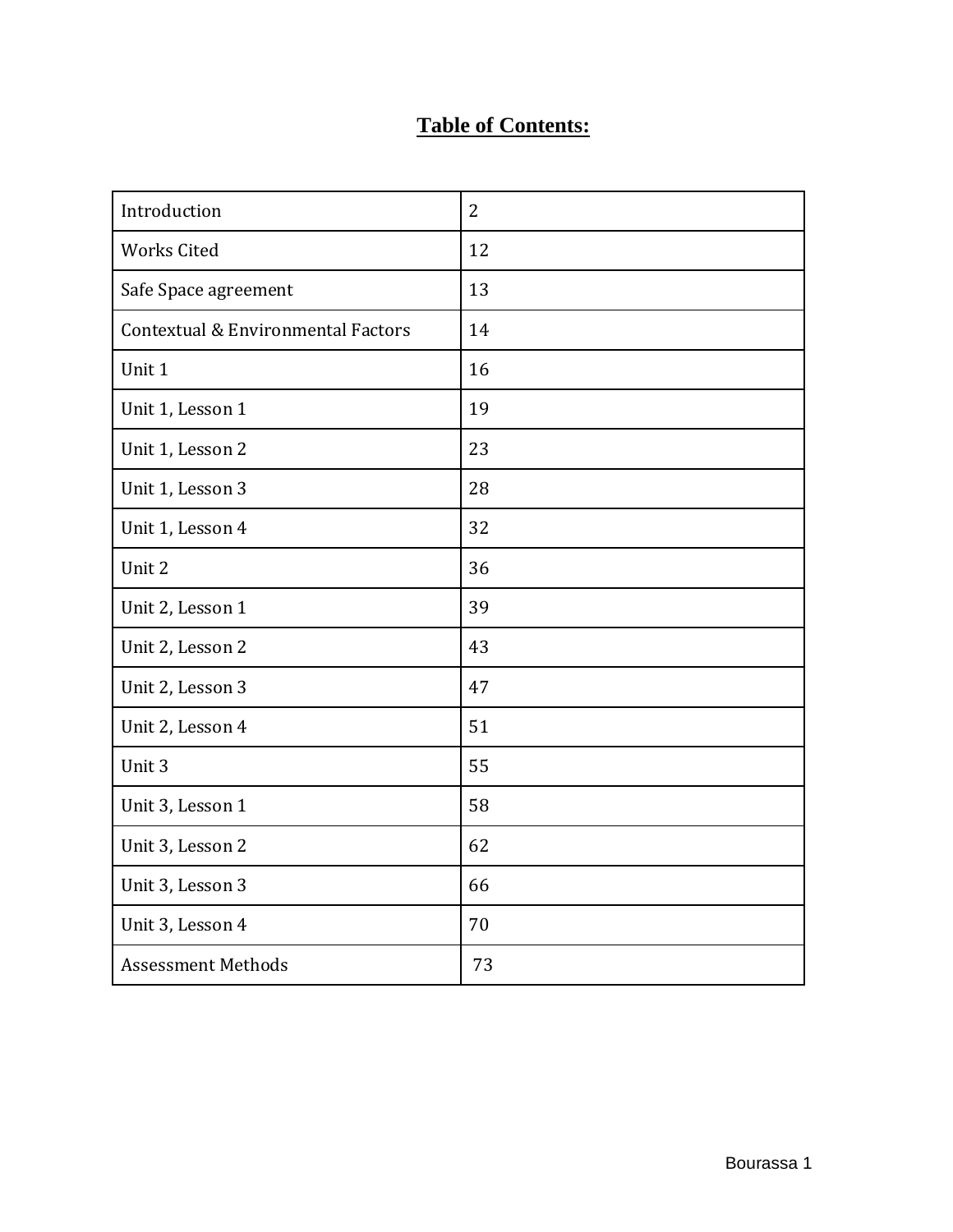#### *Introduction*

According to Private counselors, one of the top reasons children are undergoing talk therapy is because they have experienced a trauma that affects their day to day lives, learning abilities, difficulties with social interactions, and behavioral issues. More than sixty-eight percent of children have experienced a traumatic event by the age of twelve and more than twenty percent of those children develop side effects that can lead to anxiety disorders, depression, suicidal thoughts and other emotional issues (Hamner 1). With these side effects, children often undergo talk therapy in order to work through their experiences and learn to heal from them. Children who undergo talk therapy often have a particularly hard time talking about their experiences and feelings, because they are still in the early social-emotional developmental stages. If children are unable to cope with their experiences early on, symptoms can persist into adulthood and cause further developmental problems such as anxiety, depression, alcohol, and drug abuse, eating disorders and Post-Traumatic Stress Disorder, otherwise known as PTSD (Hamner 6). Children are often unable to verbally communicate about their experiences and this makes it hard for them to progress within a talk therapy session or receive the help they need. Therefore, it is important to identify additional strategies for children who are undergoing talk therapy in order to express their feelings and learn appropriate emotional processing skills for their age and developmental level. Creative dance is a form of dance that provides the potential for expression. In creative dance classes, there is no right way to move, students draw inspiration from internal and external stimuli, experiences, imagination, and learn to use their body as a facility to move (Levy, 23). Creative dance technique classes, alongside private talk therapy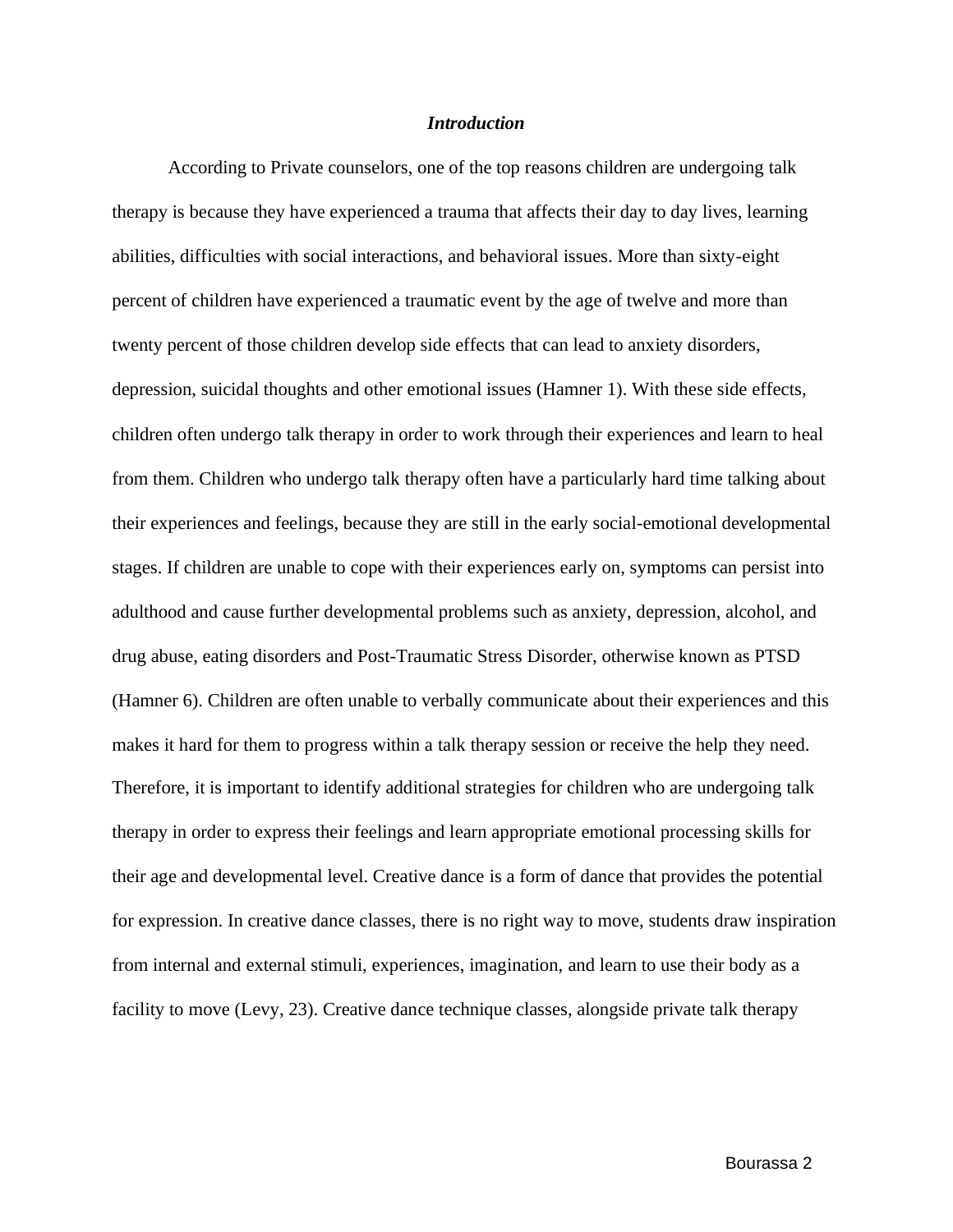counseling sessions, in a private counseling center, can be an effective strategy for children to learn dance can be used as a means for expression.

I have been dancing since I was five years old. Dance has always been a constant in my life. I participated in talk therapy with a licensed psychologist and attended sessions once a week for the majority of my childhood. I was just a child, I did not yet understand how to put how I was feeling into words or how my experiences affected me emotionally, this impacted progress in my sessions. The therapist would ask me questions that I was uncomfortable answering and I could never find the right words to express just what it was I wanted to say. While undergoing talk therapy, I also attended technique based dance classes three times a week. When I was dancing, I felt like I was able to express how I was feeling without saying anything at all. It was the expression through movement that allowed me to work through my issues and maintain a healthy life both, mentally and physically. I knew that dance made me feel better, the opportunity to express myself through movement was a constant in my life. After going to college and majoring in dance, I started thinking about the connection between dance and how it helped me mentally, physically and emotionally. What about dance allowed me to express myself? Why was dance so helpful for me and my healing process? Could there be a connection between dance and talk therapy? Can dance help a child undergoing talk therapy learn how to put their feelings into words? After extensive research, I found answers that shaped my thinking for the development of this project.

Giovanni Lopez discusses the reasons why talk therapy is not enough to treat symptoms of trauma, " neuroimaging studies show that the Broca area, the part of the left brain considered to be responsible for the verbalization of personal experiences appears off after trauma" (Lopez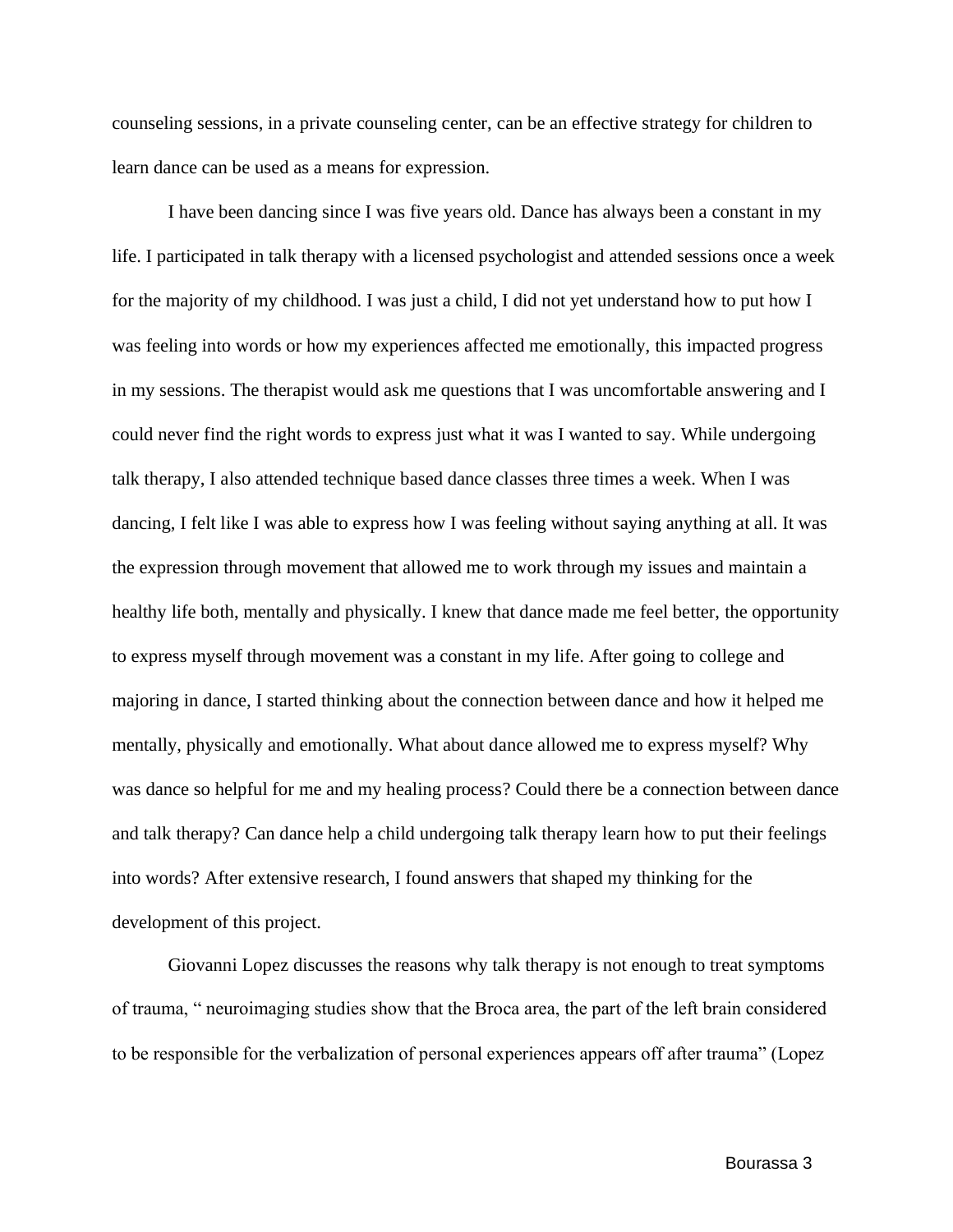129). Lopez talks about the need for connection between the mind and body throughout the healing process, "the therapeutic approach to those emotions related to traumatic experiences cannot exclusively happen through a cognitive-verbal canal, but also through expressive- bodily canals" (Lopez 131). After a traumatic event, certain parts of the brain shut down because the nervous system is being interrupted, this makes it hard for children to verbally discuss their experiences, the body is able to react and express when the brain sometimes cannot. It is important to consider the effects of trauma and how detrimental it can be to a child's growth and development.

There are many reasons why coping at a young age is particularly important for children. One of them being that trauma can interrupt the developmental progression of emotional processing skills within children which makes it harder for them to process their emotions after the traumatic event has occurred. Cook- Cottone discusses how children are more likely to express their feelings through behavior rather than verbally, "cognitive development presents with increasing verbal ability, symptoms continue to be expressed behaviorally and may include regressions, less emotional regulation, an increase in externalizing behavioral expression" (2). Research suggests that children are more likely to develop chronic PTSD, which can lead to "self-injurious behaviors, conduct problems, dissociation, depersonalization, and substance abuse" (Hamner 2). If children are not able to cope at a young age, it can also lead to problems in school such as a change in activity level, trouble forming relationships with teachers and peers, poor self-regulation, developmental delay, and reading and writing issues. Strategies to help children cope are determined more accurately through the child's behavior rather than the child's verbal communication skills with a therapist because children express symptoms through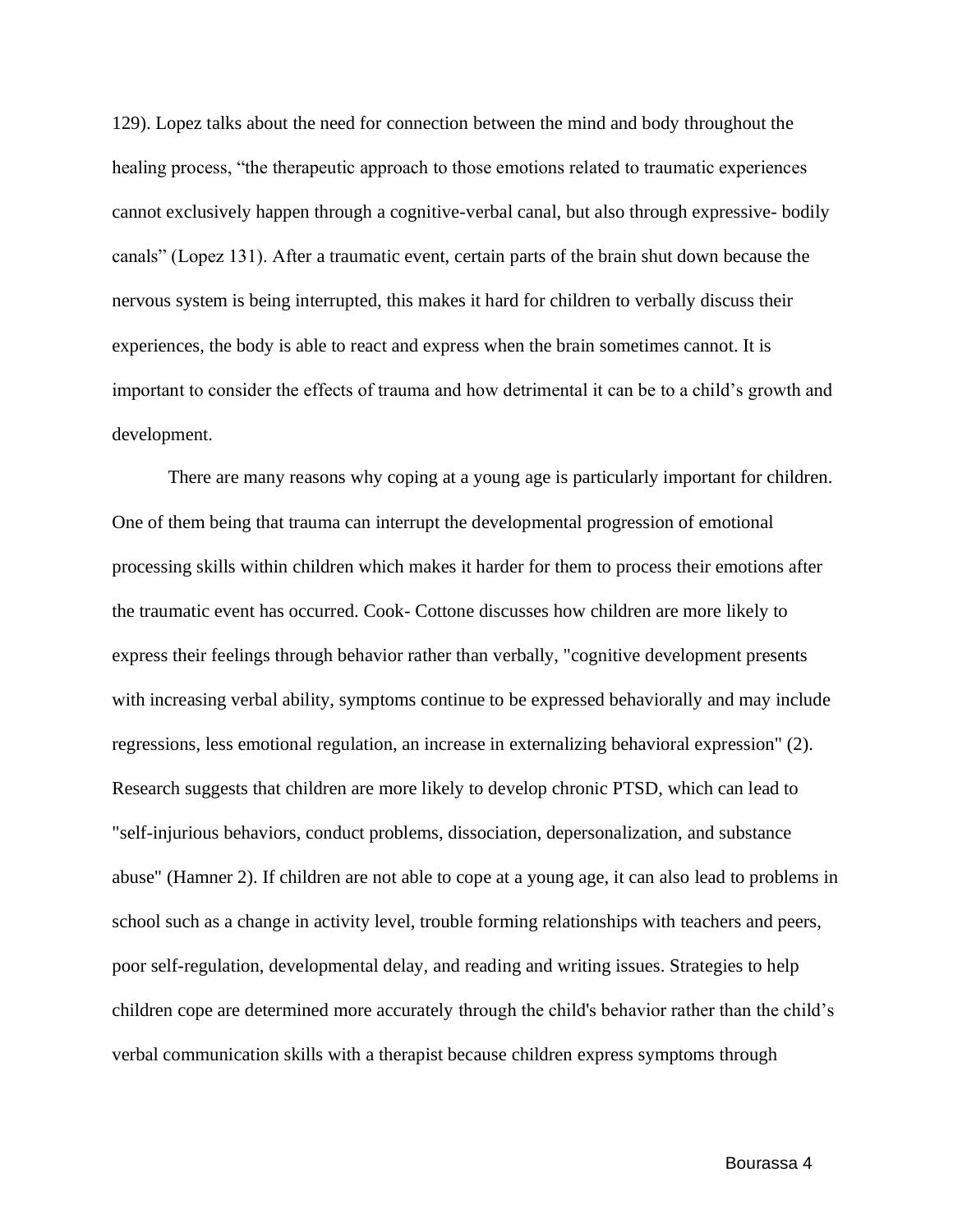behavior more often than verbally (Cook-Cottone 3). For example, a child is more likely to demonstrate negative behavior when they are upset such as aggressiveness towards peers, tantrums, and refusal to complete tasks, children are unlikely to verbally speak about their experiences because they are not developmentally able to verbalize certain experiences. A kinesthetic approach to healing it most effective for children and that is why dance can be used as an effective strategy for children.

Verbal psychotherapy is not enough to treat trauma in children, there has been research on additional strategies that combine talk therapy with other forms of therapy to create new ways to heal the mind and body. Because children often are not able to express themselves through words, we must consider strategies that involve a kinesthetic approach. A kinesthetic approach may be more effective in treating symptoms of trauma, especially in children. Dance can be used as a way for children to move through their experiences because the mind and body are connected, dance can help facilitate students in finding the words to verbally discuss their experiences. Emotional processing starts with the body, a natural response to threat includes kinesthetic reactions rather than verbal reactions (Giovanni 2). The "fight or flight response" is the natural response to a threat and can lead to kinesthetic response rather than verbal-cognitive response; this is why movement can help with emotional processing skills (Giovanni 2-3). For example, when a child is in a situation that makes them feel harmed or scared, the body's natural response is to decide whether to fight for their lives or to try their best to get away from the situation, both are natural somatic responses to fear. Sometimes a child may experience another response to trauma, known as the freeze response. When a child is put in a possible life threatening situation, sometimes a child can feel trapped as if there is no way out, they can't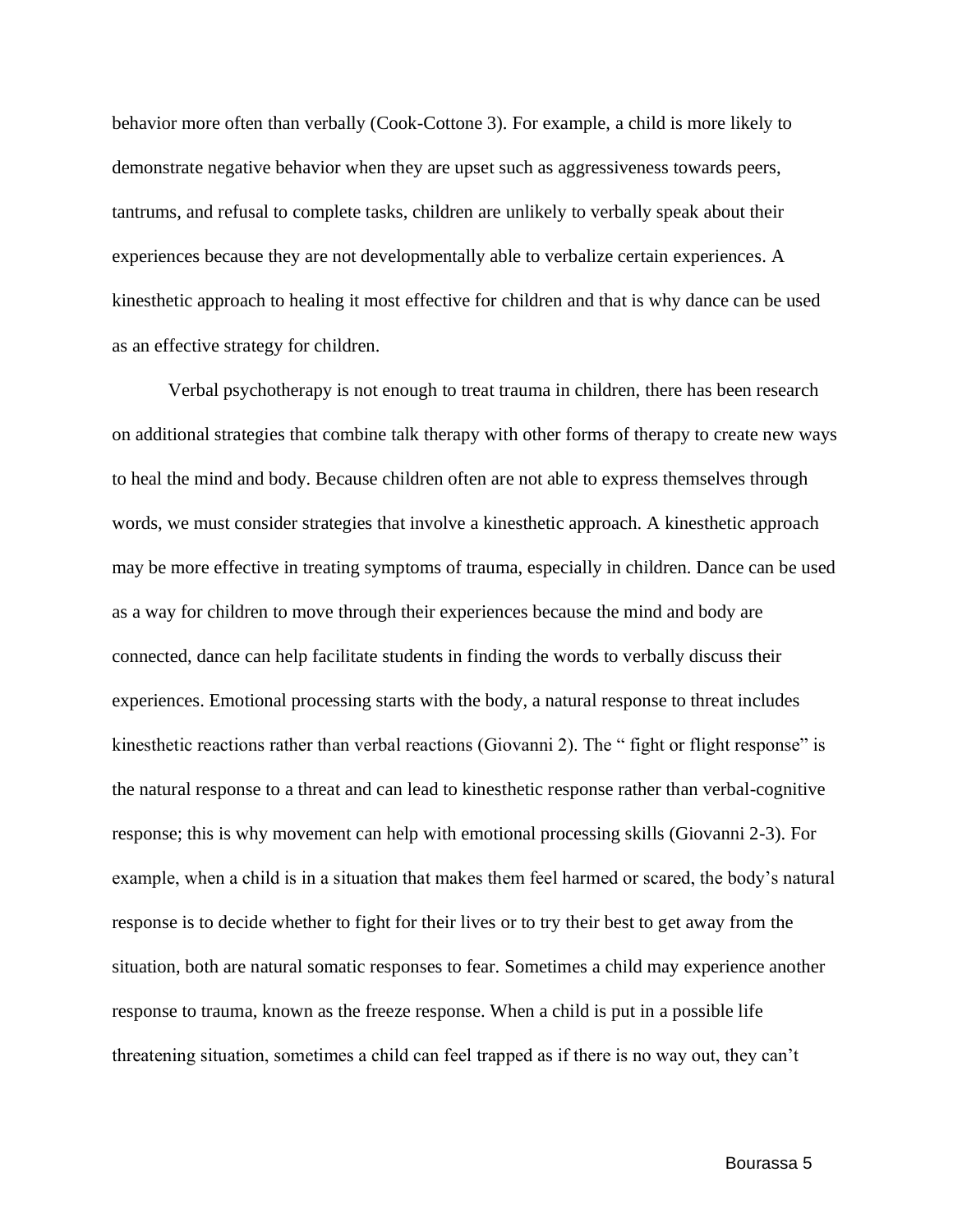bring themselves to run or to fight, they are simply numb. When a child experiences the freeze response, trauma and memories can get trapped in the body and comprise the central nervous system, leaving the body in complete shock (Lynch 1). Once the body is able to move through its experiences then it is able to reintegrate experience with the mind and verbally express through words. Dance can help children develop, and grow their emotional processing skills and learn about their bodies as a means for expression.

An application of dance for children and emotional issues is employed in *The Dance Project*, which was created by Rachel Elliot. *The Dance Project* is a growing project that discovers the benefits of dance for children who have emotional or behavioral difficulties such as anxiety, depression, suicidal thoughts, and/ or thoughts of self-destructiveness. The main goal of *The Dance Project* is to educate others on ideas about dance and how it can help children with emotional processing skills,

"Dance can provide a means to achieving physical and psychological well being, although dance education is not planned as therapy, it has many powerful therapeutic benefits for children with mental distress" (Elliot 1).

Elliot identifies dance activities that have been used in child psychiatry, including but not limited to, lessons on safe space, boundaries, and dancing in an enabling space in order to help express and process emotions a child may feel when in distress. Creative dance can allow children to connect with their bodies in ways that feels safe and comfortable to them, this is important in promoting self-awareness, positive body image, and a sense of self-worth for children (Elliot 3). Creative dance can help relieve anxiety in children with mental struggles and can allow them to develop and learn about techniques that will help them better process their emotions. (Elliot 2-4). Dance can become a powerful way for children to communicate their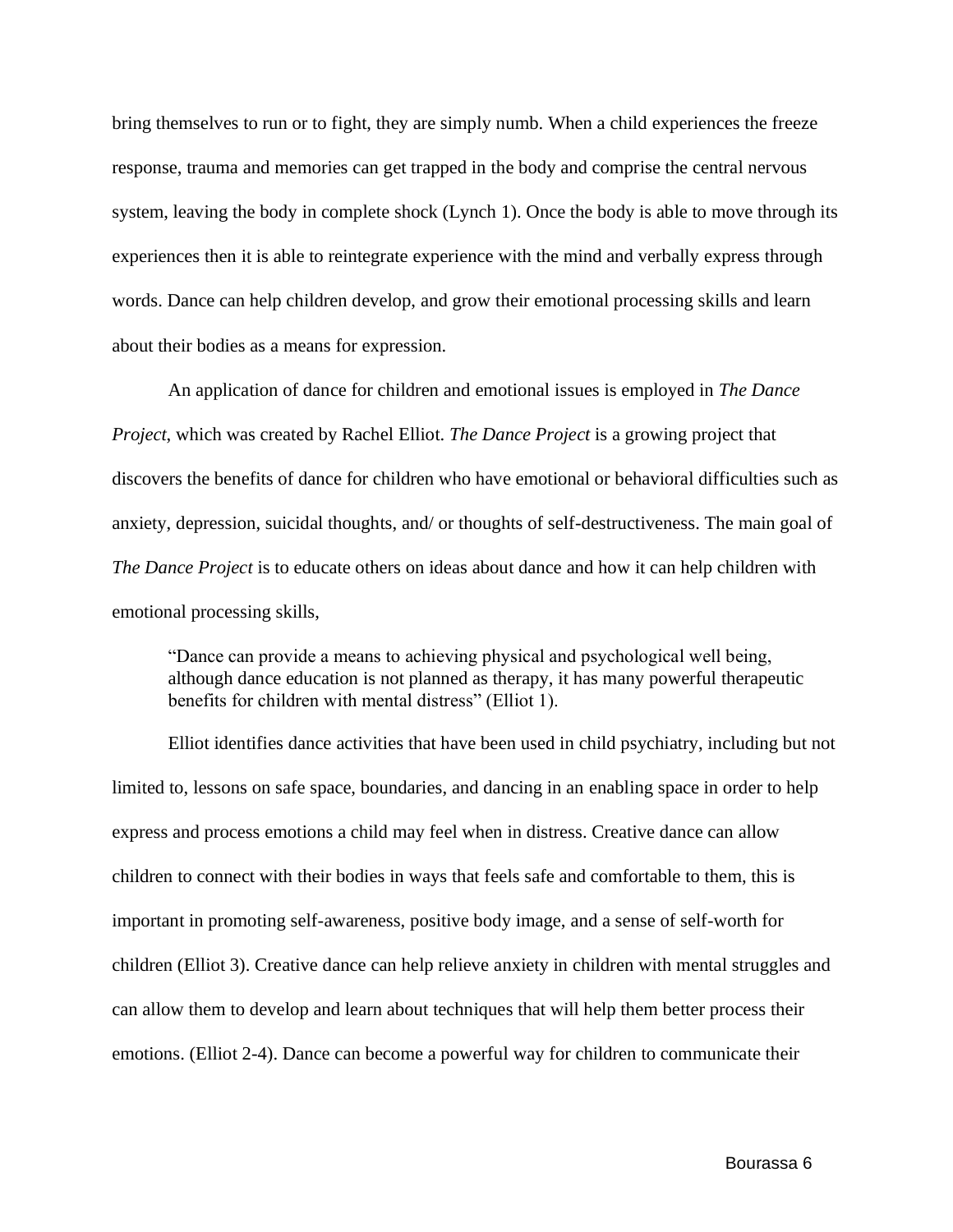feelings with no verbal communication necessary. When a child experiences trauma at a young age, they can start to shut down and become overwhelmed with emotions that they do not understand, it is important that they can learn about their emotions through their body to create a safe mind-body connection.

Children often express their feelings through behavior; dance can be an effective way to help children with behavioral issues (Thom 2). Dance has been implicated into a preschool classroom to help lessen behavioral issues in children by using dance as a way for children to learn about emotional expression. Lily Thom, a preschool teacher, used dance in her preschool classroom to help children learn about their emotions through their bodies before learning how to express their emotions verbally. The use of dance movement within the classroom proved to be effective in helping with emotional processing skills and behavioral issues with children within a preschool classroom. Thom talks about dance movement therapy and the benefits for children, " the term dance movement therapy encompasses a range of theories and techniques all of which are rooted to the assumption that the body is directly connected to mental health. This approach recognizes children's active engagement in the context of an interaction between cognitive, emotional, social, and physical development" (Thom 3). Thom expresses how children lack the skills to regulate and process emotion due to their ongoing development, this makes it hard for them to express emotions, which results in behavioral issues within the classroom. Thom used dance as a tool to give children a somatic experience that allows them to learn about their bodies and how it can be used to process emotion through movement before expressing their feelings verbally (4). Thom saw differences in children with their social and emotional development, behavioral issues, emotional expression as well as self-regulation. For example, the children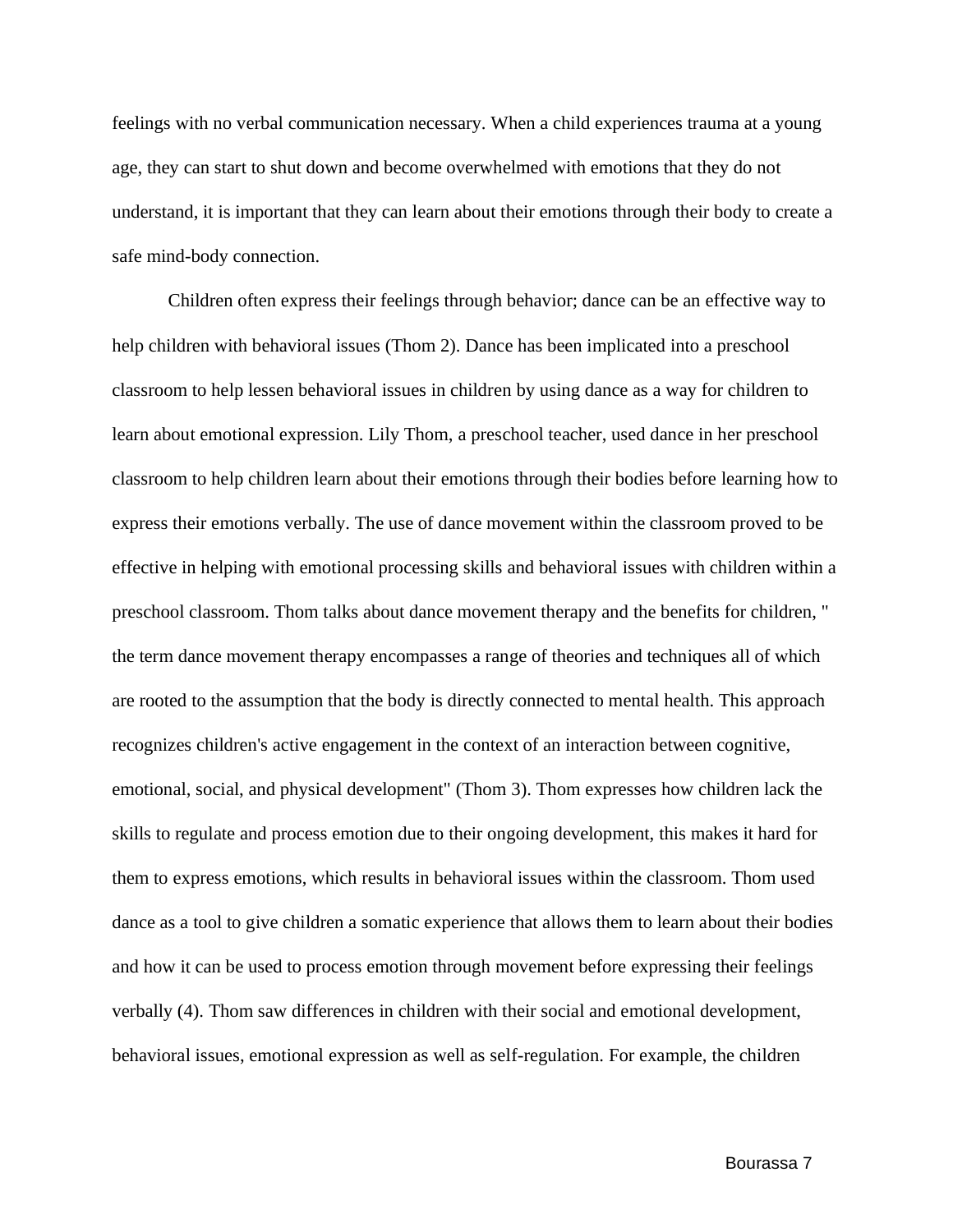started to develop social skills with other children in the classroom and were able to better process their emotions when they were upset. Children began to talk about their feelings with their peers rather than displaying negative behaviors to show that they were bothered or upset. For example, when lining up to leave the classroom, the children understood that it can't always be their turn to be the line leader and that other classmates would be the line leader sometimes as well (Thom 6). This research proves that dance can be an effective way for children to learn and understand emotions in ways that are understandable to their developing minds.

Creative dance technique classes can be used as an additional strategy to help children who are undergoing talk therapy. I believe that dance can serve as a way for children to learn about their bodies in an educational and creative way. For example, dance can allow children a safe way to learn about themselves and their feelings, dance can help children discover a sense of self and how they can feel good about themselves in their own skin. When children are undergoing talk therapy, children can experience depression and anxiety that they might not understand; this can be detrimental to their self-esteem in a time when their bodies are changing. Feelings of anxiety can be scary to a child when they don't understand why they are feeling the way they do. If dance can help children understand their feelings as well as cope with them, then I think it is important to incorporate dance programs within private counseling centers. Overall, research shows that dance can be beneficial to children in many ways, including, aiding with emotional processing skills, helping to lessen anxiety and helping children to understand their bodies and how it can help them talk about their experiences.

The goal of this thesis is to create a creative dance technique curriculum that I will be able to implement in a private counseling center for children ages 10-12 that are undergoing talk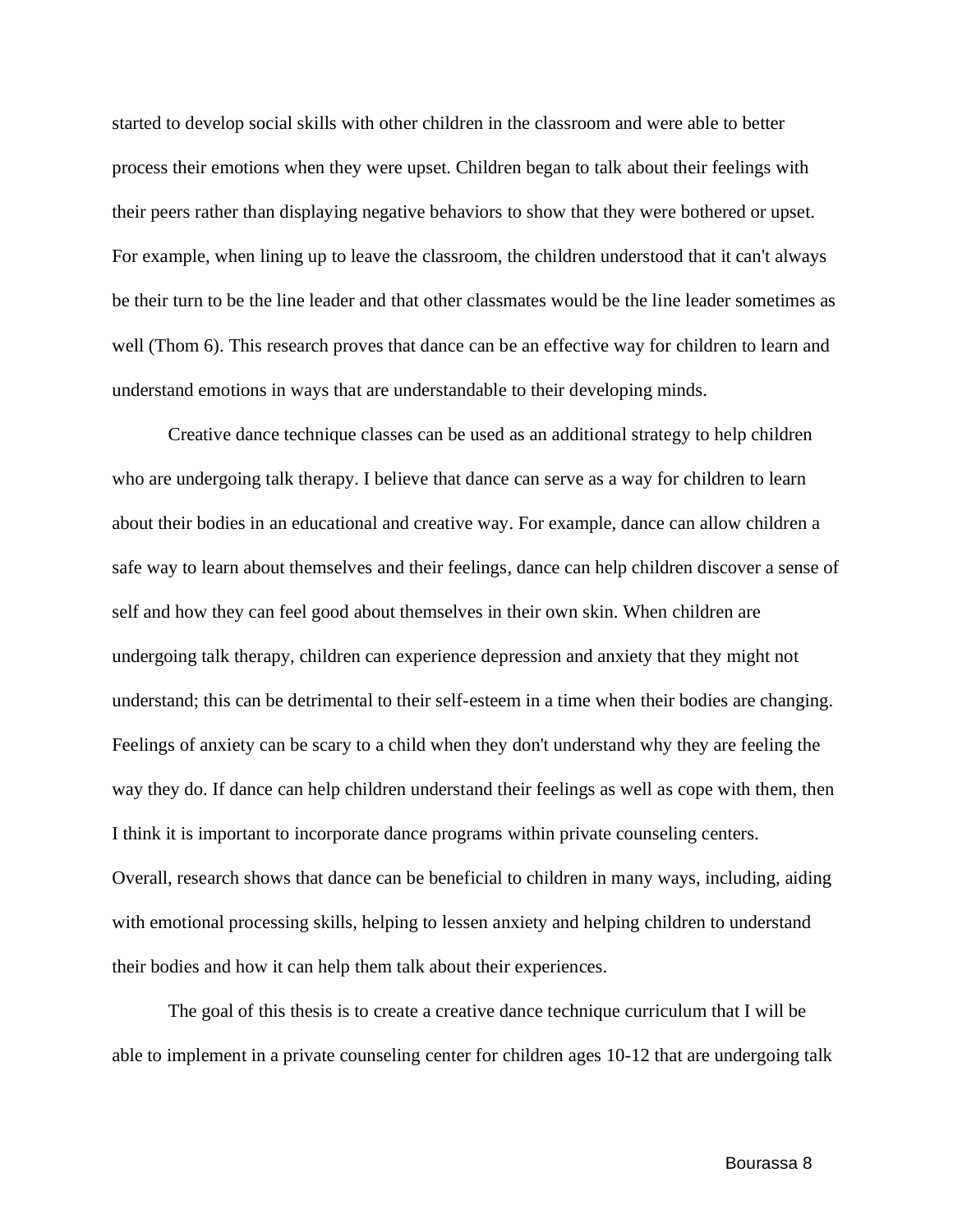therapy. Although this program may have therapeutic benefits for the students, this program differs from dance therapy; the program will be implemented alongside talk therapy sessions rather than using dance as a means for therapy. Children lack the appropriate developmental and communication skills to accurately talk about their feelings, this is why additional strategies other than talk therapy are needed to help children gain a better understanding of what they are feeling and how it affects their actions. Dance can be an effective way for children to learn about their bodies in a safe environment, understanding how their body can be combined with their minds to create a somatic approach to healing. A Somatic approach can be described as

"the focus on experiential and functional anatomy, attention to habitual movement patterns, developmental processes, hands-on body work, empathetic communication (verbal and nonverbal), and self- reflection" (Lester 32).

A somatic approach is needed because children tend to have a behavioral response to trauma, they are unlikely to talk of their feelings, and dance can help them connect their minds and bodies in a safe place to help understand what they are feeling. My goal is to develop a total of twelve lesson plans, which will be divided into three sections, to create a creative dance technique based curriculum geared towards children who are undergoing talk therapy. I will create a curriculum with a somatic approach to learning about one's own body and mind and how they can connect. I will combine my own knowledge as a choreographer, dancer, and educator in order to create lesson plans that will engage in student-centered learning and provide a safe learning environment for all students. Throughout this twelve-week curriculum, students will learn basic modern dance technique as a basis and will eventually explore beginning concepts of choreography, performance, improvisation, and expressive movement through both individual and group lessons.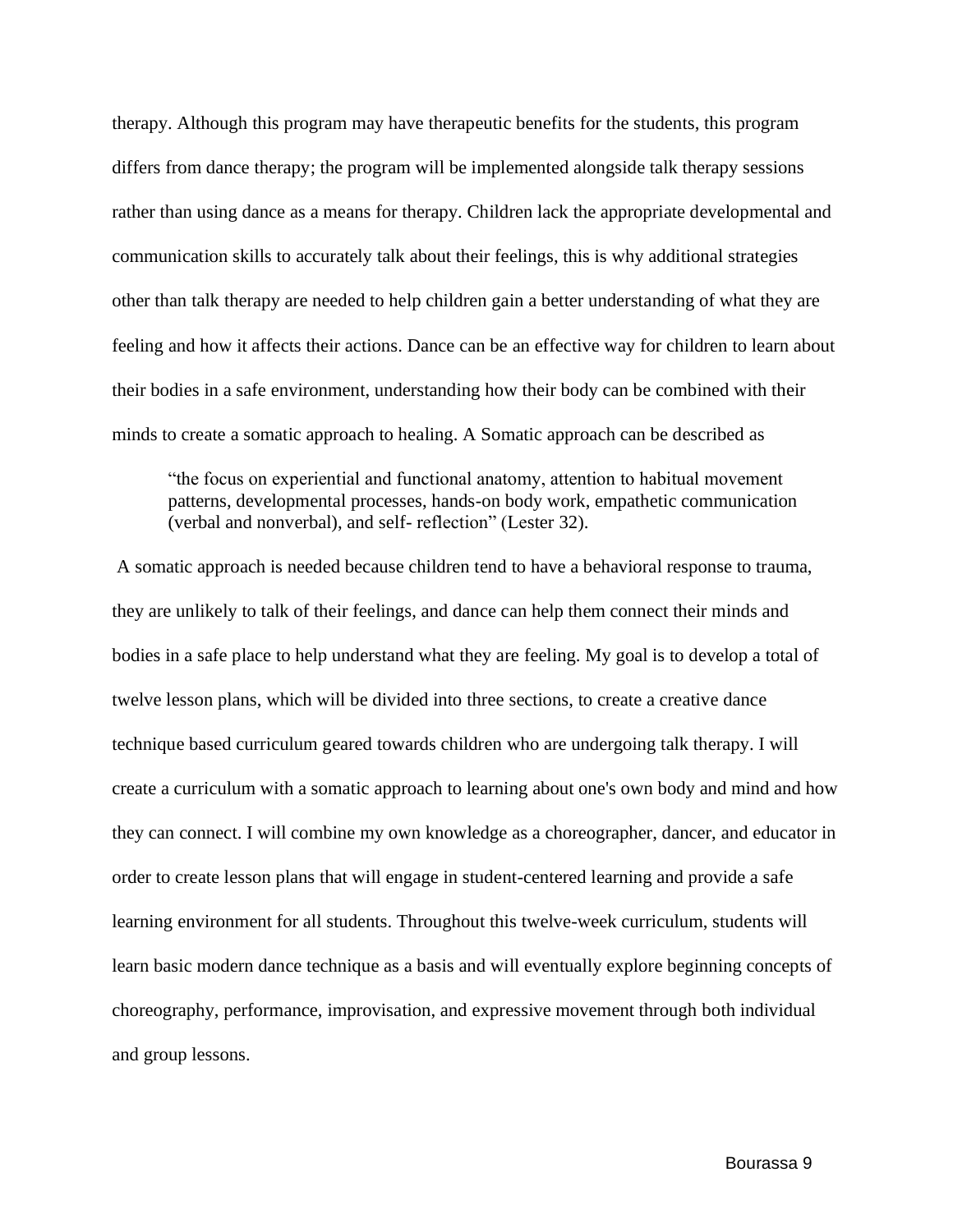When creating these lessons plans I considered some important factors about working with this age group. One of them being that these children may have no dance experience at all, I created lesson plans that can be used with children with no dance experience at all. Another factor being that these students may be sensitive and hesitant to participate due to the emotional challenges they may have faced. This curriculum will be helpful in achieving the goal to help them understand how their minds and bodies connect. The lesson plans use a developmental progression, each lesson plan will build off the previous lesson plan, using a somatic approach to learning. These lesson plans are designed to use with a student-centered approach, my goal is to create lessons that will help the students rather than hinder their experience in the learning environment. The curriculum as a whole will be designed to be implemented in a private counseling center, before a talk therapy session, for students aged 10-12 years old. Although these lesson plans can ultimately be adapted to fit another population, they will be written specifically for students age 10-12 who are undergoing talk therapy in a private counseling session. The goal of this curriculum is not to force students to talk about their feelings but rather develop a new way of thinking and learning that will teach children how to put their feelings into words and inspire them to want to talk about how they are feeling through the art of dance.

In order to implement this curriculum, the instructor would be required to have experience within the dance field. The instructor will have to have knowledge of dance technique, it is crucial that the instructor is able to demonstrate and explain all of the concepts learned throughout this curriculum. In addition to knowledge and experience with dance technique, the instructor will need basic knowledge of a somatic approach, how do the body, and mind, align through movement? The instructor will need to have teaching skills as well, not only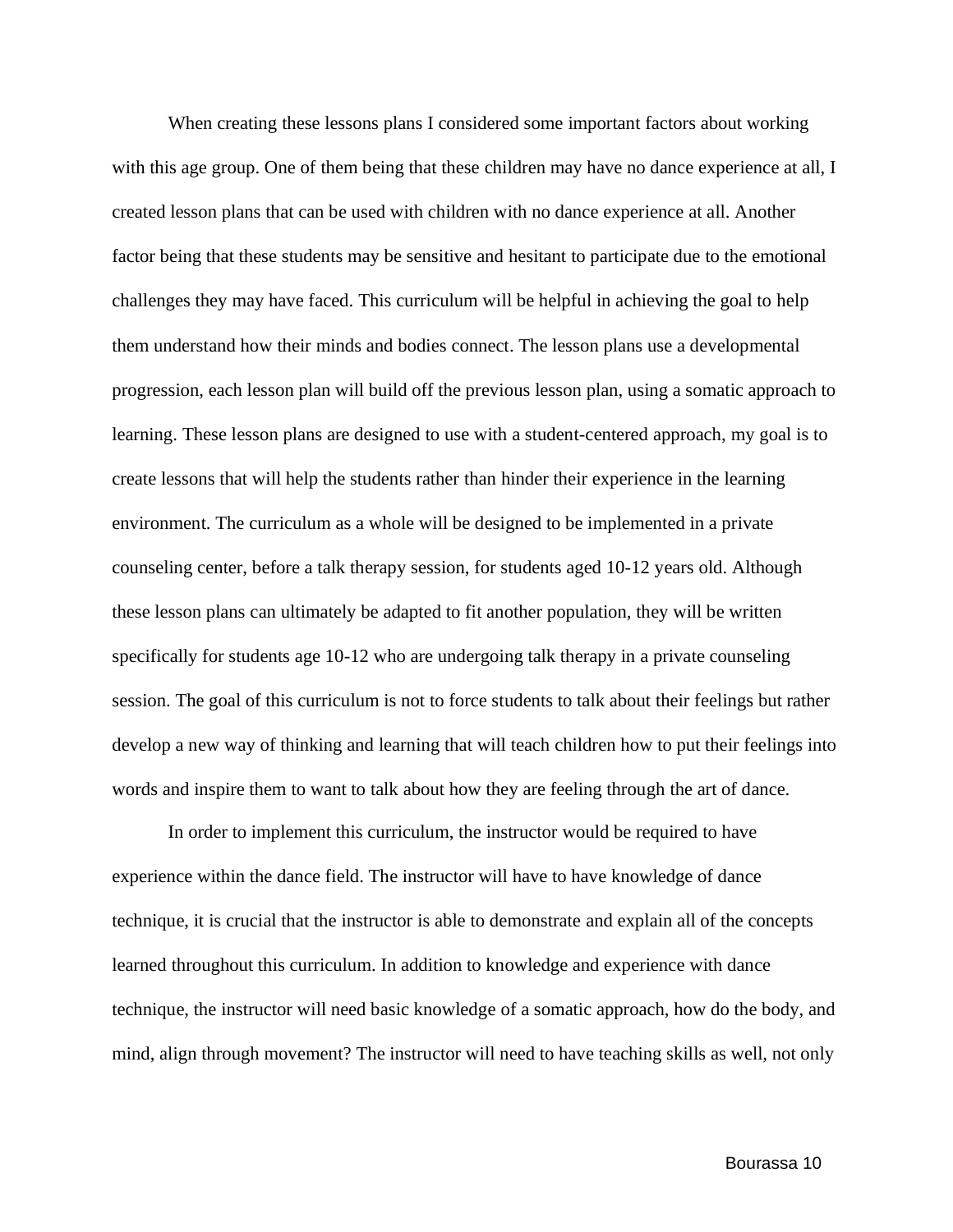to teach dance but skills of teaching children. They will need to know and understand how to teach children with a student-centered approach and have appropriate skills in order to teach dance and concepts within the lessons. The ideal instructor would have a dance background in which they are able to successfully explain and demonstrate concepts, experience with teaching to children, particularly experience with teaching dance, and knowledge of the somatic approach.

In addition to experience within the field of somatics and dance education, the instructor will work hand and hand with the talk therapist(s) in order to assess the progress of the students throughout the curriculum. The instructor will have an initial conversation with the talk therapist(s) about the student's background and their current ability to express through words in their sessions. This will help the instructor gain a better understanding of the population of students they will be working with and help better assess them throughout the process. The instructor will initiate a conversation after the program has finished in order to gain a better understanding of the progress of the students and their ability to better express themselves through words after participating in the program. Ideally, the talk therapist and the instructor implementing this program will work hand and hand to discuss and assess any issues that may occur throughout the course of this program. The talk therapist will be helpful in providing evidence from talk therapy sessions to better assist the instructor in planning, assessing, and implementing the program. Feedback given from the talk therapist will allow the instructor to evaluate the effectiveness of the program and implement any changes to the curriculum that will allow the students to become as successful as possible in their progress throughout this program.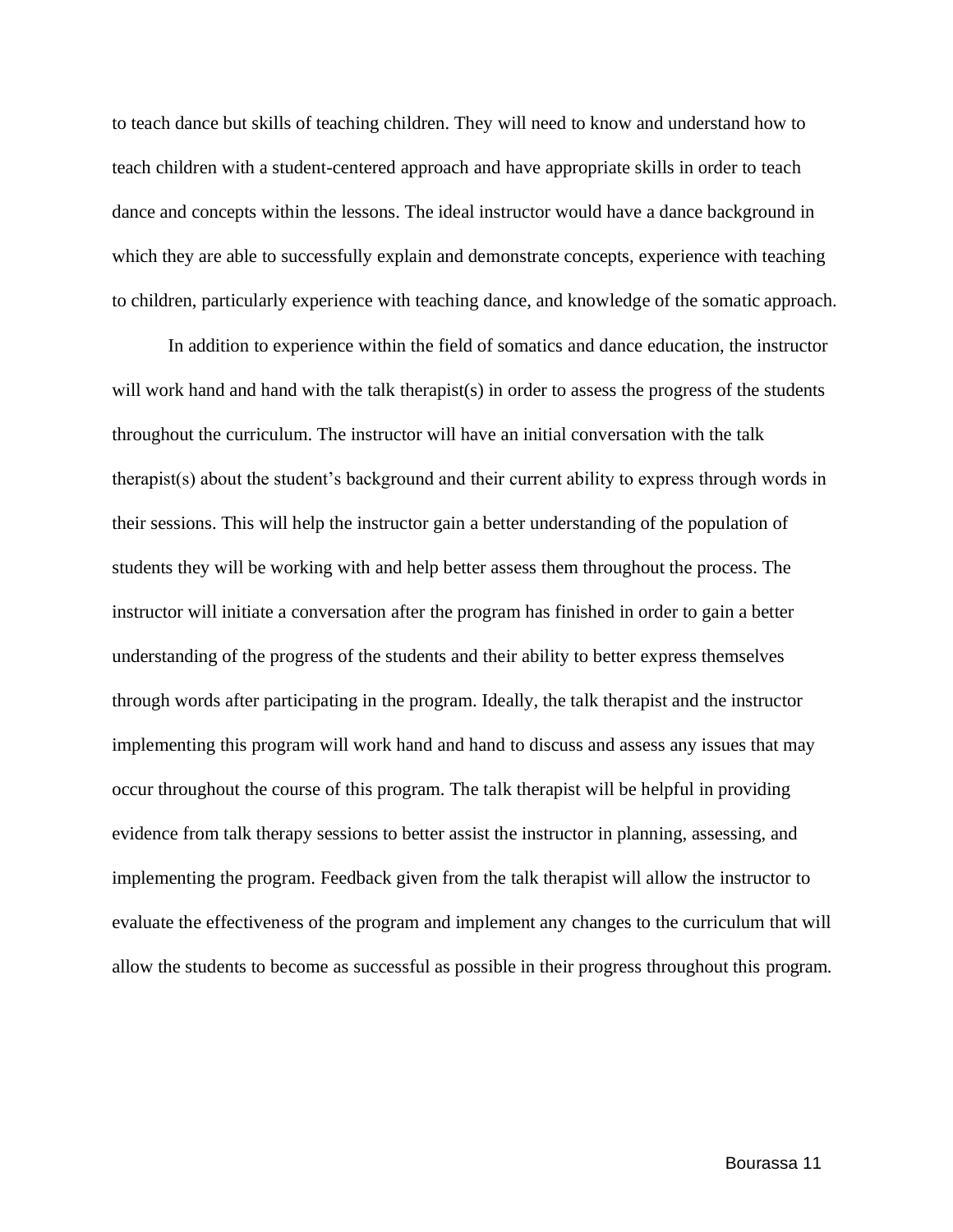#### Works Cited

- Cook-Cottone, Catherine. "Childhood posttraumatic stress disorder: diagnosis, treatment, and school reintegration." *School Psychology Review*, Winter 2004, p. 127+. *Academic OneFile*
- Hamner, Mark B. "Long-Term Treatment of Posttraumatic Stress Disorder." *Psychiatric Times*, 1 June 2007, p. 36. *Academic OneFile.*
- *Kelly Ferris Lester (2017) Somatics: A Buzzword Defined, Journal of Dance Education, 17:1, 31-33, DOI: 10.1080/15290824.2016.1117615.*
- Levy, Fran J. *Dance Movement Therapy: a Healing Art*. National Dance Association, 2005.
- Lopez, Giovanni. "Why Verbal Psychotherapy Is Not Enough to Treat Post Traumatic Stress Disorder: A Biosystemic Approach to Stress Debriefing." *Body, Movement & Dance in Psychotherapy*, vol. 6, no. 2, Aug. 2011, pp. 129-143.
- Lynch, Michelle N. "The 'Flight, Flight or Freeze' Response Explains Reaction to Trauma." *Reading Eagle (PA)*, 24 Mar. 2019. *EBSCOhost*, search.ebscohost.com/login.aspx?direct=true&db=nfh&AN=2W62343119316&site=eds-li ve.
- Rachel Elliott. " The Use of Dance In a Child Psychiatry" *Clinical Child Psychology and Psychiatry,*Vol 3, Issue 2, pp. 251 – 265
- Thom, Lily. "From Simple Line to Expressive Movement: The Use of Creative Movement to Enhance Socio-Emotional Development in the Preschool Curriculum." *American Journal of Dance Therapy: Publication of the American Dance Therapy Association*, vol. 32, no. 2, 2010, pp. 100–112.
- Wood, Chip. *Yardsticks: Children in the Classroom, Ages 4-14*. Center for Responsive Schools, Inc., 2015.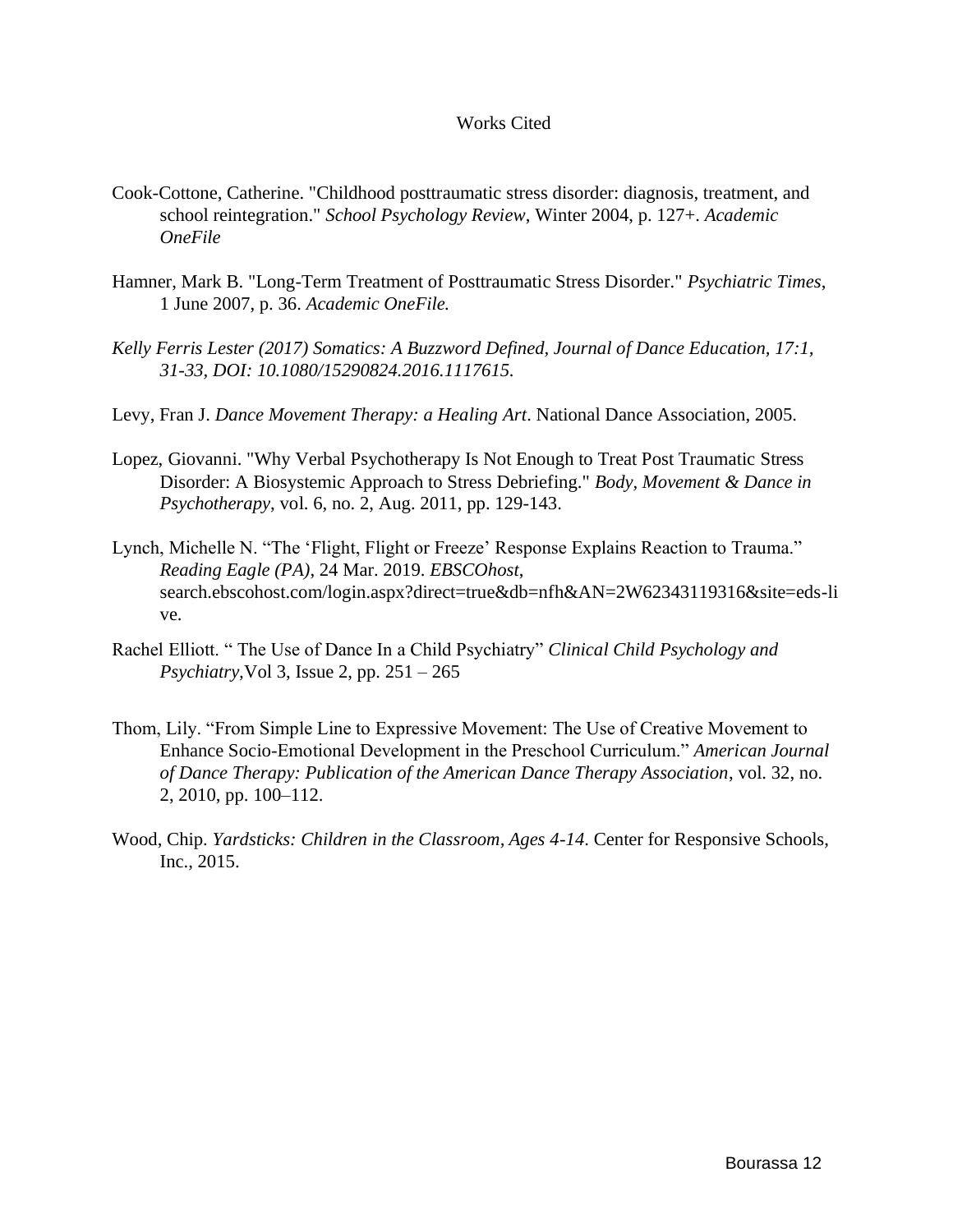#### *Moving Through Feelings:* **A Curriculum for Students Ages 10-12 Undergoing Talk**

#### **Therapy in a Private Counseling Center**

#### **Safe Space Agreement**

In working with children ages 10-12 in a private counseling center, it is important to consider the emotional and social challenges that may occur for these children throughout this curriculum. It is important to create a safe environment for these students to learn in an educational and creative way without degrading self-esteem and challenges they may face. Students may not be willing to participate right away and may feel uncomfortable in a new space with unfamiliar faces. For this curriculum, I have designed a set of classroom agreements for both the students and instructor to follow throughout the course of this program. Agreements may be altered depending on the population of students considering; emotional challenges, social challenges, behavioral issues and severity of trauma of the students. Instructors may want to start with these agreements and alter them as needed throughout the curriculum.

#### **Suggested classroom agreements**

#### *We agree to:*

- *1. Withhold judgement, address when appropriate*
- *2. Respect movement choices, ideas, feelings and opinions of others and the instructor*
- *3. Ask questions*
- *4. Keep whatever happens in the classroom*
- *5. Accept each other and ourselves*
- *6. Step out of our comfort zones, respect boundaries and limits*
- *7. Utilize the safe space for independent practice, observations and breathing.*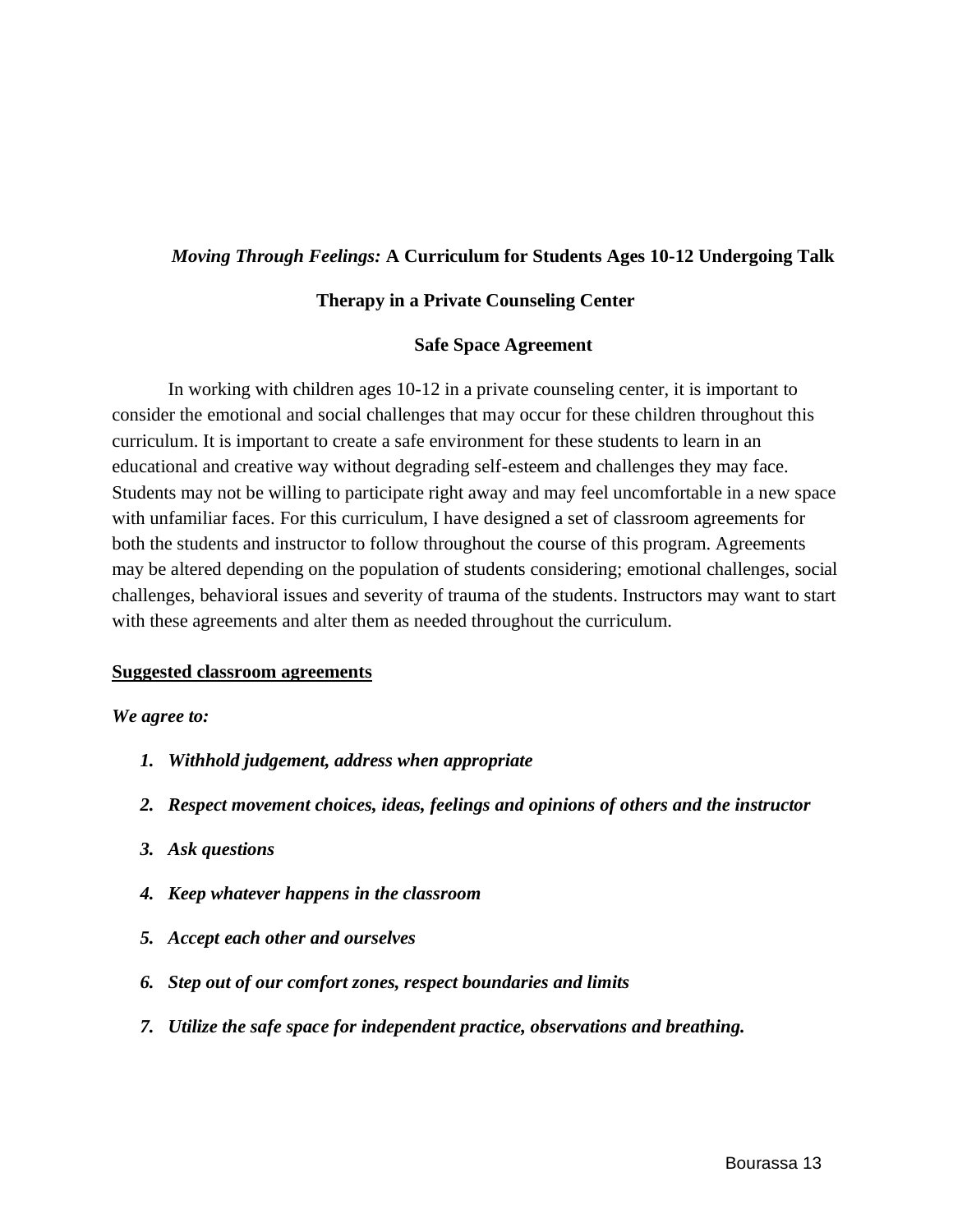*8. Respect each other's kinesphere, ask others permission to touch or enter their* 

*kinesphere*

### *9. Demonstrate respect and kindness to all peers and instructor*

*10. Refrain from talking when other students or instructor is talking.*

## **Contextual and Environmental factors for Students Ages 10-12**

| Contextual/Environmental<br><b>Factors</b>                                                                                                                                                                                      | <b>Implications for Instruction/Content</b>                                                                                                                                                                                                                                    |
|---------------------------------------------------------------------------------------------------------------------------------------------------------------------------------------------------------------------------------|--------------------------------------------------------------------------------------------------------------------------------------------------------------------------------------------------------------------------------------------------------------------------------|
| Location is a private counseling<br>center, will there be studio<br>space? If not, what kind of<br>floors will there be? Space may<br>be limited.                                                                               | Allow modifications for space<br>Floor work may need to be modified to standing<br>Modifications to make movement smaller if<br>space is limited                                                                                                                               |
| Ten, Eleven, and Twelve year<br>olds who have recently been<br>through a traumatic experience<br>may not be open to moving<br>right away. They may feel<br>uncomfortable in the open<br>space and learning about their<br>body. | Encourage them to do what makes them feel<br>safe<br>Do not force anyone to participate<br>$\bullet$<br>Create a safe area for viewing or independent<br>practice<br>allow students to work alone if they are not<br>comfortable with working with partners for this<br>lesson |
| There may be little to no dance<br>experience at all within the<br>classroom.                                                                                                                                                   | Start slow, give explanations for everything and<br>explain why we are doing what we are doing<br>Answer all questions<br>Connect movements to familiar movements that<br>may have experience with                                                                             |
| Traumatic events may cause<br>behavioral issues within the<br>classroom; students may be<br>resistant to taking directions or<br>following the rules and having<br>to work alongside peers within<br>the classroom.             | Establish classroom rules, remind students of<br>these rules regularly throughout class<br>Establish self as instructor and as a role model in<br>the room.<br>Encourage students to participate rather than<br>telling them what to do                                        |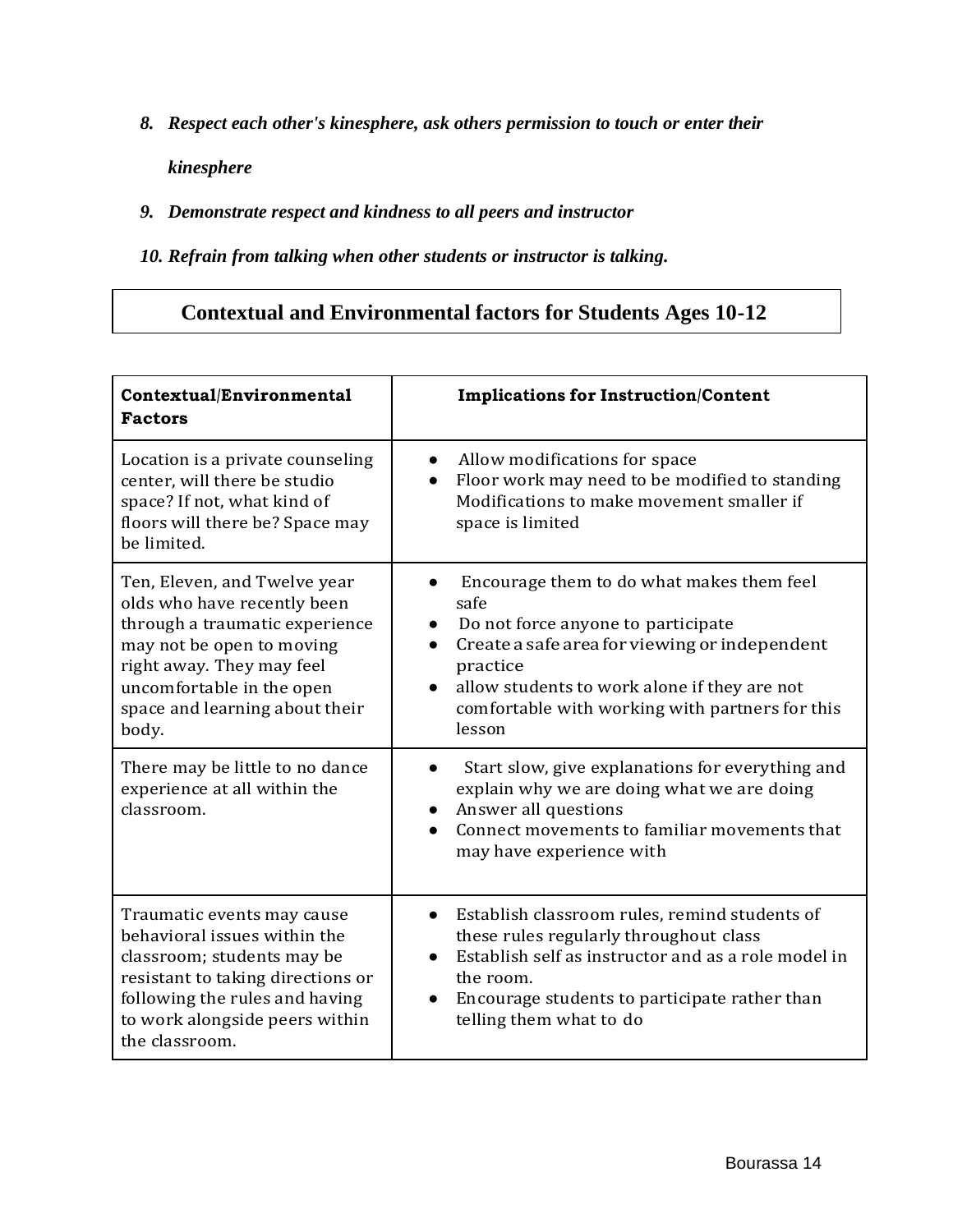| " Still learning physical control;<br>have trouble staying within<br>boundaries" (Wood 112).                                            | • Set boundaries and encourage students to stay<br>inside them.<br>Talk about Kinesphere and self-control, to<br>$\bullet$<br>prevent injury.                                                                                                                                                |
|-----------------------------------------------------------------------------------------------------------------------------------------|----------------------------------------------------------------------------------------------------------------------------------------------------------------------------------------------------------------------------------------------------------------------------------------------|
| " Generally worried and<br>anxious; need adult patience<br>and clarity when giving<br>directions or setting<br>expectations (Wood 113). | Provide patience and clear, concise instructions<br>$\bullet$<br>of all activities, allow students to ask questions if<br>needed.<br>Provide maximum support to all students the<br>$\bullet$<br>best you can and encourage a safe environment<br>making sure all students feel comfortable. |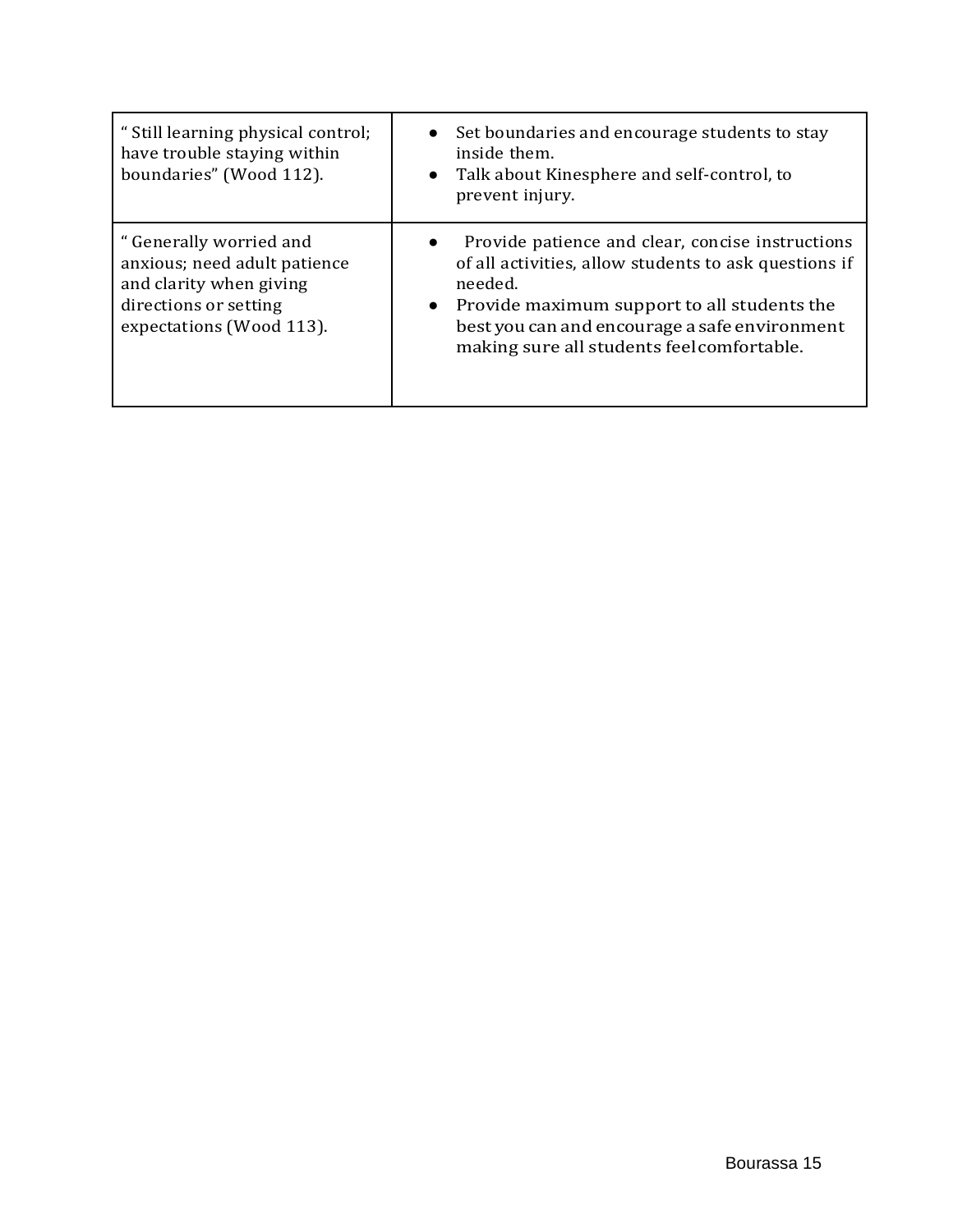

Introduction to Movement, Technique, and Choreography: Learning about

our bodies through movement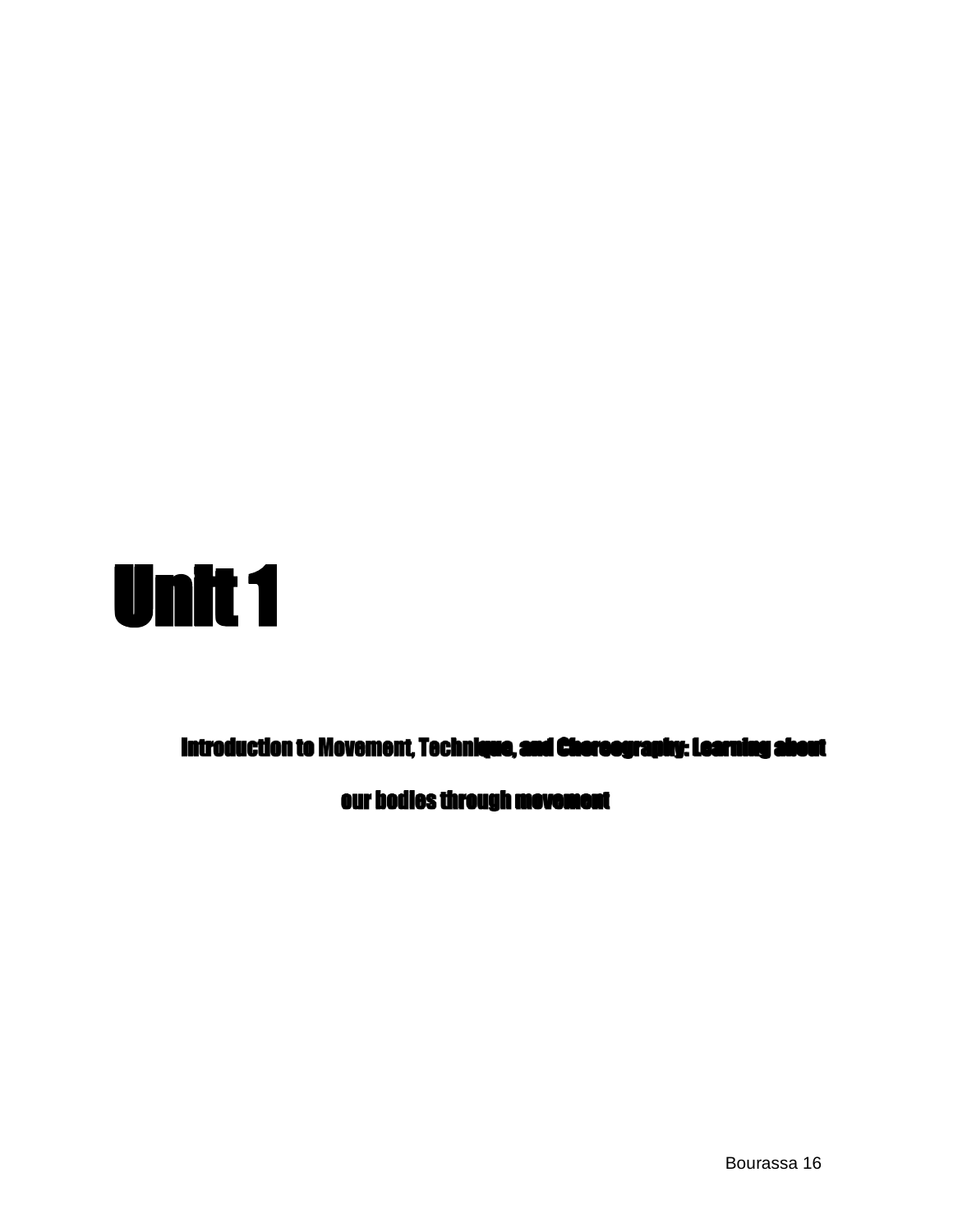## **Unit 1: Overview and purpose**

In this unit, students will learn about their bodies and how they move through learning the basics of movement and technique. Students will learn concepts selected from Rudolf Laban's movement analysis framework and educational dance elements such as Body, Space, Time, Energy, and relationships. Students will be introduced to new concepts and will begin to understand how their bodies move as a whole. The purpose of this unit is to introduce movement in the simplest form to beginning students and students with no dance experience at all. This unit will provide basic concepts to allow students to understand their body as a facility to initiate movement and basic choreographic concepts. This unit will serve as a bridge to more complex movements that will be explored through other units and will allow the students to feel comfortable with movement in order to explore somatic principles in connecting the mind, body and spirit. This unit provides bonding opportunities between students and instructor and within the classroom environment, the lessons are designed to provide a safe space to explore educational concepts. Students will learn how to move within the space with other students and will begin to understand the concepts of personal space and respect towards everyone in the learning environment. By providing basic movement concepts integrated with basic technical skills, and beginner level choreographic skills, this unit will serve as a basic foundation for movement and how it relates to emotions. Students will learn about themselves and their bodies through basic forms of movement and will start to form a connection between movement and feelings.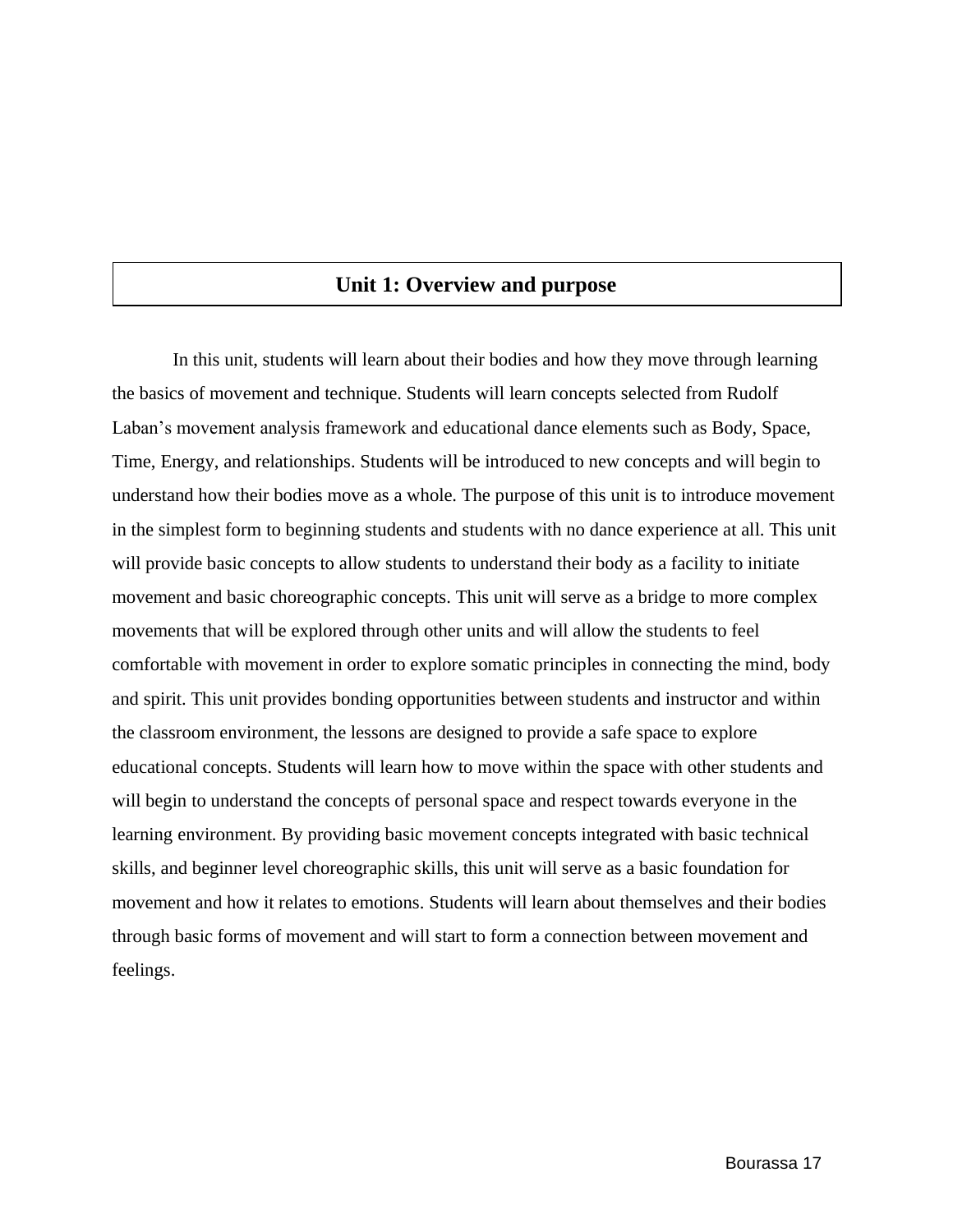## **Unit 1: Student learning outcomes**

- 1. Students will be able to demonstrate locomotor and axial movement.
- 2. Students will be able to demonstrate an open, closed, asymmetrical and symmetrical shape.
- 3. Students will be able to demonstrate how to move in their own kinesphere and understand why we should respect others kinesphere.
- 4. Students will be able to demonstrate far and near reach space.
- 5. Students will be able to demonstrate a movement with sharp quality and flowy quality.
- 6. Students will be able to demonstrate and understand classroom agreements.
- 7. Students will be able to demonstrate plié and relevé and be able to determine the difference in their own bodies.
- 8. Students will be able to demonstrate weight shifts, two feet to one, one foot to two feet and and a basic jump utilizing plié.
- 9. Students will be able to stand in first and second position parallel while moving their upper bodies.
- 10. Students will be able to demonstrate head to tail movement.
- 11. Students will be able to demonstrate contralateral movement.
- 12. Students will be able to move on the low, middle, and high levels.
- 13. students will be able to demonstrate movement initiating from different body parts.
- 14. students will be able to demonstrate movement utilizing different facings.
- 15. students will be able to demonstrate the difference between positive and negative space.
- 16. students will be able to move on different pathways.
- 17. students will be able to move the upper and lower body simultaneously.
- 18. students will be able to complete a short phrase utilizing concepts learned.
- 19. Students will be able to demonstrate how to count to 8 and put movements to counts.
- 20. Students will demonstrate a phrase they have created with their group utilizing facing, tempo, and a basic cannon.
- 21. Students will be able to demonstrate a movement phrase utilizing different tempos.
- 22. Students will be able to demonstrate a basic cannon.
- 23. Students will be able to change the quality of their movement based on music.
- 24. Students will demonstrate collaboration with peers and respect towards peers creative choices.
- 25. Students will be able to demonstrate a phrase and perform it for their peers.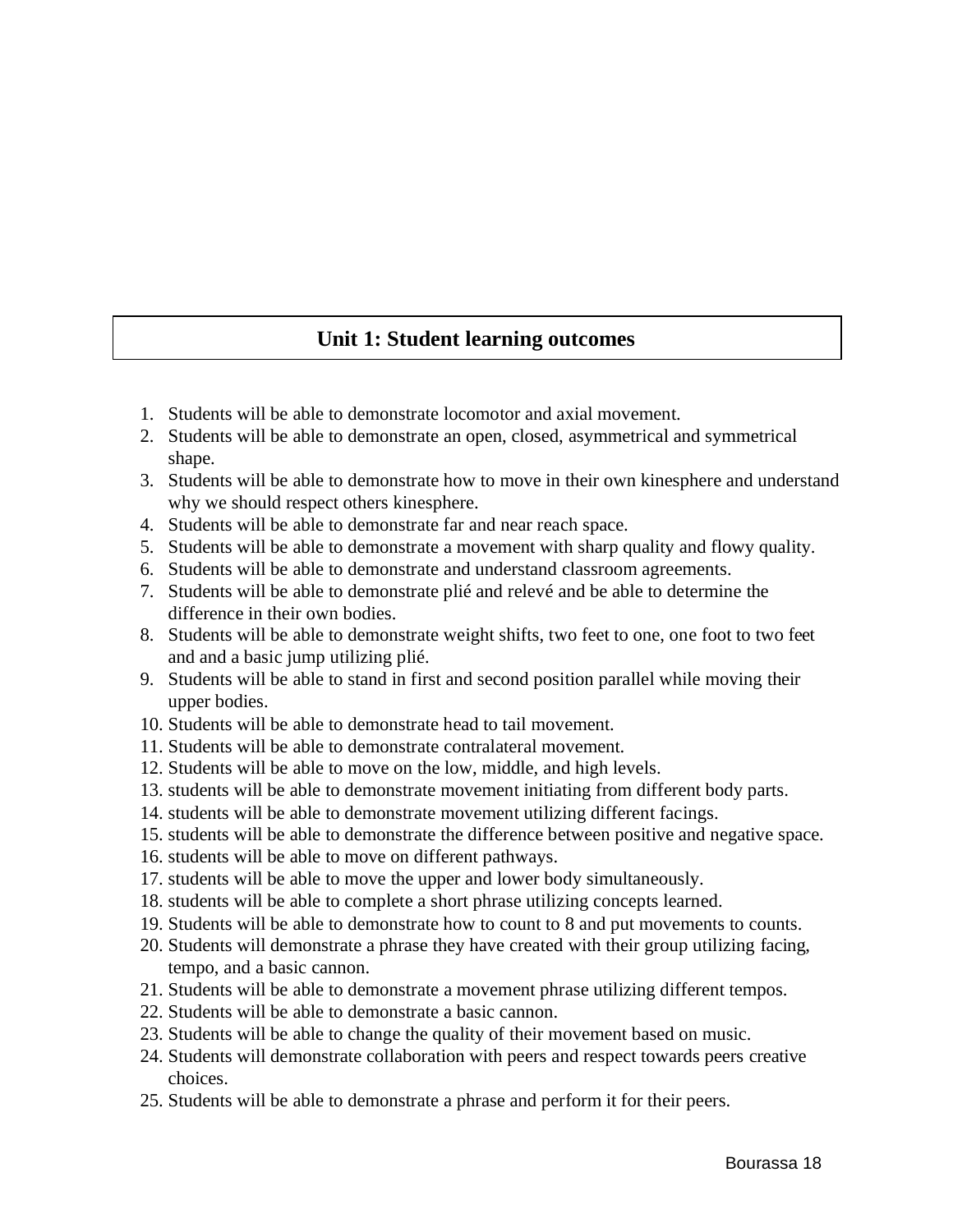Unit 1

### **Lesson 1: Basics of Movement Duration: 45 minutes**

#### **Overview and Purpose:**

The purpose of this lesson is to allow children to understand and explore movement in a way that is familiar to them. We will explore familiar movements and gestures in everyday life and learn basic concepts that can give children more opportunity to understand movements and basic concepts of dance and technique. This lesson will allow me as a facilitator to understand what students already know and use a student centered approach to add in basic dance concepts in a fun and creative way. Students will learn basic concepts such as locomotor and nonlocomotor movement, shape, kinesphere, reach space, and quality of movement. This beginning level lesson will be the bridge to more complex movement and will allow me as a facilitator to to create a basic foundation of movement in order to explore more into emotion, performance, and choreographic principles. Students will learn the boundaries of moving with other students and how to be mindful and respectful to others personal space in the classroom. We will discuss the rules of the classroom and what they can do to ensure this is a safe learning environment. This lesson will provide bonding opportunities for the students and the instructor to begin to get to know each other and create relationships within the classroom to make students feel comfortable and open to stepping out of their comfort zones through the course of this program. This lesson is designed to cross the basics of of feeling comfortable with movement and personal expression through movement.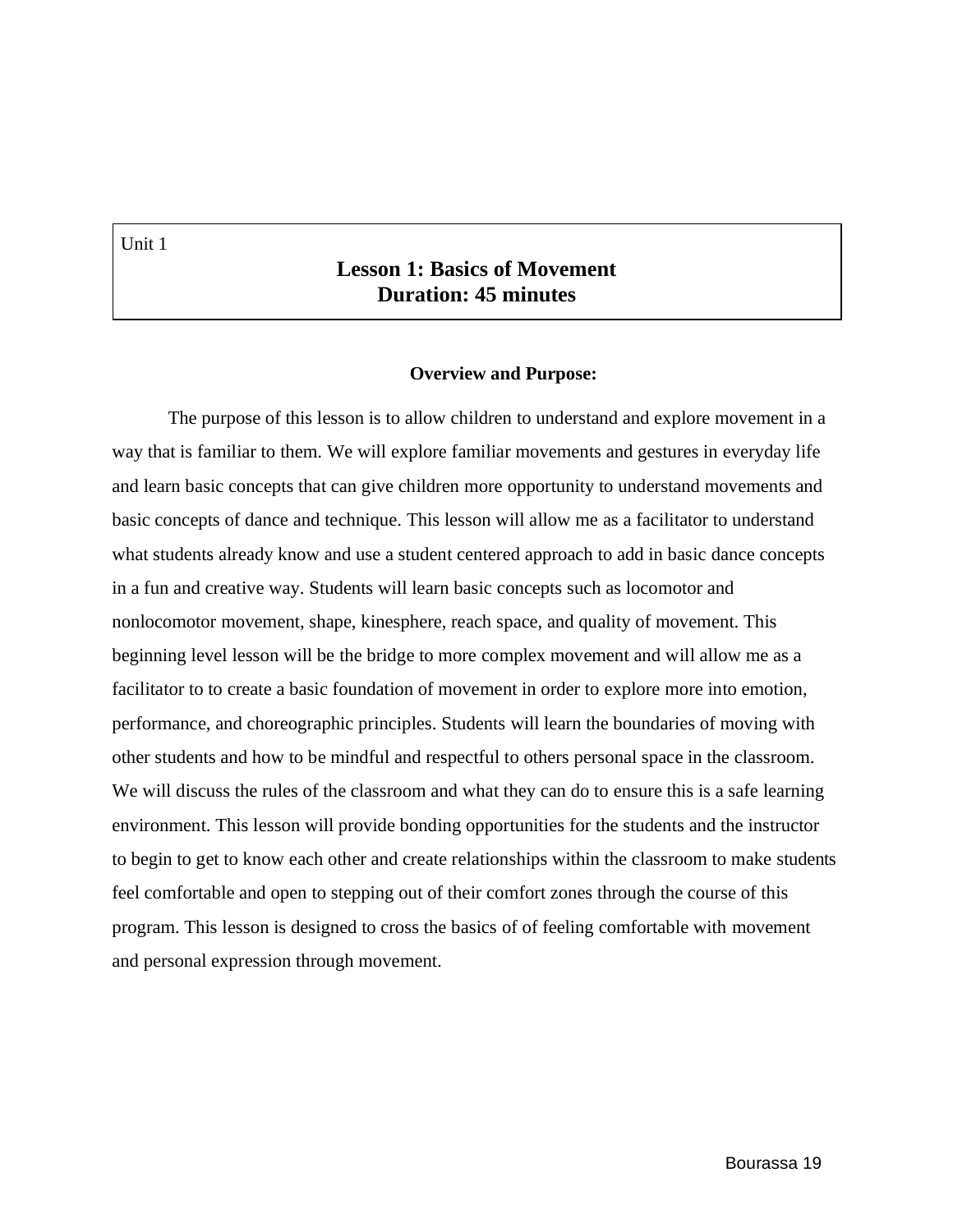#### **Concepts learned**

- 1. locomotor/ axial movement
- 2. Shape
- 3. Kinesphere
- 4. Reach Space
- 5. Movement quality

#### **Student learning outcomes**

- 1. Students will be able to demonstrate locomotor and axial movement.
- 2. Students will be able to demonstrate an open, closed, asymmetrical and symmetrical shape.
- 3. Students will be able to demonstrate how to move in their own kinesphere and understand why we should respect others kinesphere.
- 4. Students will be able to demonstrate far and near reach space.
- 5. Students will be able to demonstrate a movement with sharp quality and flowy quality.
- 6. Students will be able to demonstrate classroom agreements.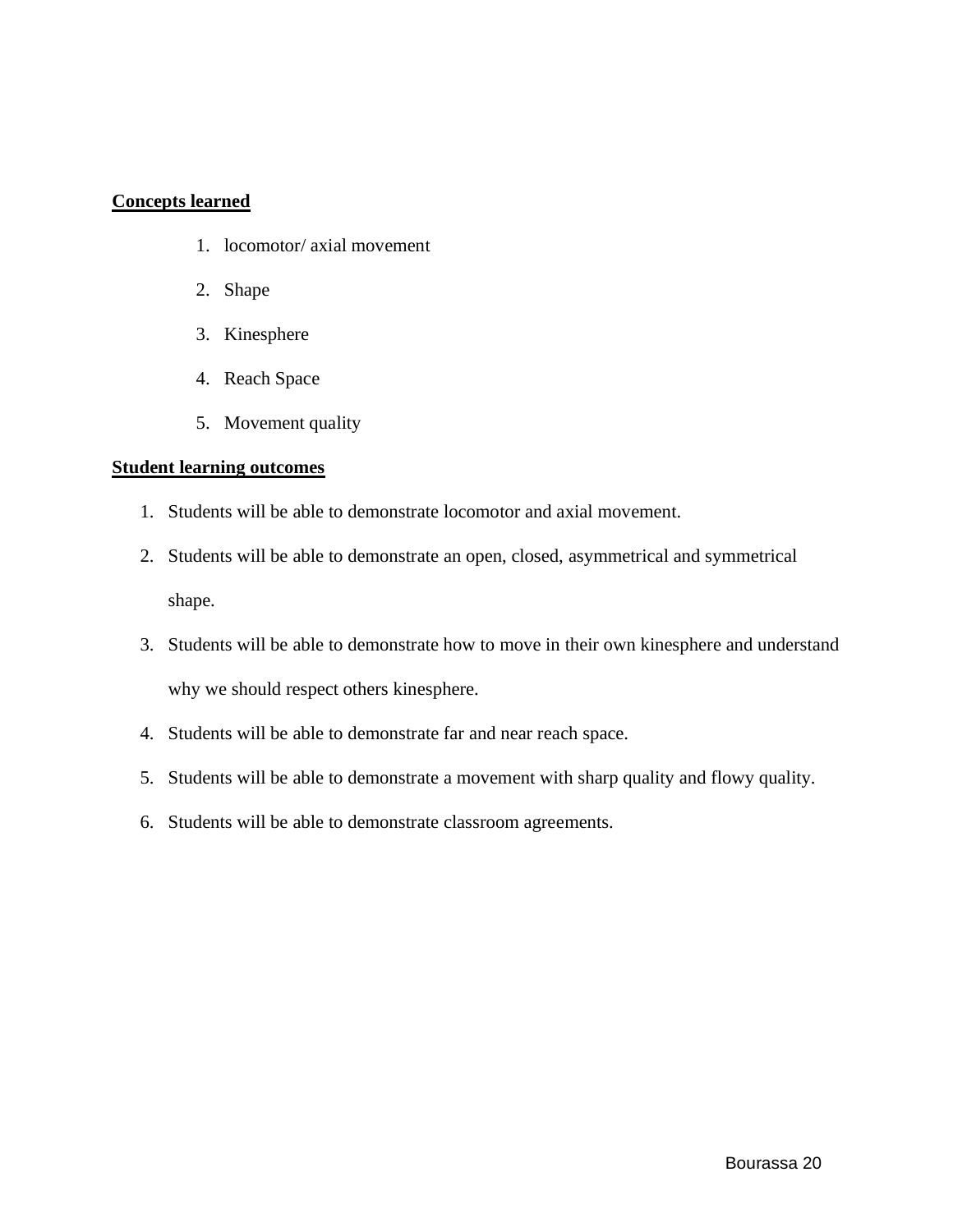#### **Step by Step lesson plan**

Duration: 45 minutes

#### **ACTIVITY 1: Introduction and bonding activity**

- 1. Students will enter the space and form a circle, instructor will stand in circle with the students
- 2. Instructor will introduce themselves: State name and talk about their dance background and what they are most excited to learn in this lesson. Instructor will repeat name and make a shape, all students will repeat the instructors name while making the shape.
- 3. Students will go around the circle and introduce themselves one at a time and create a shape. Class will repeat that students name with the shape. Repeat for every student.
- 4. Ask the students to turn to their neighbor and discuss what they are most excited to learn in class today. Conclude with giving the students an opportunity to share what they are excited to learn in class today.

#### **Activity 2: Classroom Agreements**

- 1. Instructor will gather students around poster with classroom agreements written on it
- 2. Instructor will read each agreement and ask students what they think it means. Instructor will clarify after discussion what it means and explain to the class.
- 3. Repeat for each rule
- 4. Students will verbally read each rule out loud together starting with "we agree to"
- 5. Students will designate area of the room as the "safe space" together

#### **Activity 3: Kinesphere and personal space, freeze dance**

- 1. Students will spread out and instructor will discuss kinesphere.
- 2. What is kinesphere? (personal space?)
- 3. Students will practice moving in their own kinesphere around the room with the game of freeze dance
- 4. When music stops, students will make a shape. Instructor prompts throughout the game:
	- How can we walk in our own kinesphere?
	- What different ways can we walk? Slow? Fast? Sharp? Silly walks?
	- How can we move our arms and walk? Reaching high?

#### **Activity 4: Group movement with concepts**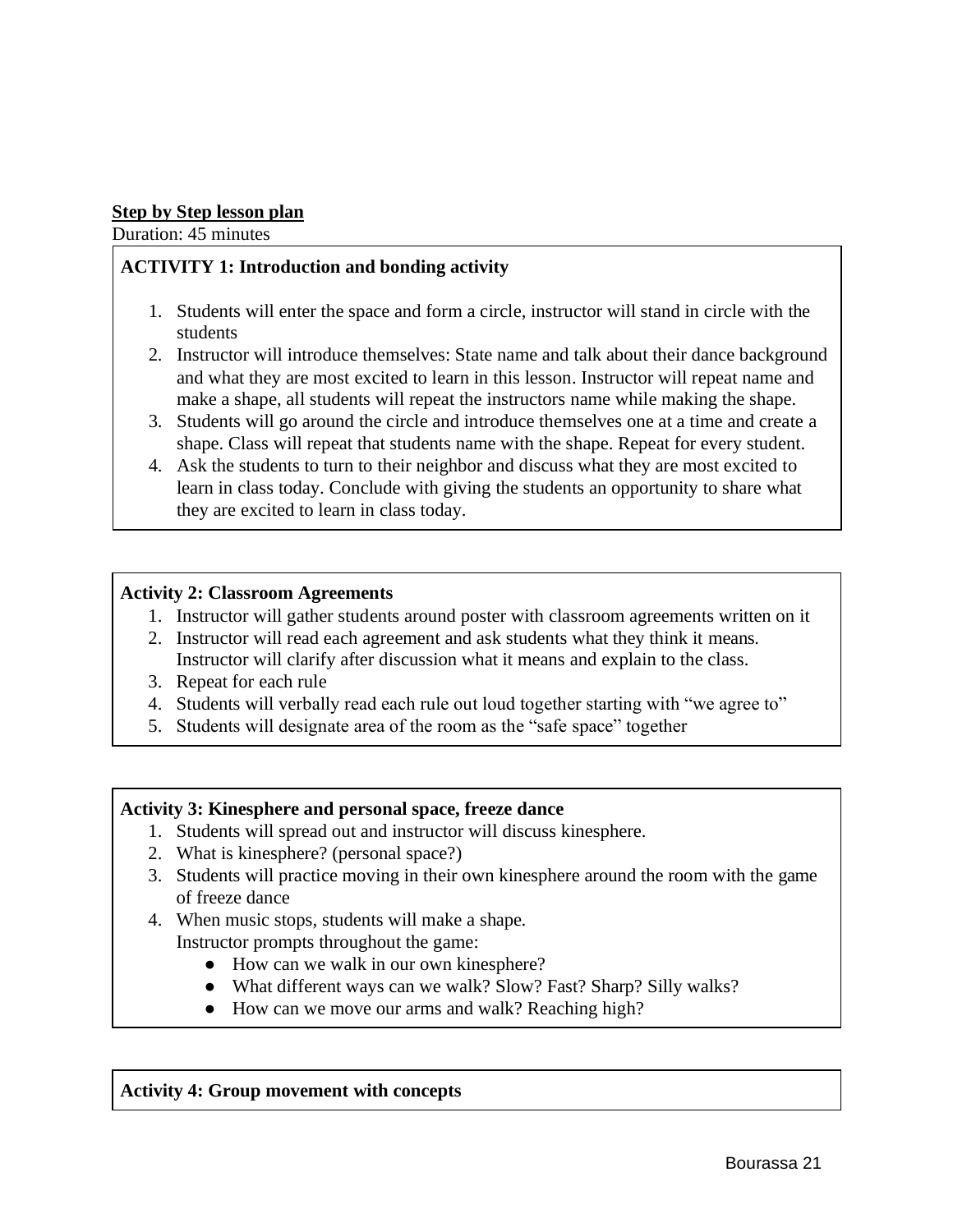- 1. Regroup from freeze dance into a circle
- 2. Discuss difference between locomotor and axial movement.
- 3. Discuss reach space. Practice in a circle reaching in different ways Far reach, mid reach, near reach.
- 4. Discuss shape, open shape vs closed shape. Have students go around the circle and create a shape and say whether it is an open or closed shape.

#### Instructor prompts:

What does it feel like in your body to make a closed shape?

What does it feel like in your body to make an open shape, is there a difference?

What do you feel when you watch your peers make a closed shape?

#### **Activity 5: Partner mirroring exercise**

Students will face a partner, one partner will start moving and the other has to mirror them.

Instructor will call out concepts as the students move and mirror each other

Instructor prompts:

- Remind students to be cautious of their partners kinesphere
- Practice open shapes
- Practice far reach space
- Practice closed shapes
- Locomotor movement with partner
- Sharp movement
- Soft movement

Repeat with other partner as the leader.

Instructor prompts:

What does sharp movement feel like in your body vs. soft movement?

Do you have a preference in moving with sharp intention vs. soft intention?

#### **Activity 6: Group across the floor/Review of concepts**

Students will move across the floor as instructor calls out concepts Instructor prompts:

- Locomotor movement in an open or closed shape
- Locomotor movement with sharp quality or soft quality
- Reach space how can you reach? With your arms? With your legs?

#### **Activity 7: Closing discussion/ cool down**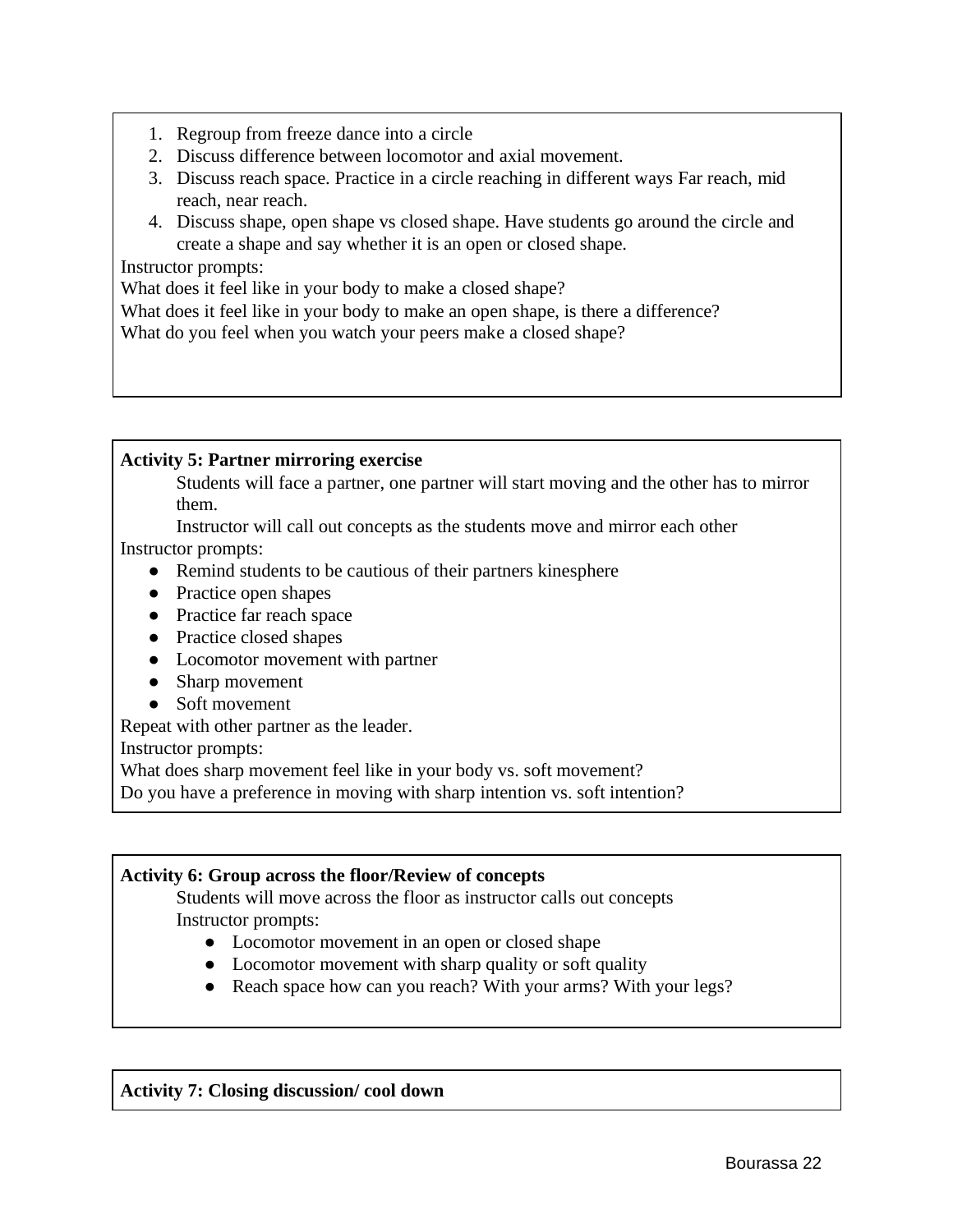- 1. Instructor will lead a cool down with breathing techniques and light stretching
- 2. What did we learn today?
- 3. Discussion of each concept
- 4. Turn to a partner and thank them for dancing with you today.

## **Unit 1**

## **Lesson 2: Basics of Technique Overview and purpose:**

The purpose of this lesson is to allow students to gain a basic understanding of modern technique and how it can be utilized to move in a safe way. Students have been introduced to basic concepts that allow them to have a basic understanding of movement, this lesson will focus on basic technique that can allow them to move in a safe way when it comes to more complex concepts. Students will learn a basic foundation with concepts such as relieve, plié, and weight shift and will learn how to integrate the upper and lower body to create movement in a technical way. This lesson will allow students to explore movement in their own bodies and will create a basic foundation of technique for students to use throughout the course of this unit. Throughout this lesson, students will follow a similar pattern of activities to provide familiarity and comfort when learning new concepts. This lesson will provide bonding opportunities for students in the classroom, to allow them to gain trust and respect for other in the class as they explore new movement concepts.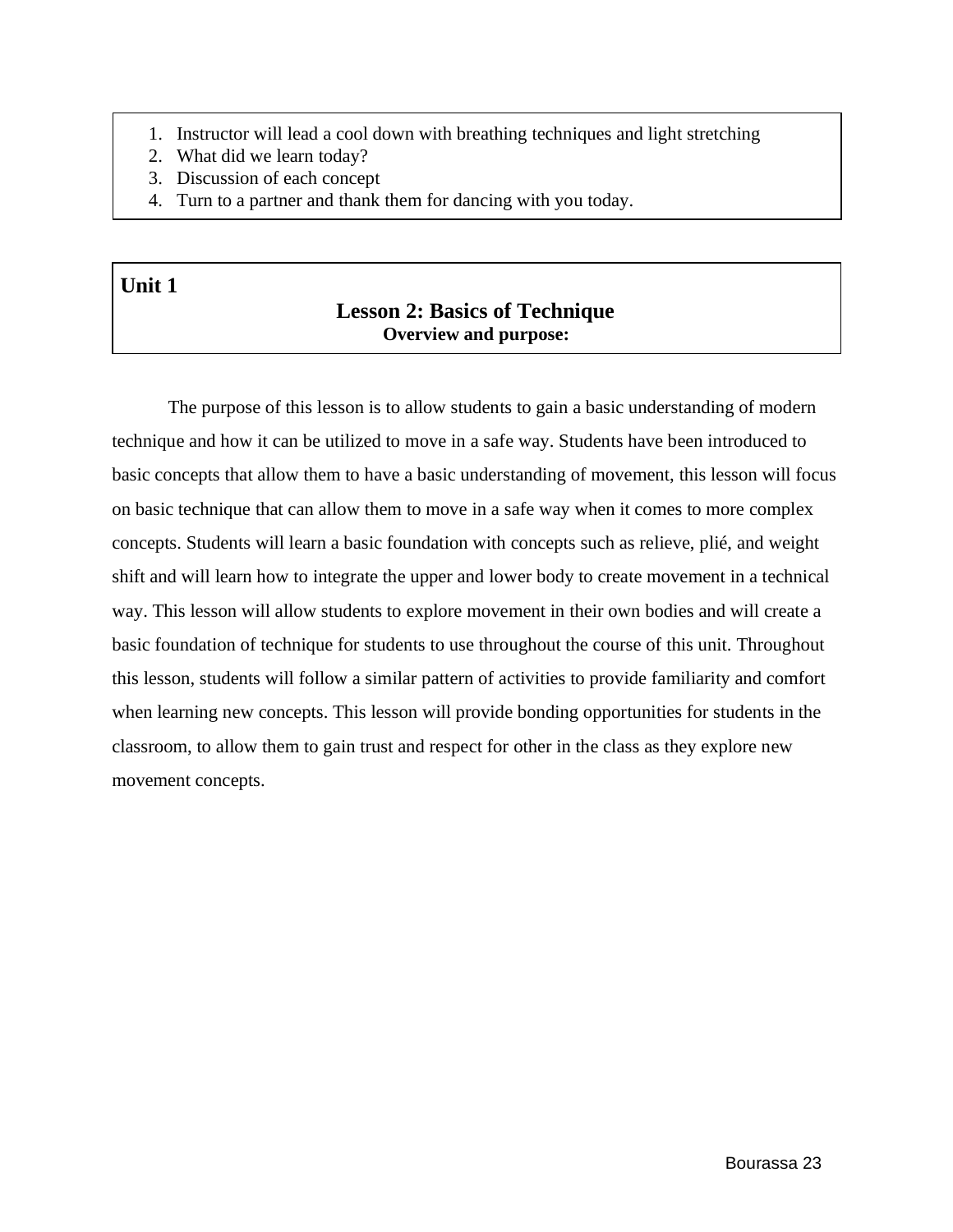#### **Concepts learned:**

- 1. plié/relevé- grounded and balance
- 2. Weight shift- two feet to one, one foot to another, and basic jump.
- 3. First and second position parallel
- 4. Head to tail movement
- 5. Contralateral movement
- 6. Levels in space

#### **Student learning outcomes:**

- 1. Students will be able to demonstrate plié and relevé and be able to determine the difference in their own bodies.
- 2. Students will be able to demonstrate weight shifts, two feet to one, one foot to two feet and and a basic jump utilizing plié.
- 3. Students will be able to stand in first and second position parallel while moving their upper bodies.
- 4. Students will be able to demonstrate head to tail movement.
- 5. Students will be able to demonstrate contralateral movement.
- 6. Students will be able to move on the low, middle, and high levels.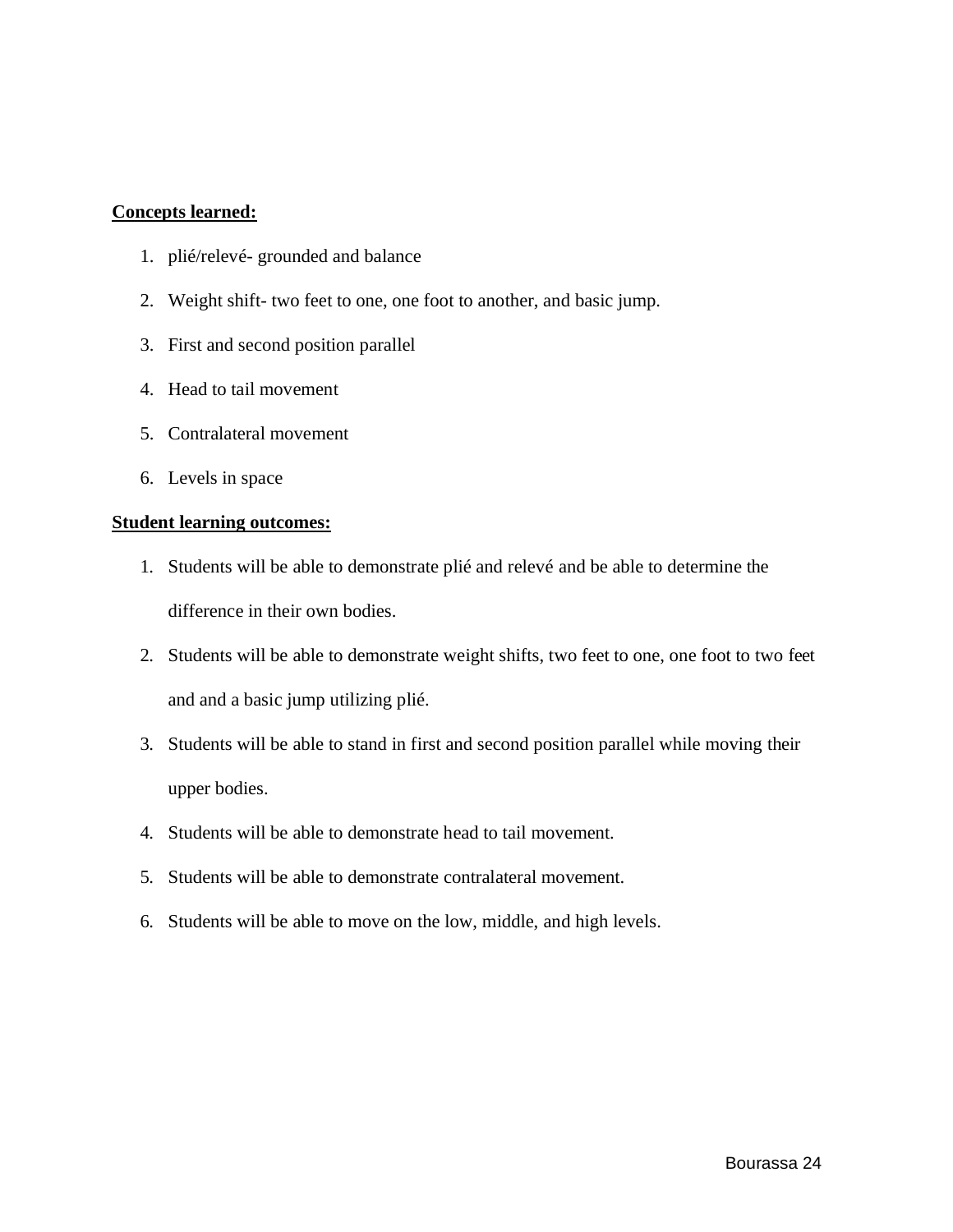#### **Step by Step lesson plan**

Duration: 45 Minutes

#### **ACTIVITY 1: Review and bonding activity- follow the leader.**

- 1. Students will stand in a circle and repeat their name one at a time with a shape that describes how they are feeling today (open or closed shape).
- 2. Instructor will give prompts of concepts learned and one student will act as a leader while the class follows, switch leaders after each review concept. Instructor prompts:
	- Practice open and closed shapes, how can we move with these shapes?
	- Practice locomotor movement, how can we change our quality as we move, sharp movement? Soft movement?
	- Axial movement with reach space. How can we use our limbs to reach far, mid, and near
	- How can we move in a shape?
	- How can we move through different shapes utilizing reach space?

#### **Activity 2: introduction to positions and plié and relevé**

- 1. Students will spread out and follow instructor.
- 2. Talk about positions, first and second. Remind students that their hips, legs and toes should all be aligned. Suggest there is a ribbon attached to the hips and it must reach their toes in a straight line. Have students stand in position and repeat the name of the position.
- 3. How can we be our tallest self? Reach through your legs onto your tippy toes. This is a term called relevé.
- 4. How can we be smaller? Bend our knees
- 5. Practice balancing in relevé and moving from plié to relevé in both first and second position.
- 6. Remind students to roll through their feet and feel all of their muscles engaged.

#### **Activity 3: freeze dance with concepts**

- 1. Students will play freeze dance utilizing plié, relevé and shapes in different feet positions
- 2. Students will move through the space and when the music stops, students will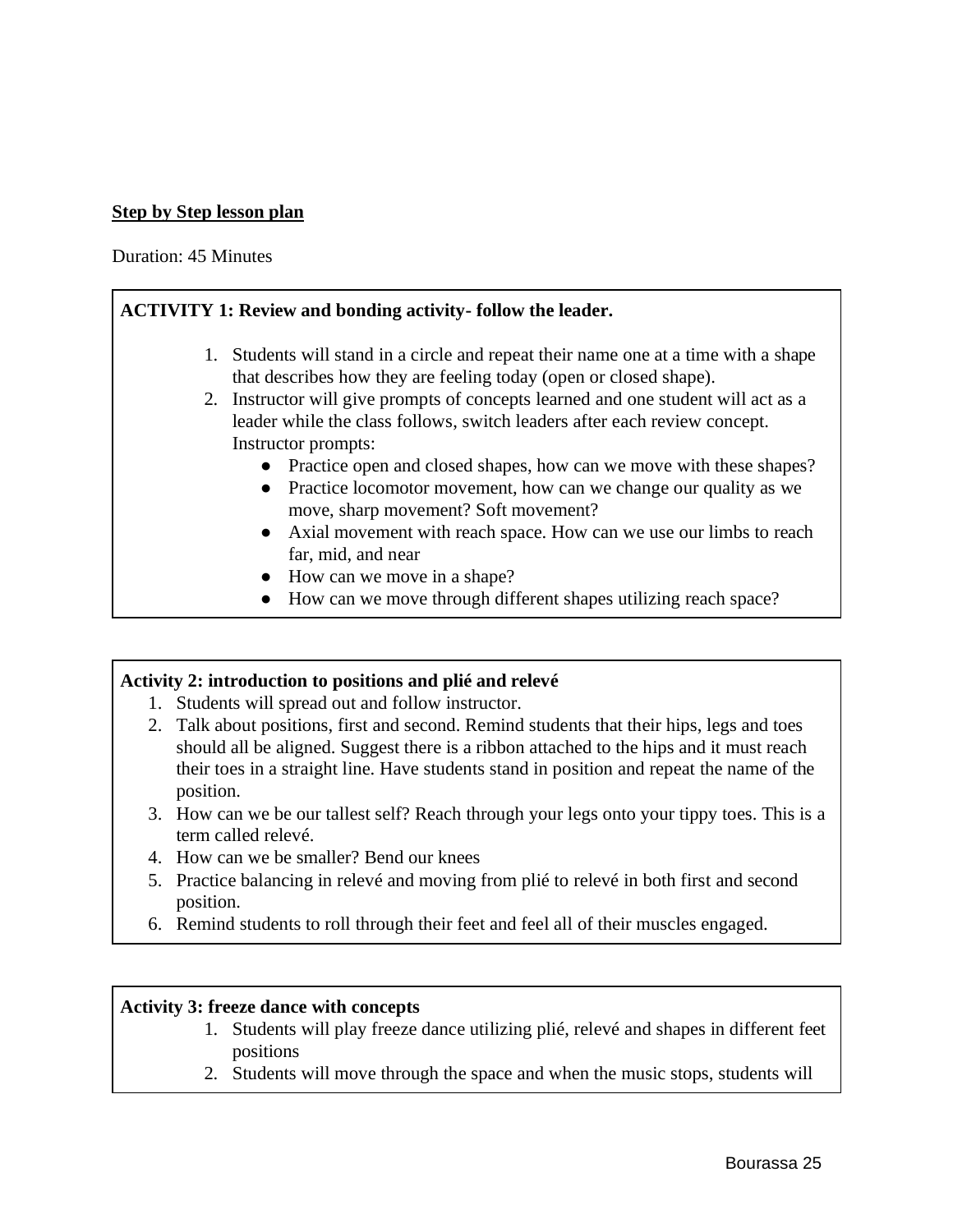have to follow the instructions.

Instructor prompts throughout the game:

- How can we move in relevé? Can we use our arms to reach while we are in relevé?
	- Stop in an open shape, in relevé, with far reach space.
- How can we move in plié? Can we practice near reach space while moving in plié?
	- Stop in a closed shape in plea
- How can we move using plié and relevé and creating shapes as we do it?
	- Stop in a shape with mid reach space

#### **Activity 4: Levels Limbo game- introduction to levels**

1. Students will participate in a game of limbo, this lesson will emphasize moving at different levels.

Instructor prompts:

- Instruct one student to help with holding the limbo stick, the students will rotate in and out of this job in order to participate in the activity.
- Round 1: Instructor will hold the stick at a low level, students will have to move under the stick and continue across the floor moving at a low level.
- Round 2: Instructor will hold the stick at the mid level, students will have to travel under the stick and continue moving at the mid level across the floor.
- Round 3: Instructor will hold the stick at the highest point and students will have to try and reach for the stick and continue moving across the floor at the high level.
- Round 4: students will practice moving across the floor starting at a low level, moving through the mid level, and eventually moving at the high level to reach the other side of the room.

Instructor prompts:

What does it feel like moving at a low level?

Do you feel differently when you shift and move through different levels?

#### **Activity 5: Partner weight shift activity.**

- 1. Students will pick a partner, partner will stand at the opposite end of the room.
- 2. You must get to your partner by moving from one foot to another, ex: Walking, skipping, shifting through slowly. Encourage students to utilize plié and relevé. Repeat for the other partner
- 3. Round 2: you must get to your partner by moving from two feet to one foot. Ex: Hopscotch, leaping over a puddle. Repeat for other partner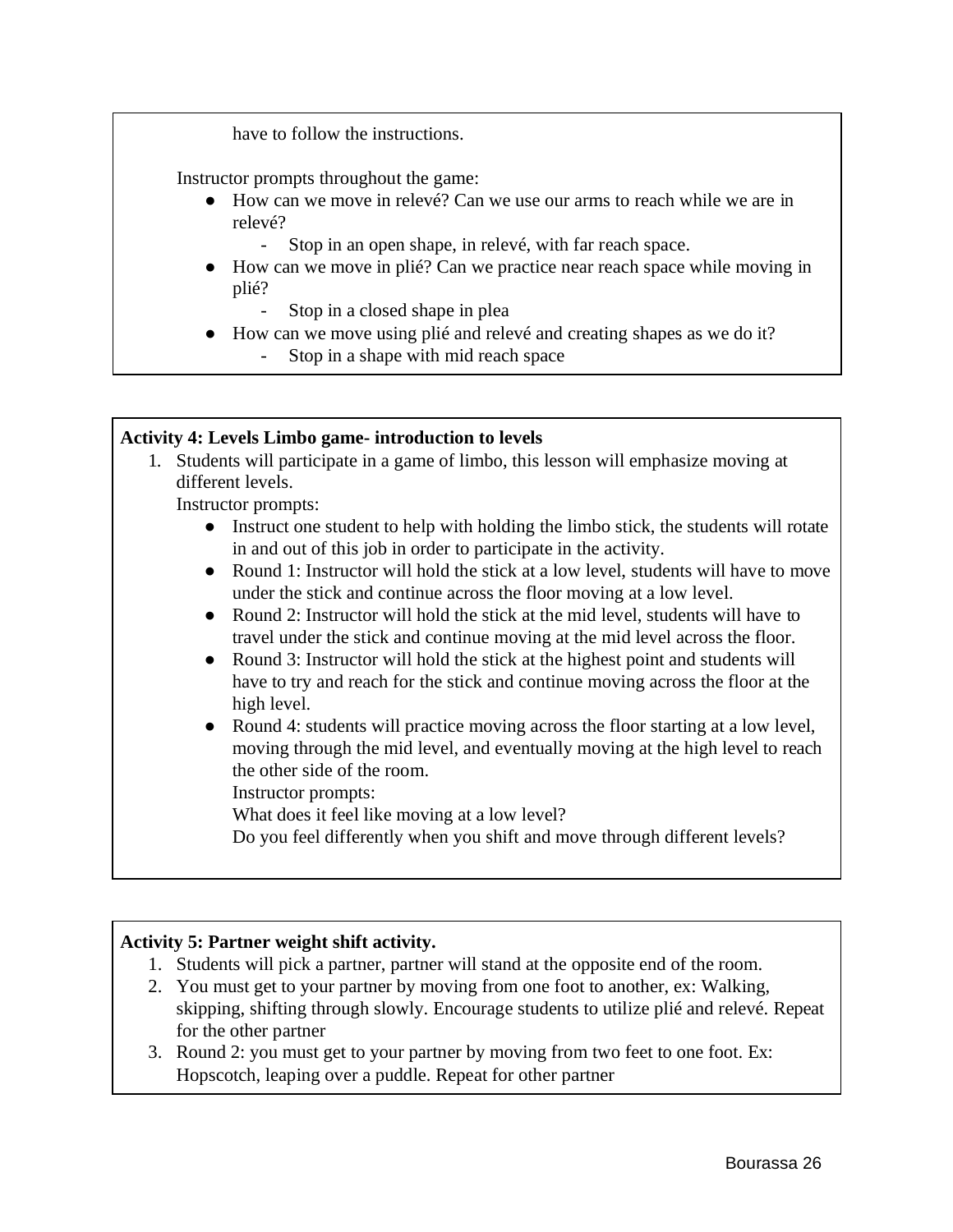4. Round 3: You must get to your partner by jumping, encourage students to utilize plié to jump safely. Repeat for other partner.

#### **Activity 6: Group circle head to tail and contralateral movement**

- 1. Imagine your head and your hips are connected with a string, however your head moves your tail must move that way.
- 2. Instructor will demonstrate head to tail movement as class follows.
- 3. Students will move throughout the space using head to tail movement.
- 4. Imagine there is a line going down the center of your body separating your right and left halves of your body. How can your limbs move across that line?
- 5. Instructor demonstrates contralateral movement as class follows.
- 6. Students will travel through the space using contralateral movement.
- 7. Instructor will switch calling out the two concepts as the students demonstrate them.

#### **Activity 7: Group across the floor/Review of concepts**

Students will move across the floor as instructor calls out concepts Instructor prompts:

- Move across the floor using plié and relevé
- Move across the floor in first or second position
- Move across the floor starting at a low level and moving through the middle and high levels
- Move across the floor using head to tail movement
- Move across the space using contralateral movement

#### **Activity 8: Closing discussion/ cool down**

- 1. Instructor will lead a cool down with breathing techniques and light stretching
- 2. What did we learn today?
- 3. Discussion of each concept
- 4. Turn to a partner and thank them for dancing with you today.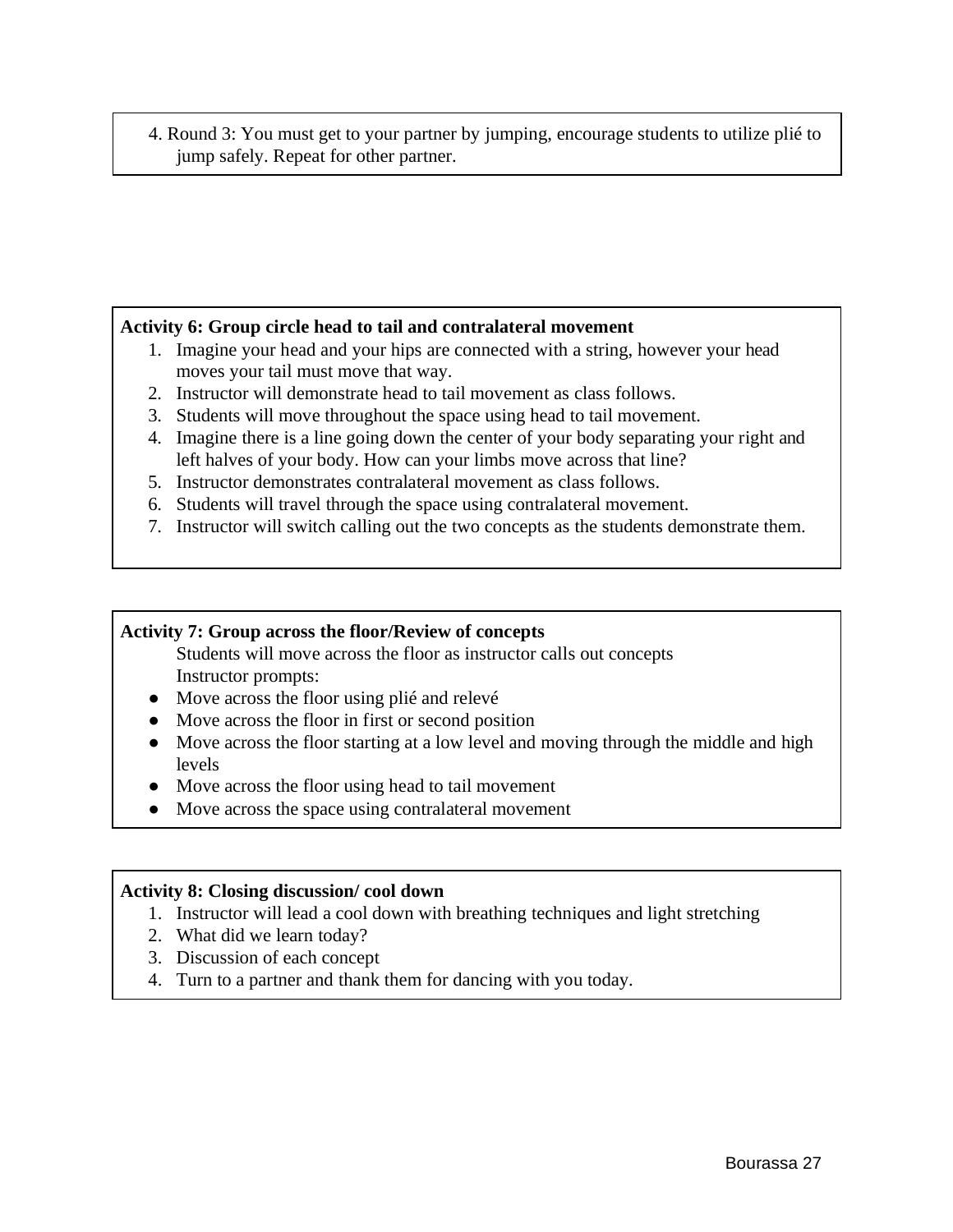Unit 1

## **Lesson 3: Introduction to Choreography Overview and purpose:**

The purpose of this lesson is to introduce the chosen choreographic principles to students who have limited dance experience. This lesson will explore chosen ideas of creating movement phrases through concepts that have been learned in previous classes. Using independent, small group and group instruction, students will learn how to combine multiple movements in order to create small movement phrases. students will work side by side with peers to collaborate and and construct phrases that will incorporate basic choreographic principles. The purpose of this lesson is to give students a basic foundation of choreographic skills that can be used as a tool to create small dance works that will allow students to create expressive movement. This lesson will allow students to work towards a goal of understanding how the body, mind and soul integrate in order to become a means of expression. Throughout this lesson, students will begin to create small phrases and utilize the beginning levels of motif and development. students will get a chance to observe other students and their movement choices in order to spark inspiration and creativity and respect for the movement choices of others.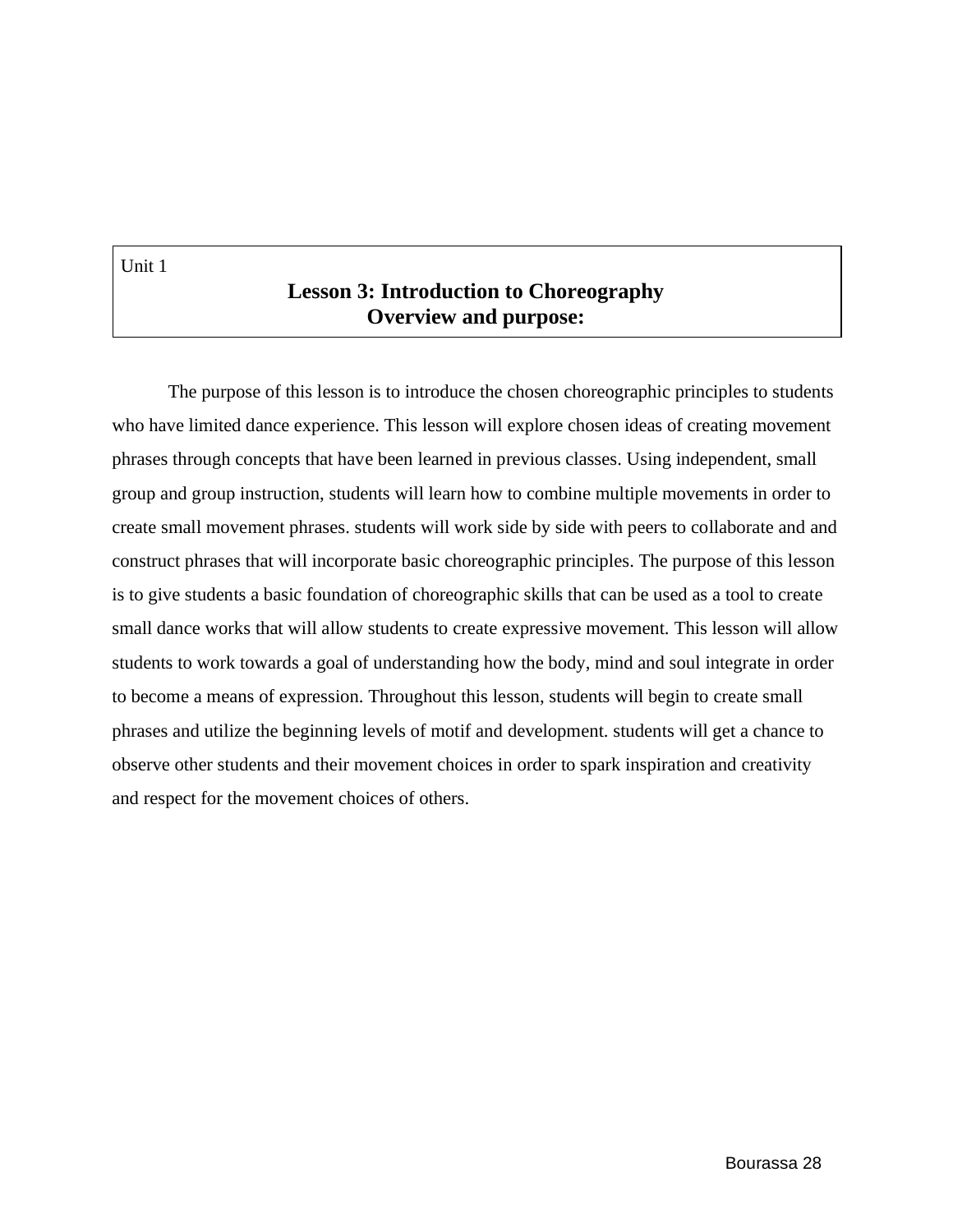#### **Concepts learned:**

- 1. Body part initiation
- 2. Facing
- 3. Pathway
- 4. Upper body and lower body moving simultaneously

#### **Student learning outcomes:**

- 1. students will be able to demonstrate movement initiating from different body parts.
- 2. students will be able to demonstrate movement utilizing different facings.
- 3. students will be able to move on different pathways.
- 4. students will be able to move the upper and lower body simultaneously.
- 5. students will be able to complete a short phrase utilizing concepts learned.

#### **Step by step lesson:**

#### **Duration: 45 minutes**

#### **ACTIVITY 1: Review and bonding activity- conversation through movement**

- 1. Discussion of what we learned last class, instructor and class will move as concepts are called out. ( plié, relevé, first and second position, weight shifts, levels, head to tail movement, contralateral movement)
- 2. Students will face their neighbor and partner up. Ask students to have a conversation with their partner through movement. Partners will switch off moving. Encourage students to think about all of the concepts they know.
- 3. Ask students to discuss what they were trying to say and why they chose to move the way they did.
- 4. Thank your partner for dancing with you.
	- Instructor prompts:

Was it difficult to try and communicate through movement rather than words? Did you feel something in particular when you observed your partner move?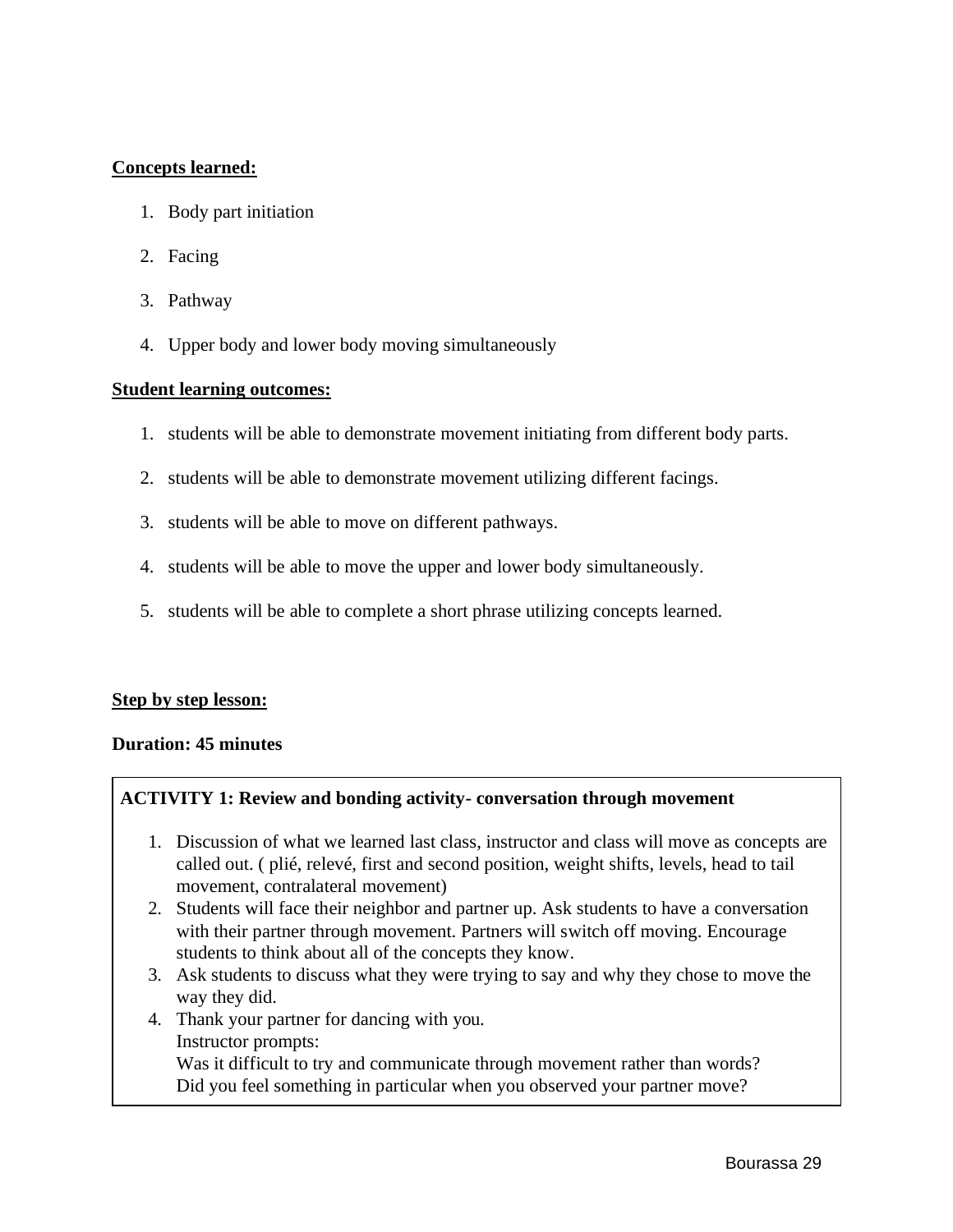#### **Activity 2: introduction to body part initiation- name game**

- 1. What parts can we move with? Give examples: Hands, feet, knees, elbows.
- 2. Each student will pick a body part and be asked to spell their name with that body part. Ex: I will write my name with my foot.
- 3. Group practice: instructor will call out a body part and students will move with that body part

Instructor prompts:

- How can we move with our feet?
- How can we move with our hands?
- How can we move with our hips?
- How can we move with our elbows?

#### **Activity 3: Facing- freeze dance**

- 1. Designate a "front" of the room as a group
- 2. students will move through the space facing the way the instructor calls out. When the music stops, students must face a different direction and create a shape utilizing different levels. Encourage students to utilize concepts learned Instructor prompts:
	- Move facing the front
	- Move facing the back
	- Move switching your facing from side to side
	- Move in any facing
		- Instructor prompts:

Did you feel differently when you were moving in different directions? How does it feel to face a different direction and move when someone was next to you?

#### **Activity 4: partner follow the leader pathway game**

- 1. Students will work with a partner to learn how to move on different pathways.
- 2. Instructor will tape different pathways on the floor ( zigzag, curved, diagonal, straight) Each pathway will have a concept next to it ( levels, reach space, shape, plié, head to tail, contralateral, etc.)
- 3. Partners will have to move along the pathways with the concept assigned while the other partner follows and mimics what their partner is doing.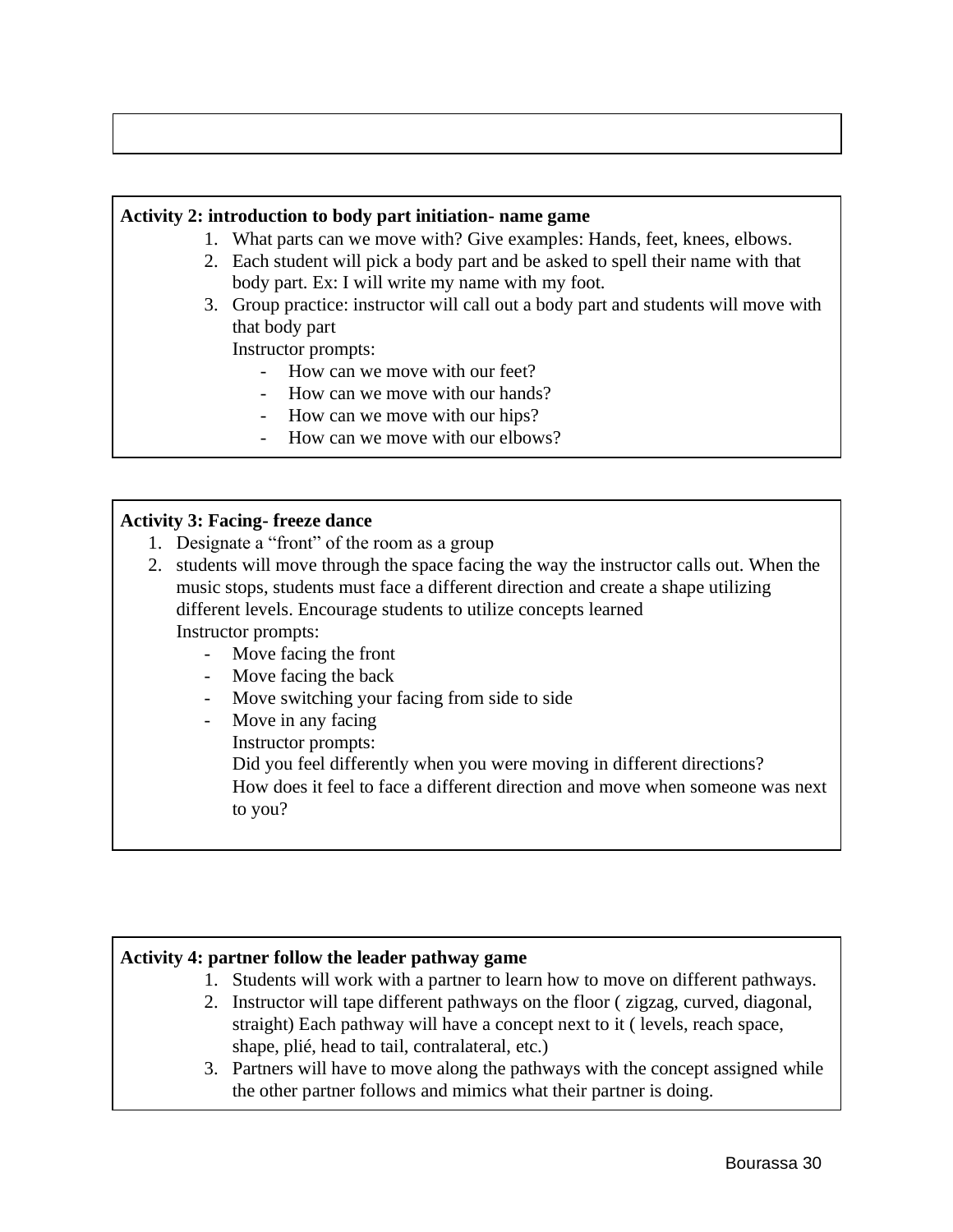- 4. Once all pathways have been completed, switch leaders and repeat.
- 5. If time allows, allow students to create their own pathway and move along the pathway utilizing multiple different concepts.

#### **Activity 5: Small group upper and lower body movement**

- 1. Instructor will explain the difference between upper and lower body (upper body is your arms and torso while lower body is your legs).
- 2. Students will practice keeping legs axial while moving just the upper body.
- 3. Students will practice keeping the upper body stationary while moving just the lower half.
- 4. Split students in half and have them practice moving both simultaneously.
- 5. Can do this with freeze dance, or across the floor, or whole group instruction.

#### **Activity 6: Small group choreography assignment**

- **1.** Split students into groups
- **2.** Write a structure on the board or a piece of paper Ex: group 1 must create a phrase that moves from a high level to a low level, with near reach space and ends in a shape in different facings. Create a different structure for each group.
- **3.** Allow students to problem solve with their group, answer any questions.
- **4.** Instructor may need to help each group.

#### **Activity 7: Small group show and tell with their phrases**

Students will get a chance to show what they have created to the class

- Have observers state one thing they liked about the groups creative choices
- Each group will show and observers will talk about what they liked
- If time allows, ask groups to try their movement in a different facing, maybe half the group faces a different way, etc.
- Instructor prompts: What did you feel when you were showing your classmates your dance?
- Observers, did your feeling shift as they shifted moving from different levels?

#### **Activity 8: Closing discussion/ cool down**

- 1. Instructor will lead a cool down with breathing techniques and light stretching
- 2. What did we learn today?
- 3. Discussion of each concept
- 4. Turn to a partner and thank them for dancing with you today.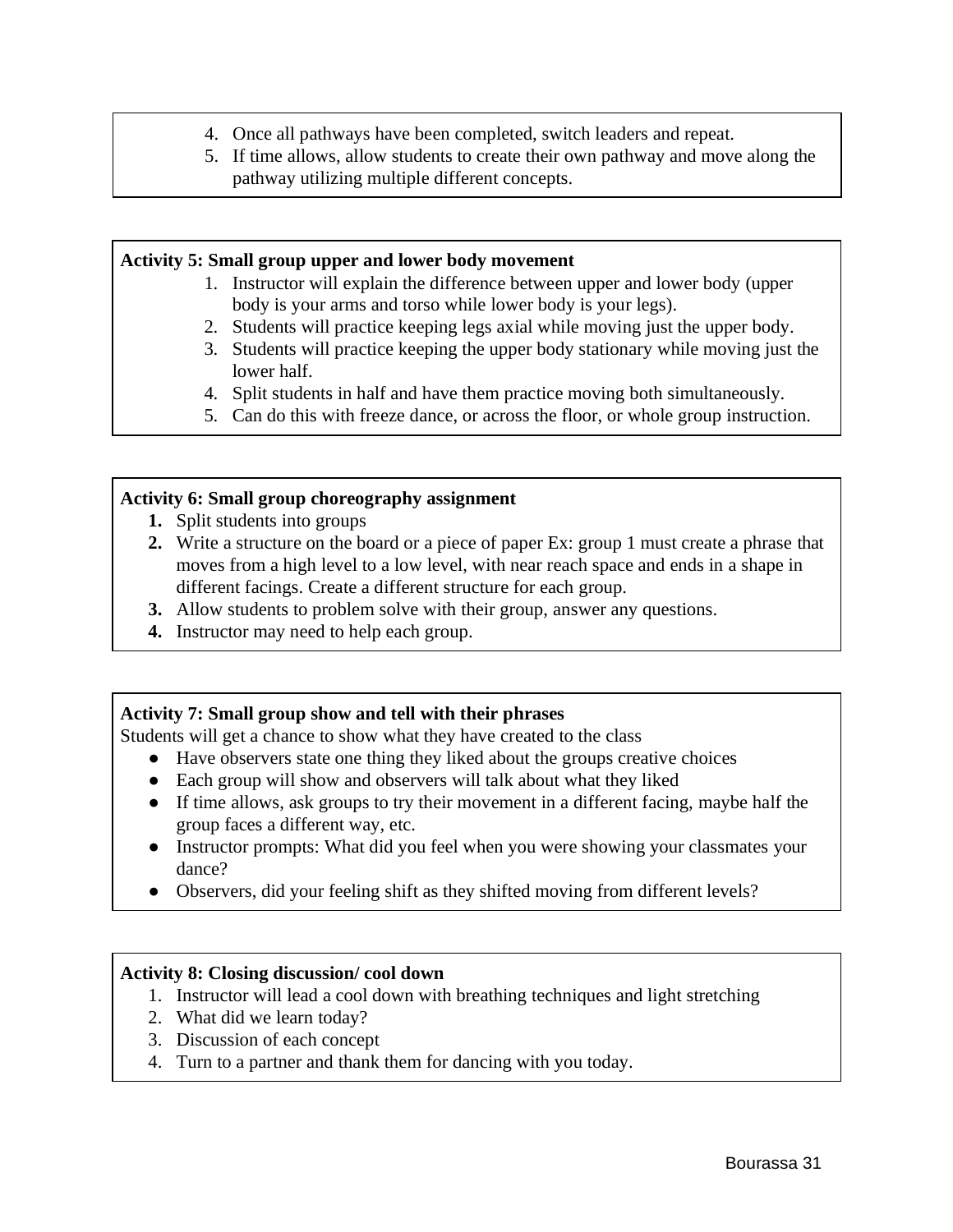## **Lesson 4: Exploring Sound and Movement Together Overview and Purpose**

Now that students have been introduced to basic principles that allow them to feel more comfortable moving around the space, this lesson will introduce basic concepts of time and music and how it interacts with movement. Students will learn how to count to 8 and utilize music as an addition to movement. Students will begin to understand how music choice and different sound stimulations can add to the art of dance. Students will identify differences of speed and tempo of movement and explore more deeply into basic choreographic principles. Students will learn about phrasing and how to utilize motif and development to create new movement from previous created works. Students will build off of phrases that they have already created and explore more deeply into feeling and expressive movement. Students will work closely with their peers to problem solve and collaborate on new movement ideas. This lesson will give students a basic foundation of creating their own movement and begin to understand the choreographic process. Through utilization of concepts they have learned and new ones introduced, students will get an opportunity to create and showcase their work to their peers. Students will get an opportunity to see and understand how music, tempo, and motif and development can take movement to a new level. This lesson allows students to bond with each other and start thinking like students and choreographers, this lesson will allow students to become confident in problem solving through movement and collaboration.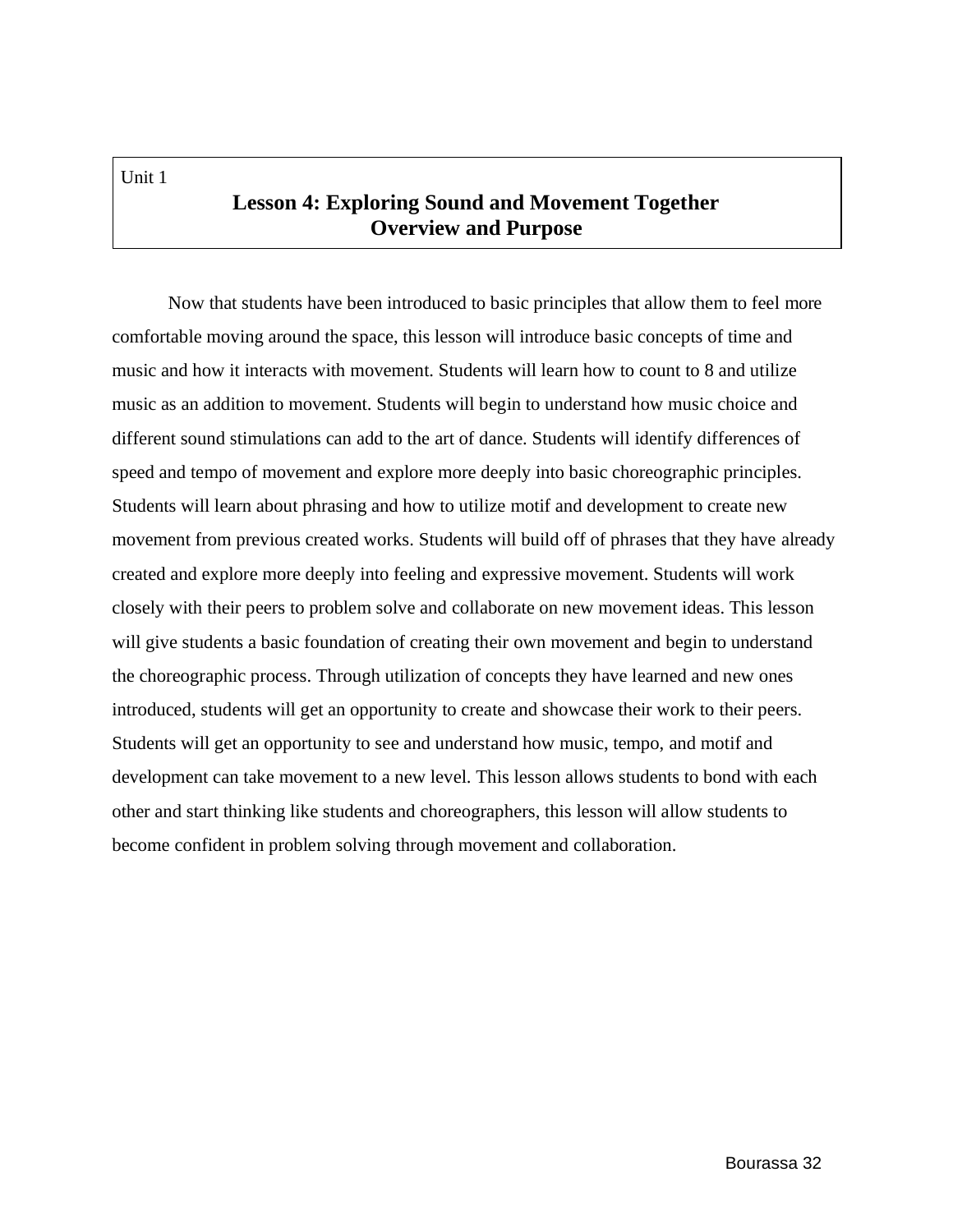#### **Concepts learned:**

- 1. Counts of 8
- 2. Phrasing
- 3. Tempo
- 4. Basic cannon
- 5. Quality in relation to music

#### **Student learning outcomes:**

- 1. Students will be able to demonstrate how to count to 8 and put movements to counts.
- 2. Students will demonstrate a phrase they have created with their group utilizing facing, tempo, and a basic cannon
- 3. Students will be able to demonstrate a movement phrase utilizing different tempos
- 4. Students will be able to demonstrate a basic cannon
- 5. Students will be able to change the quality of their movement based on music.
- 6. Students will demonstrate collaboration with peers and respect towards peers creative choices.

#### **Step by step lesson:**

#### **Duration: 45 minutes**

#### **ACTIVITY 1: Review and bonding activity**

- 1. Students will partner up and take turns moving while the other observes. Students will call out a previously learned concept for their partner to observe
- 2. Repeat back and forth with partners.
- 3. Students will end the activity with a shape that describes how they are feeling that day.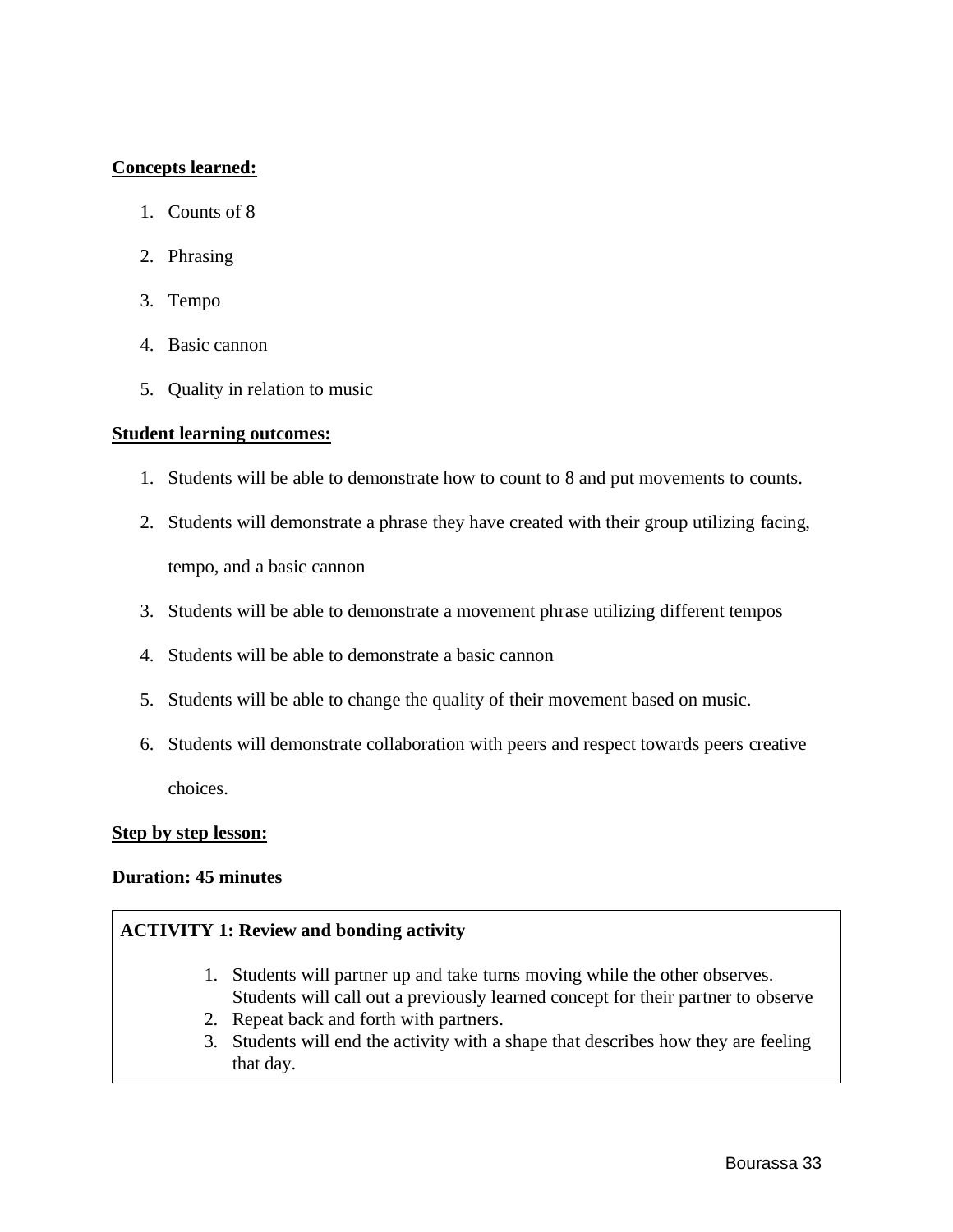#### **Activity 2: Small group review of phrase**

- 1. Students will gather with their group that they worked with at the end of last class.
- 2. Students will review the phrase that they created last class.
- 3. Students will perform their phrase as the instructor counts to 8.
- 4. Students will practice counting and moving at the same time.
- 5. Remind students to be aware of their group and try and stay in sync.

#### **Activity 3: Phrase with basic cannon.**

- 1. Students will break up into smaller groups within their small groups.
- 2. What happens when part of the group stands still while the other performs the phrase.
- 3. When group 1 ends the phrase, have group 2 start while group 1 stands still.
- 4. What happens when the second group starts 4 counts after the first group does.
- 5. Group decides on own timing of their cannon
- 6. Show and tell with the small groups.
- 7. Discuss the difference in timing, what do you like about watching a cannon?

#### **Activity 4: Phrase with music and tempo change**

- 1. Students will perform their phrase to the music of instructors choice.
- 2. Instructor will count the music while the group moves.
- 3. Play around with songs with different tempos (fast and slow).
- 4. What happens when half of the group moves slow and the other half moves fast, repeating the phrase until the other half of the group finishes.
- 5. Show and tell with discussion of tempo.

#### **Activity 5: phrase with different qualities**

- 1. Ask groups to play around with the quality of their movement in the phrase
- 2. How can you make the movement soft and flowy?
- 3. How can you make the movement sharp and strong?
- 4. Play a fast, hard hitting song. Ask students to choose the quality of their movement to the music.
- 5. Can everyone in the group show different qualities behind their movement?
- 6. Show and tell and discussion of music and how it relates to quality. Instructor prompts: Did the movement feel different as you started to play around with different qualities?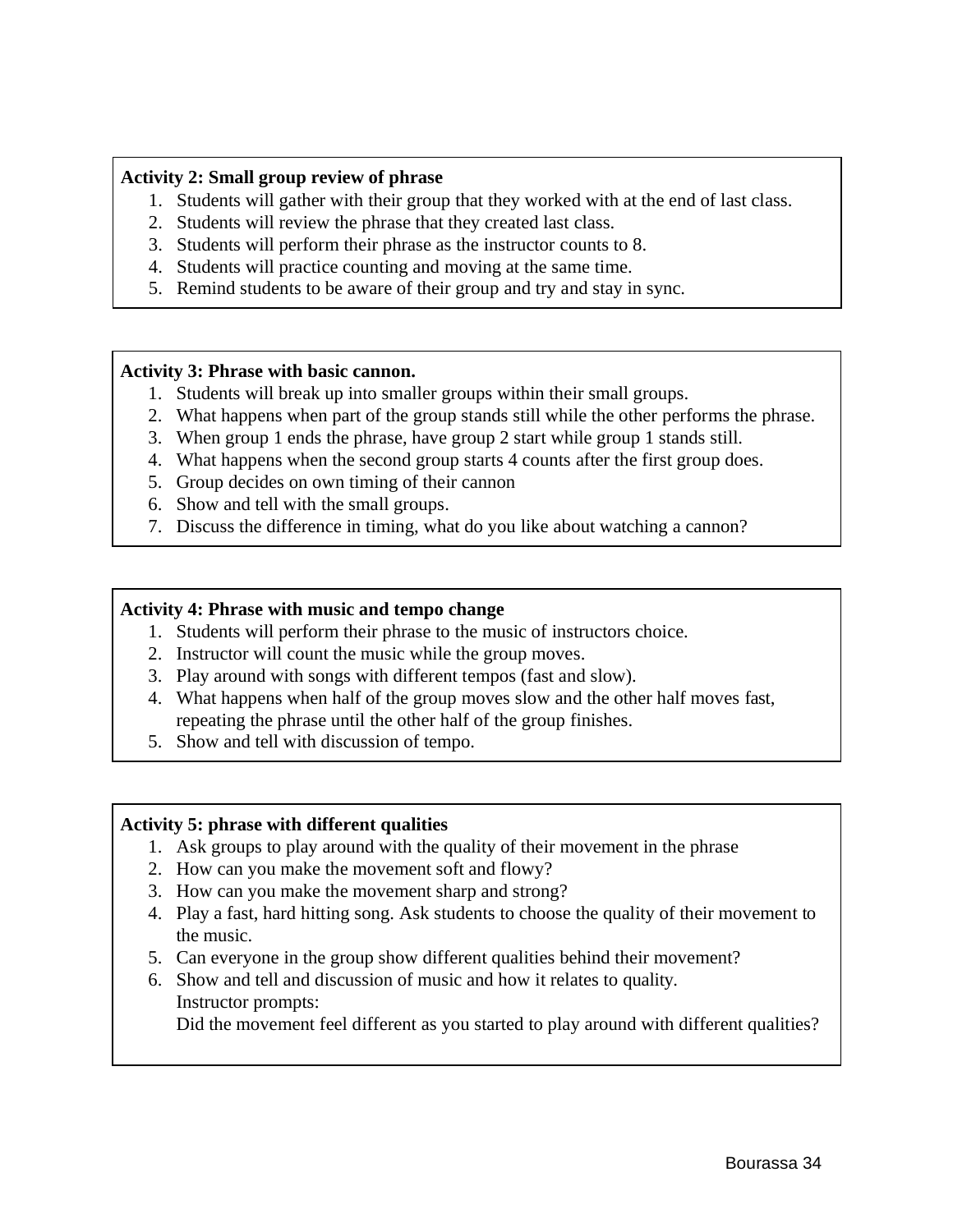## **Activity 6: collaboration and creation**

- 1. Every student in the small group must pick one concept to demonstrate ( sharp movement, flowy movement, slow tempo, fast tempo, facing, cannon)
- 2. Group will practice their phrase with each person utilizing the concept of their choice.
- 3. Show and tell
- 4. How did this make you feel?
- 5. Discussion of the process, what was hard? What came easy?

### **Activity 7: whole group practice of concepts learned**

- 1. Students will move through the space and move with the concepts instructor calls out. Instructor prompts:
	- Move with a fast tempo
	- Move with a slow tempo
	- Move with a sharp quality
	- Move with a soft quality
	- Move in a different facing
	- Count to 8 as you move

If time allows: Split the group in half and allow students to observe their peers and discuss what they liked about their movement.

### **Activity 8: Closing discussion/ cool down**

- 1. Instructor will lead a cool down with breathing techniques and light stretching
- 2. What did we learn today?
- 3. Discussion of each concept
- 4. Turn to a partner and thank them for dancing with you today.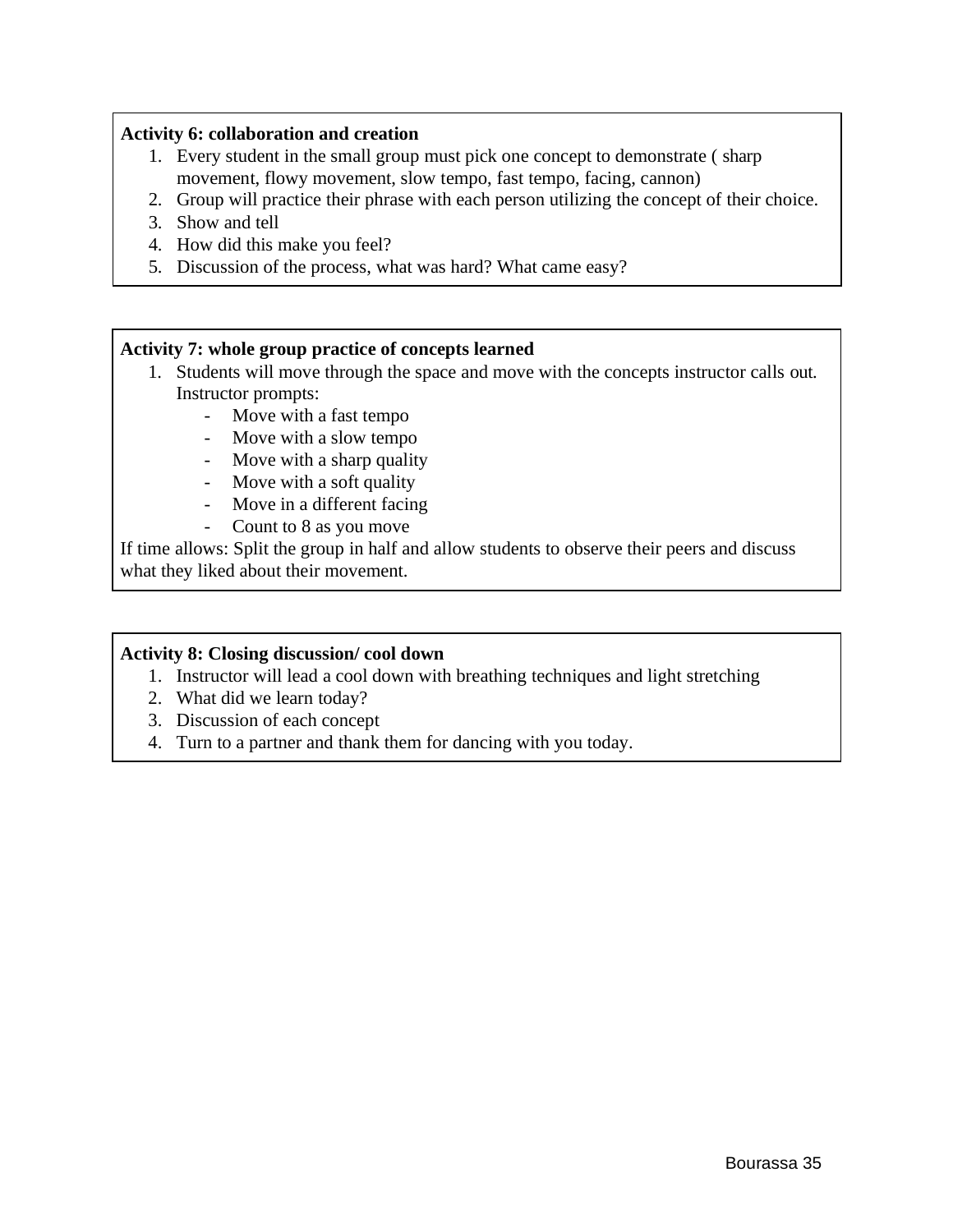

Introduction to Movement in relation to feeling: Using our holiles: as: a tool

to learn how to express ourselves through movement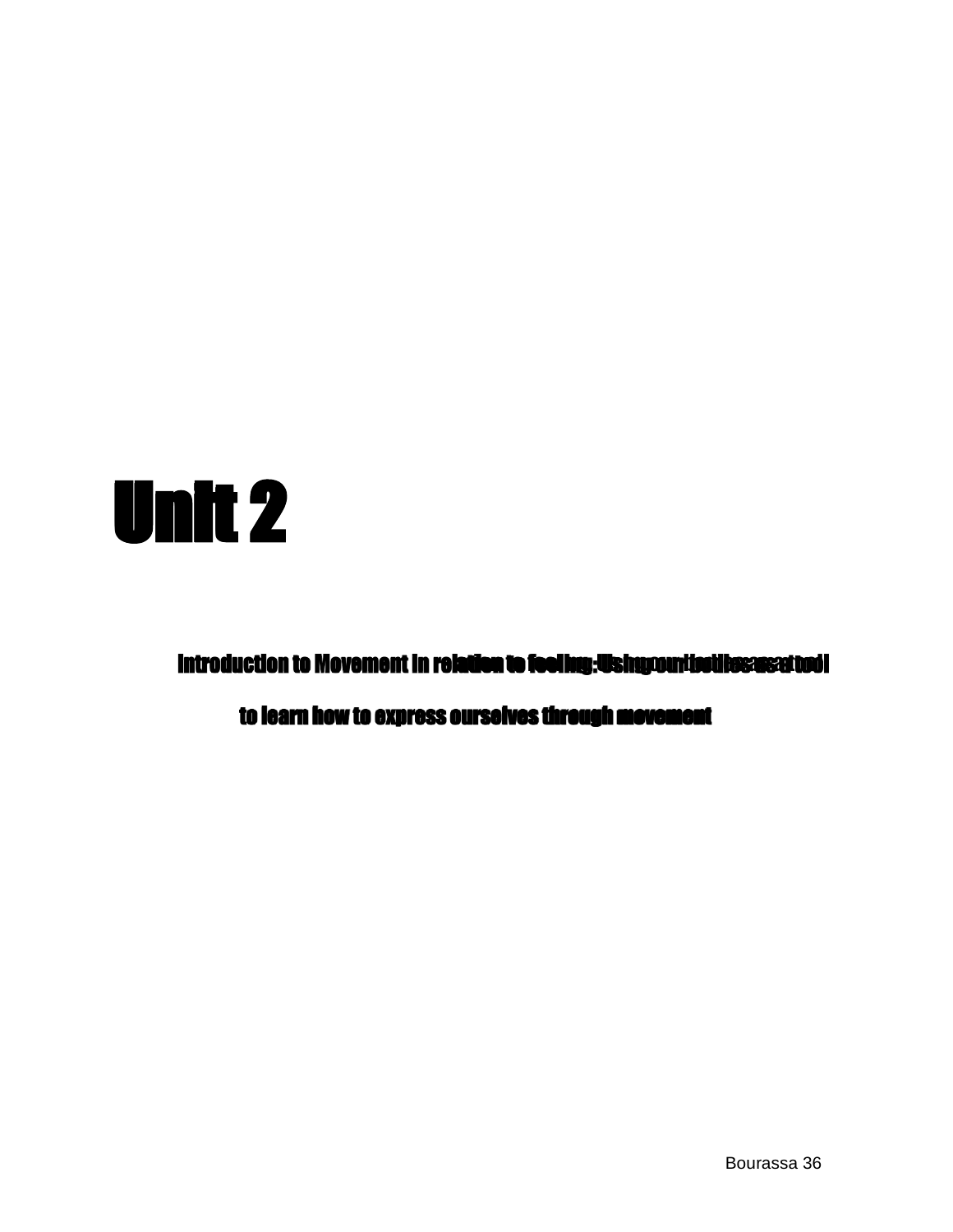# **Unit 2: Overview and purpose**

Building upon the previous unit, students will take concepts learned and learn how feelings can be connected and expressed through the use of these concepts. In this unit, students will build and explore more deeply into concepts that have been previously learned and learn and understand how the body can be used as a tool to express oneself. This unit focuses on specific structured activities that will allow the students to gain a better understanding of movement as a tool for communication without verbally expressing. Students will focus on concepts such as, level, shape, reach space, quality of movement and stage space in order to create movement. Students will learn the basics of working with other students and how to collaborate to create movement. In this unit, students will have the opportunity to create original choreography through collaboration and self evaluation. Students will focus on using words, pictures, and other inspiration in order to put feelings into movements. Students will explore more deeply into the concepts of choreography and learn how stage space can relate to particular feelings and change the intention of a movement phrase. Students will explore different levels, facings, pathways, reach space and transitions in order to have the ability to create their own small works. This lesson will incorporate discussion and collaboration in order to allow the students to ask questions about movement and make their own choreographic choices. This unit will allow the students to gain a sense of leadership in themselves and will help them gain confidence in themselves as movers. The ultimate goal of this unit is to give students the tools they need in order to feel confident in expressing their emotions through movement, students will explore themselves as an individual and strive to be their most creative selves.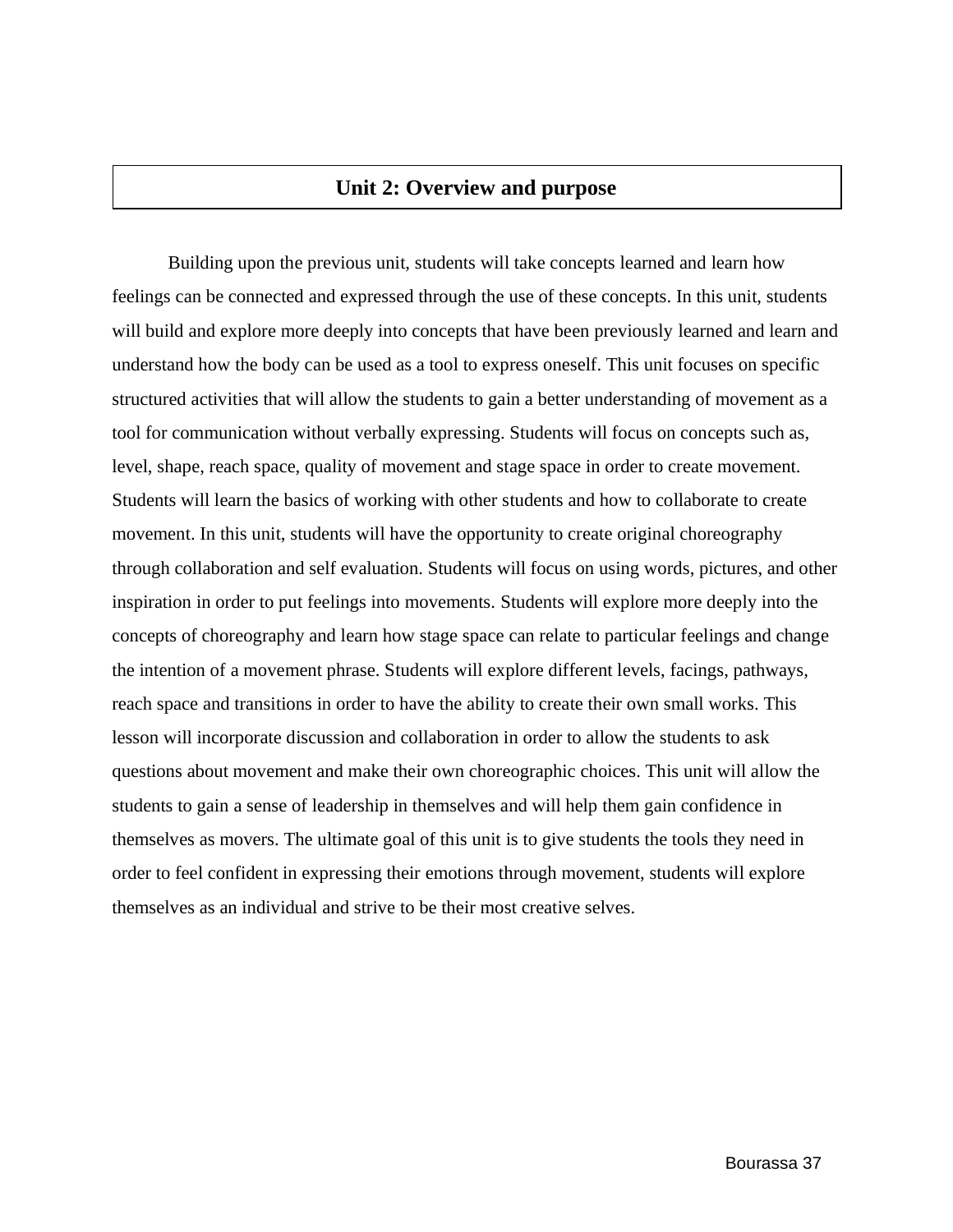# **Unit 2: Student learning outcomes**

- 1. Students will demonstrate skills needed to work with a partner including, kinesthetic awareness, respect towards their partner, and openness to collaboration.
- 2. Students will be able to identify an open and closed shape and understand that open and closed shapes can show different feeling and different emotion.
- 3. Students will be able to demonstrate different reach spaces in relation to a particular word or feeling.
- 4. Student will be able to demonstrate movement on different levels and understand how levels can be used to convey a particular emotion.
- 5. Students will be able to create a small movement phrase inspired by a single word utilizing concepts such as levels, shape and reach space.
- 6. Students will be able to demonstrate, contralateral, head to tail, symmetrical and asymmetrical movement in relation to using the body as a means for expressing particular feelings.
- 7. Students will be able to perform a phrase at the low, middle and high levels and will demonstrate understanding of contrast in levels and how different levels can convey different emotions.
- 8. Students will be able to create a small phrase based on a particular feeling of their choice and will be able to explain why a concept contributes to that feeling.
- 9. Students will be able to identify level, reach space, and shape in choreography and discuss how these concepts can help convey a story to the audience.
- 10. Students will be able to generate their own movement from personal emotions and move with others in the class while respecting each other personal kinesphere.
- 11. Students will be able to identify upstage, downstage, stage right and stage left and discuss how stage space contributes to the audience's emotion when watching.
- 12. Students will be able to use locomotor movement to travel on a pathway of their choice and discuss how pathway can be used to portray a story.
- 13. Students will be able to demonstrate movement of the upper body, lower body, and whole body and discuss how this makes them feel when completing this movement.
- 14. students will be able to move using the whole space as their stage and different pathways to travel from one point to another and discuss connections between stage space and pathway in relation to feeling.
- 15. Students will use breathing techniques as a cool down exercise and will demonstrate breathing in through the nose and out through the mouth.
- 16. Students will demonstrate different quality of movement such as direct, indirect, sharp, sustained and quick.
- 17. Students will be able to put a series of movements together into a short phrase
- 18. Students will demonstrate small group collaboration and combine others movements into a new phrase.
- 19. Students will demonstrate movement generated from a picture.
- 20. Students will be able to demonstrate a phrase to different kinds of music.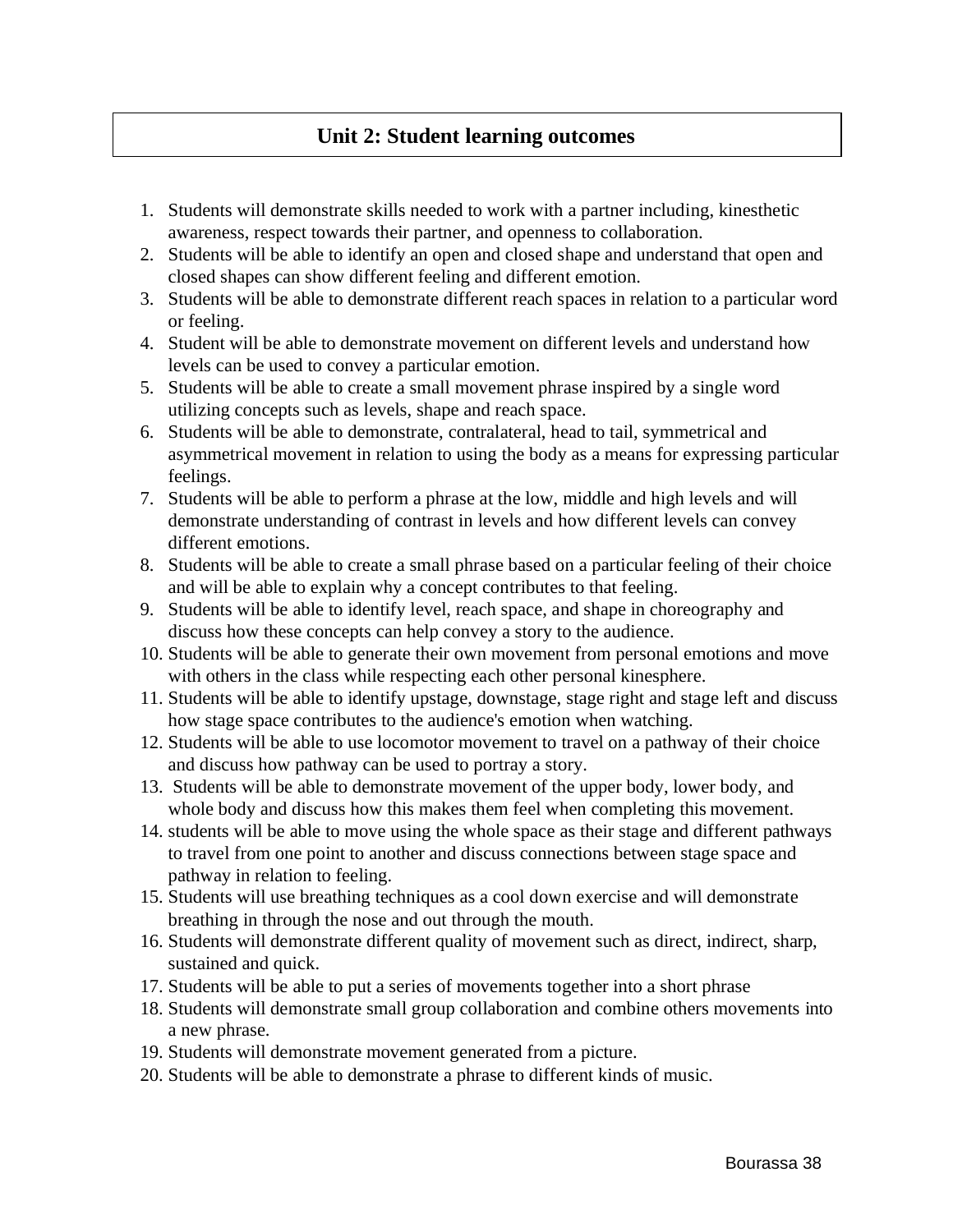#### Unit 2

# **Lesson 1: Connecting movement to feeling through structured improvisation Overview & Purpose**

The purpose of this lesson is to introduce students to working with other peers in creating and exploring movement together. Students will work one on one with another student and learn to respect each others boundaries and communicate through movement. Students will be introduced to feeling and how it relates to movement and how different concepts can contribute to feeling. Students will have the opportunity to discuss with their peers the contrast between concepts and how it feels differently to one another. In this lesson, students will explore shape more deeply, now that they understand how to make shapes with their bodies, they will begin to think about how shapes can contribute to portraying different emotions. Using individual, small group and whole group instruction, students will participate in different shape building opportunities. Students will have the opportunity to look at shapes from a different angle and discuss the contrast between open and closed shapes. Students will have the opportunity to create their own shapes based on the knowledge they gain about shapes in relation to feeling. This lesson will serve as an introduction to allowing students to think about their movement in a way that contributes to expressive movement and feeling and moving through emotion.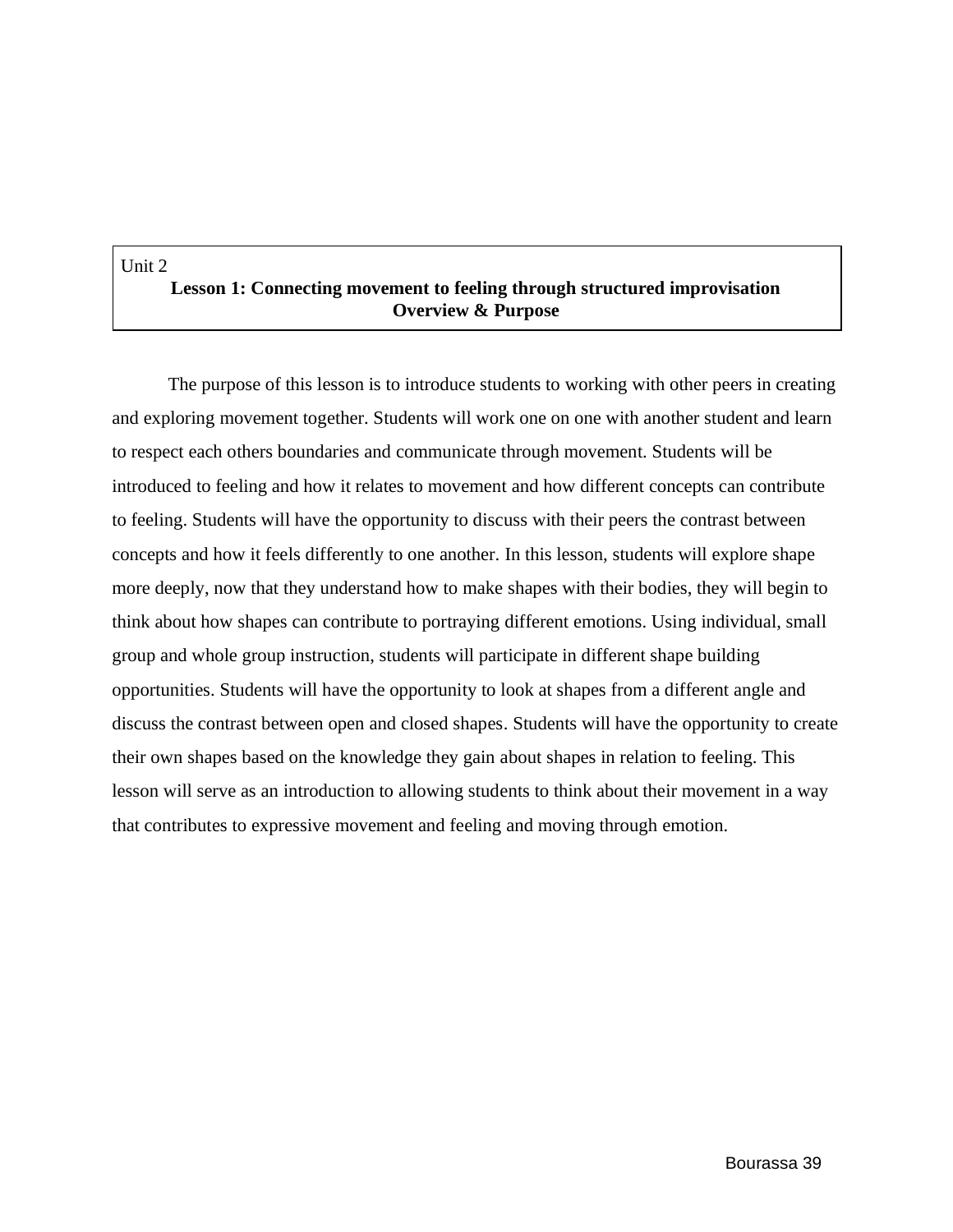### **Student learning outcomes:**

- 1. Students will demonstrate skills needed to work with a partner including, kinesthetic awareness, respect towards their partner, and openness to collaboration.
- 2. Students will be able to identify an open and closed shape and discuss how open and closed shapes can show different feeling and different emotion.
- 3. Students will be able to demonstrate different reach spaces in relation to a particular word or feeling.
- 4. Student will be able to demonstrate movement on different levels and discuss how levels can be used to convey a particular emotion.
- 5. Students will be able to create a small movement phrase inspired by a single word utilizing concepts such as levels, shape and reach space.

Step by step lesson: Duration: 45 minutes

## **Activity 1: Shape building in relation to feeling**

1. Shape train: students will start in a line at one end of the room. The first dancer will create a shape (open or closed) on any level, the next dancer will create a shape opposite of the previous dancer ( if the dancer before chose an open shape the next dancer will need to be in a closed shape, the shape cannot be at the same level as the previous dancer.

2. The students will create a line of shapes, each students shape has to be connected to the students next to them, instructor will encourage students to explore different shapes at different levels and utilize different body parts to connect to the other students

3. Once all students have finished creating their shapes, instructor will take a picture of the group

4. students and teacher will observe the picture and discuss feeling, what does it feel like to be at a low level next to someone at a high level? What do you feel looking at a closed shape vs an open shape?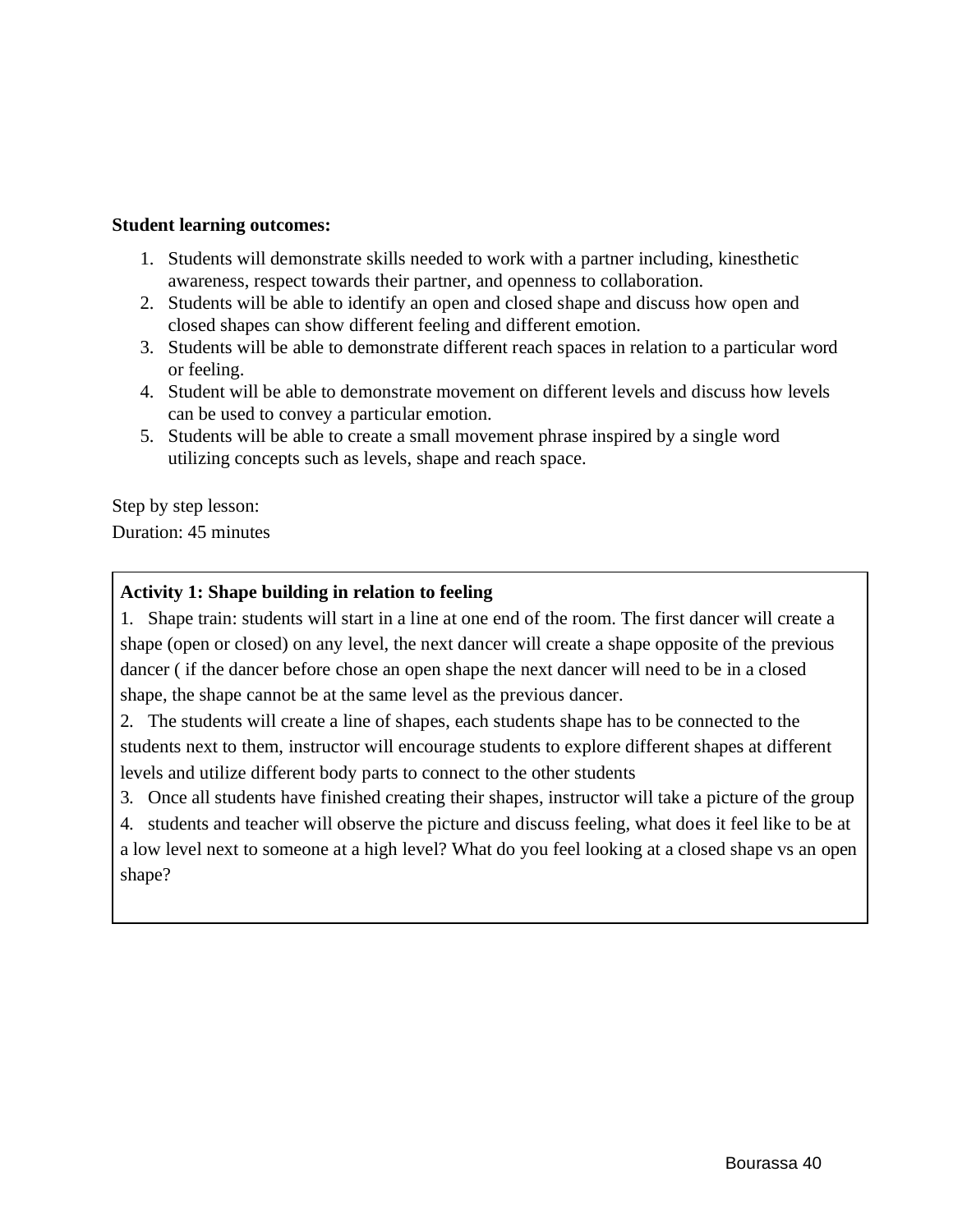# **Activity 2: Shape sculpting**

- 1. Half of the group will be instructed to create a group closed shape.
- 2. Observers will write down three feelings they think of when they are observing the shape

3. Each dancer will share their three words with the class, are their similarities? Instructor will write these words on the board under the closed shape category.

4. Repeat with second half of the group making an open shape.

## **Activity 3: Introduction to partner work and contact improv**

1. students will be partnered up with one other peer.

2. students will walk around the room with partner practicing speeding up and slowing down walks to be insync with their partner without communicating, the goal is to get students used to having other students in their kinesphere

3. Partners will spread out and practice placing their partner in different shapes, each partner will get a turn to create different shapes on their partners.

Instructor prompts:

-How can we create different open shapes on our partners that make you feel open and happy when looking at that shape?

-How can we create shapes that might make observers feel reserved or closed off to the world? -How can we create a shape that will leave observers asking questions about the feeling of the dancer?

4. students will participate in 1 minute of contact improv with their partner. There will be no leader and no follower, the students will have to guide their partner into movement switching who initiates the movement without speaking, students will use other body parts instead of the hands. For example, how can i guide my partners legs with my elbow, or my knee.

5. This idea of this exercise is to allow students to feel the switch in leader and follower and let it happen organically.

If time allows: Allow the students to continue practicing this activity and build trust in one another in order to move and collaborate together. This activity may seem overwhelming at first but as the students feel more and more comfortable the switch will happen in a more organic and way and students will begin to understand the beginning steps of moving through structured contact improvisation.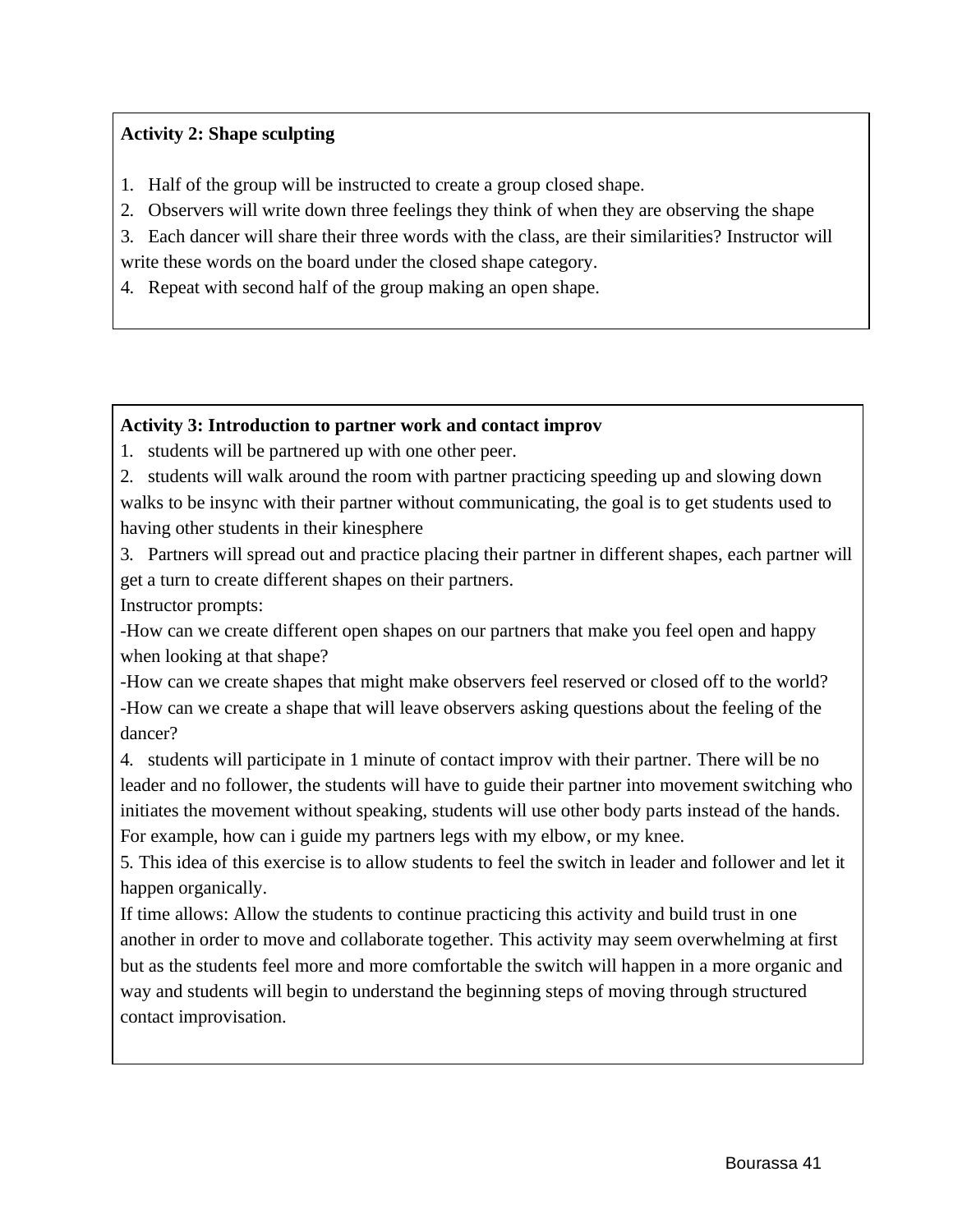## **Activity 4: Reach space and feeling, how can reach space translate to feeling?**

- 1. Review of reach space. students will travel across the floor utilizing reach space
- 2. Far reach space, how can we move across the floor utilizing far reach space
- 3. Repeat for mid and near reach space

4. Group movement: Instructor will call out a list of words. If you were feeling this way, how could you reach to show that to the audience without using words?

5. Example words: Excited, nervous, shy, scared, etc. How can we reach if we are excited about something? Nervous? Shy? Scared?

6. There is no wrong answer.

### **Activity 5: Creating movement from words**

1. Split the class into groups of 3 or 5. Ask the group to pick two words off of the board. The two words have to be not similar to one another.

2. Ask the group to create a phrase from these words, utilizing shapes, reach space and any other concepts they choose to use.

- 3. Structured work period, 5 minutes for each phrase.
- 4. At the end of first 5 minutes, groups will dance their first phrase simultaneously
- 5. At the end of second 5 minutes, students will dance their second phrase simultaneously
- 6. Show and tell, students will have to guess what word each phrase is about
- 7. Group discussion , why did we use these movements to show this word?

### **Activity 6: Closing and cool down:**

1. Instructor will lead the group in a cool down with light stretching and discussion on today's class.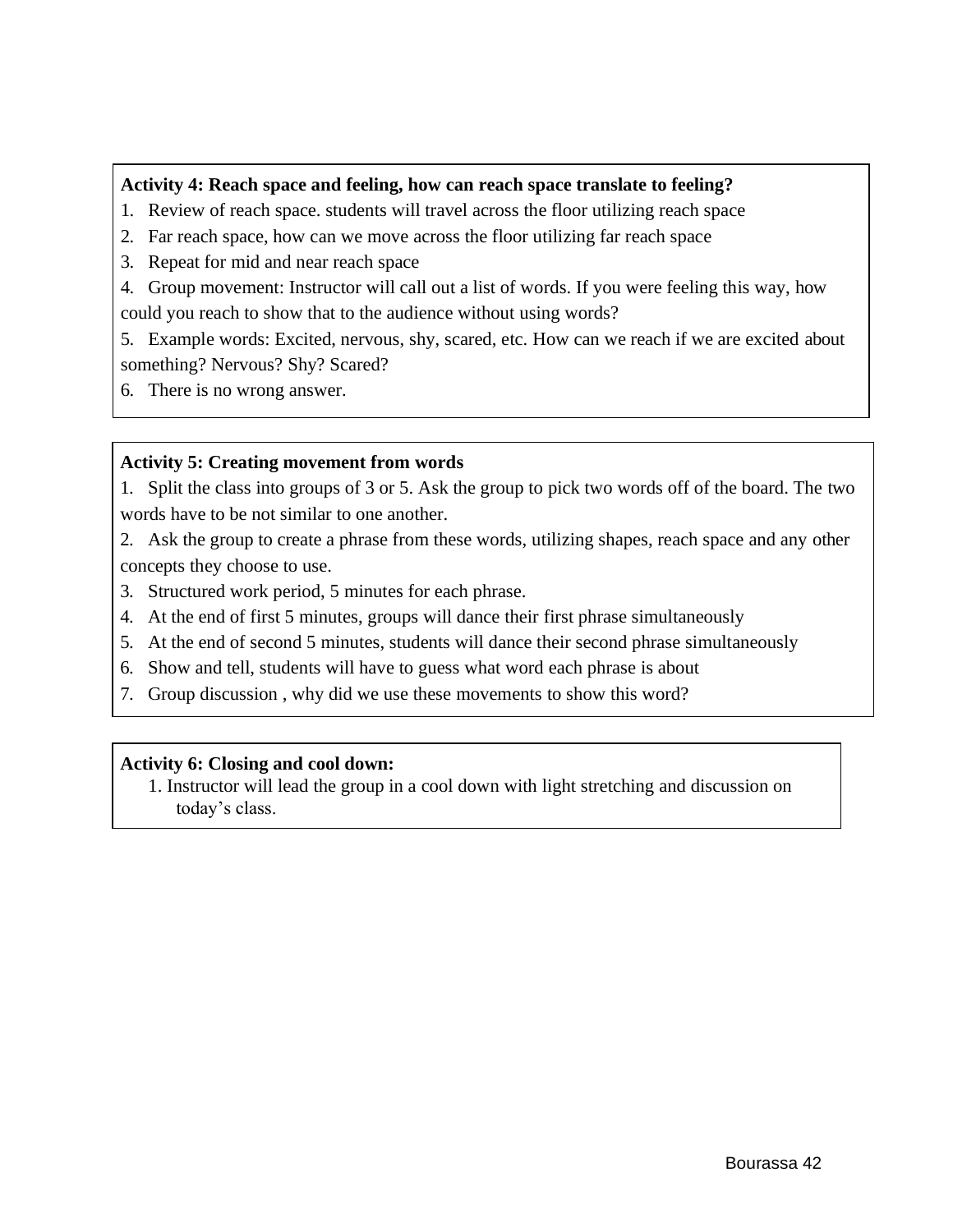Unit 2

# **Lesson 2: Contrast in levels in relation to feeling Overview & Purpose**

In this lesson, students will begin to explore levels and their relation to feeling. Students will become more comfortable in their ability to move at different levels, students will begin to notice a contrast in moving at different levels. Students will be given the opportunity to observe movement at different levels and discuss how moving at different levels could possibly contribute to demonstrating different emotions. Students will review concepts that have already been learned and begin to explore them more deeply in contrast with relating concepts to particular feelings. This lesson serves as an opportunity for students to become more open to how they are feeling and will get the opportunity to create their own movement. students will explore different types of movement such as contralateral, head to tail, symmetrical and asymmetrical movement. Students will gain a better understanding of their movement possibilities and gain confidence in their ability to generate movement. Students will get an opportunity to move at different levels and gain the ability to take movement and dance it at a different level. Students will be given the opportunity to express their creative choices and observe how choreographic principles can work together to create a cohesive intention behind their movement. Students will be able to use the concept of level to help them portray different emotions, students will observe and discuss choreography choice and recognize how contrast in levels can add a new layer to their original choreography. Students will begin to understand the concept of phrasing and how motif and development can help create a new phrase from a previous phrase. This lesson will allow students to explore the use of levels and use level as a choreographic tool to convey different intentions and emotions throughout their movement.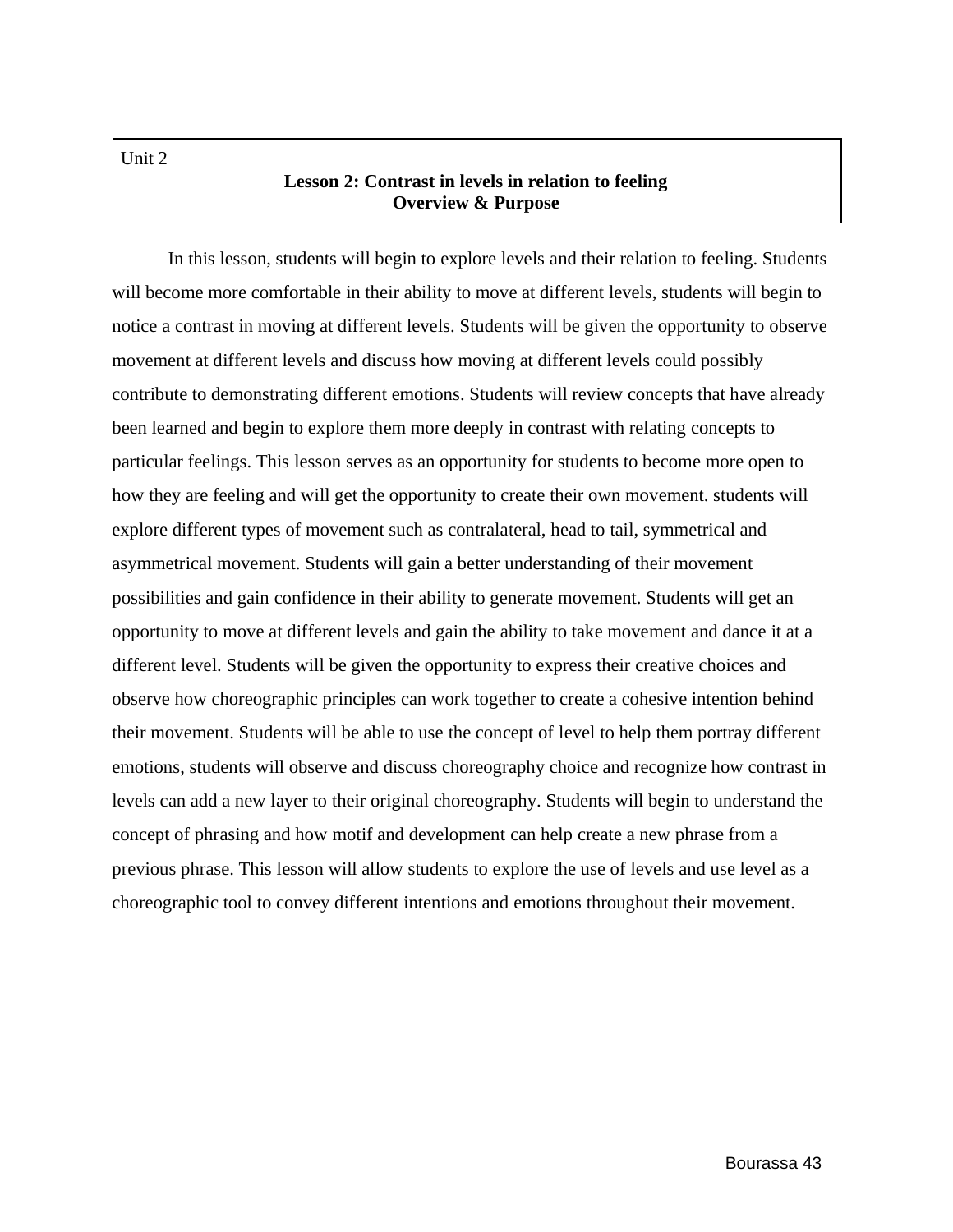### **Student learning outcomes:**

- 1. Students will be able to demonstrate, contralateral, head to tail, symmetrical and asymmetrical movement in relation to using the body as a means for expressing particular feelings.
- 2. Students will be able to perform a phrase at the low, middle and high levels and will demonstrate understanding of contrast in levels and how different levels can convey different emotions.
- 3. Students will be able to create a small phrase based on a particular feeling of their choice and will be able to explain why a concept contributes to that feeling.
- 4. Students will be able to identify level, reach space, and shape in choreography and discuss how these concepts can help convey a story to the audience.
- 5. Students will be able to generate their own movement from personal emotions and move with others in the class while respecting each other personal kinesphere.

# **Step by step lesson: Duration: 45 minutes**

## **Activity 1: group review and freeze dance with levels**

1. students will spread out and begin to move on their own as the instructor calls out concepts for students to think about and review, (shape, levels, quality, pathway, facing, etc.)

2. Instructor will play several different snippets of music for the students to experience moving to ( slow, fast, instrumental, different instruments, etc)

3. Instructor will explain freeze dance and review how to play

4. Students will play several rounds, as students are eliminated from the game, they will observe their peers and take notes about moving at different levels

5. Instructor prompts for each round: How can we move at a high level? How can we move at the mid level? How can we move at the high level? How can we move utilizing different levels in space?

6. Discussion with students, what did you notice about students moving at different levels? Could you see a contrast in levels? What did you feel moving at different levels next to other students? Did you feel differently when watching someone move at a high level vs a low level?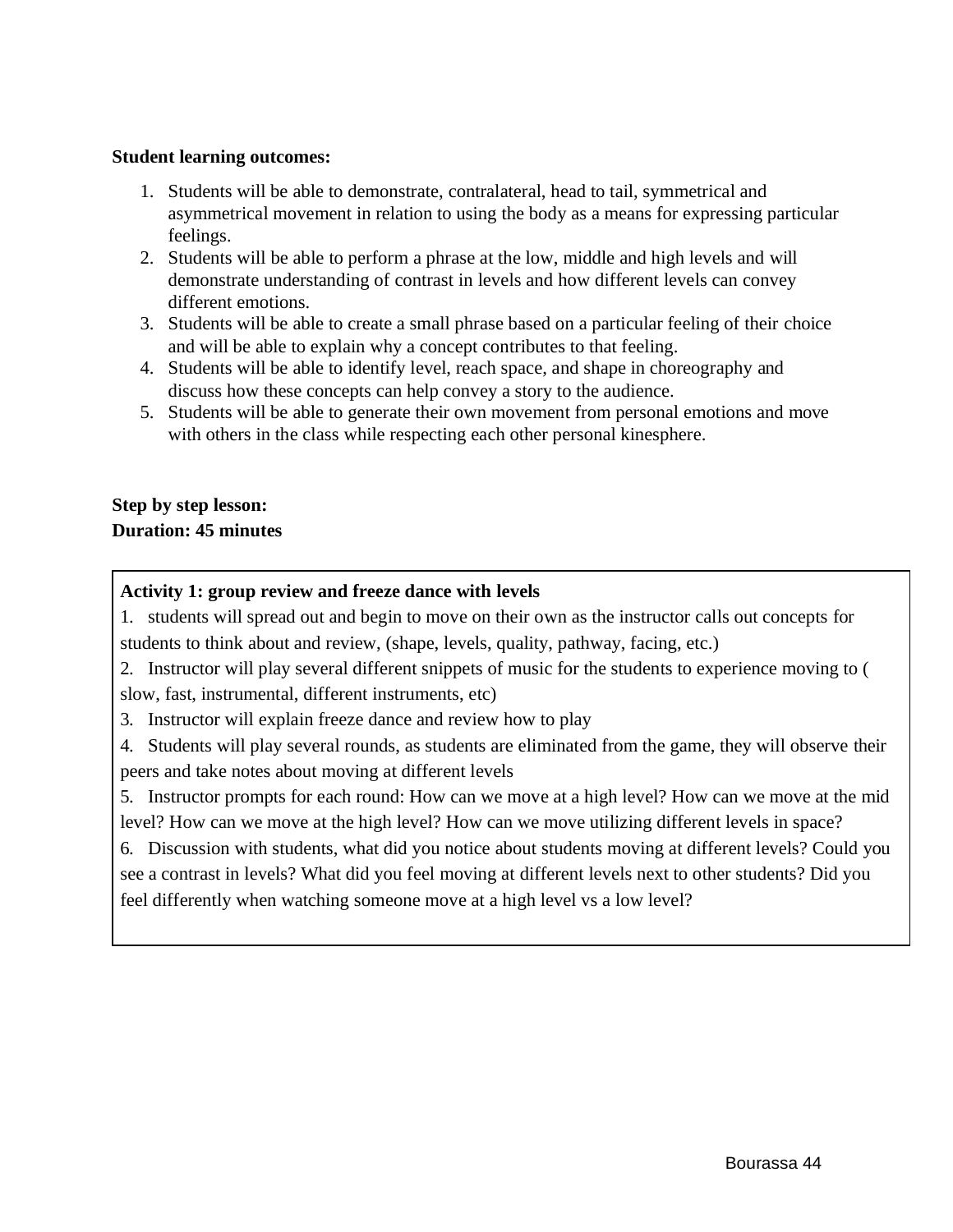# **Activity 2: exploring different types of movement**

1. students will stand in a circle with instructor and review contralateral and head to tail movement, show examples, students will follow instructor and have a chance to come up with their own movements.

2. Dance circle, students will enter the circle and demonstrate contralateral or head to tail movement while other peers follow, dancer will pass it on to another dancer who would like to enter the circle.

3. Introduction to symmetrical and asymmetrical movement, imagine there was a line down the body and both the right and left side had to move the same way. What happens if the right and left side of the body are different and move differently? How does this feel different?

4. Partner work, mirroring. Students will stand across from a partner and mirror their partners movements, one minute for each partner. Encourage students to use all four types of movements and integrate them together.

# **Activity 3: phrasing and contrast in levels**

1. Students will learn a simple phrase from instructor or create a simple phrase in order to use to experiment with levels.

2. Groups will be asked to show the phrase on the level that they choose. How can we make a phrase that was learned on the high level and perform it at the low level?

3. Students will get a chance to ask the group to show it differently, what happens if each dancer is at a different level? What happens if the dancer in the middle is at a low level while everyone else is at a high level?

4. Switch groups, repeat. Students will be allowed to make their own creative choices and ask groups to perform it in different levels.

5. Discussion of feeling. How did it feel to perform this phrase at this level? Did you feel differently when you saw it at this level?

6. Journal writing, 2 minutes.

7. Ask the students to volunteer their thoughts on moving at different levels. If students do not feel comfortable, the instructor can share their thoughts in order to initiate conversation from the class as a whole.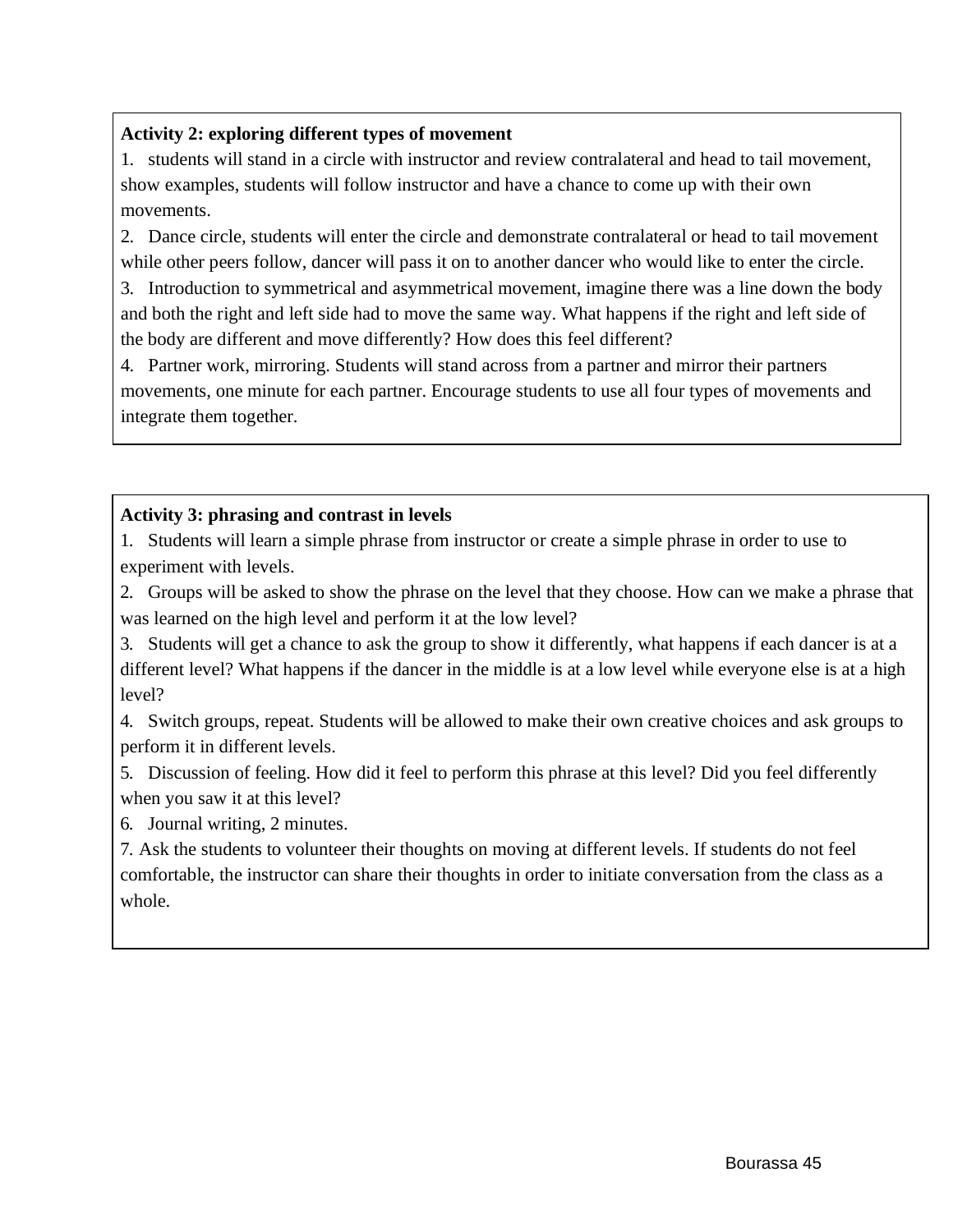# **Activity 4: applying knowledge of concepts in relation to feeling to phrase work**

1. Each dancer will write a feeling of their choice on the board, no questions or explanations for this feeling.

2. Once each dancer has listed a feeling on the board, the instructor will break the class up into groups, smaller groups if possible ( 2-3 students).

3. The instructor will give each group a piece of paper with two feelings on it, the students will be instructed to create a phrase for each feeling.

4. Using the knowledge of levels, shape, facing, or any other concepts in relation to feeling, the groups will collaborate on two phrases.

5. 5 minutes for each phrase.

6. Groups will show their phrases without revealing the words they were given.

7. Can the audience guess the feelings? What concepts lead you to believe it was this word?

8. Group explanation, why did you choose this concept to help convey this feeling through movement? What might you change to make it more impactful to the audience? What might you change about the phrase to make it convey a different word?

9. Instructor can make suggestions or ask questions. What would it look like if you faced a different way? What might it look like if you stood further away? Closer?

# **Activity 5: Review and closing**

1. Improvisation exercise, what did you learn today?

2. students will answer in movement, when they feel like they are finished, they can stop in a shape or practice breathing techniques while observing other students.

3. When everyone has finished moving, thank your peers for dancing with you today.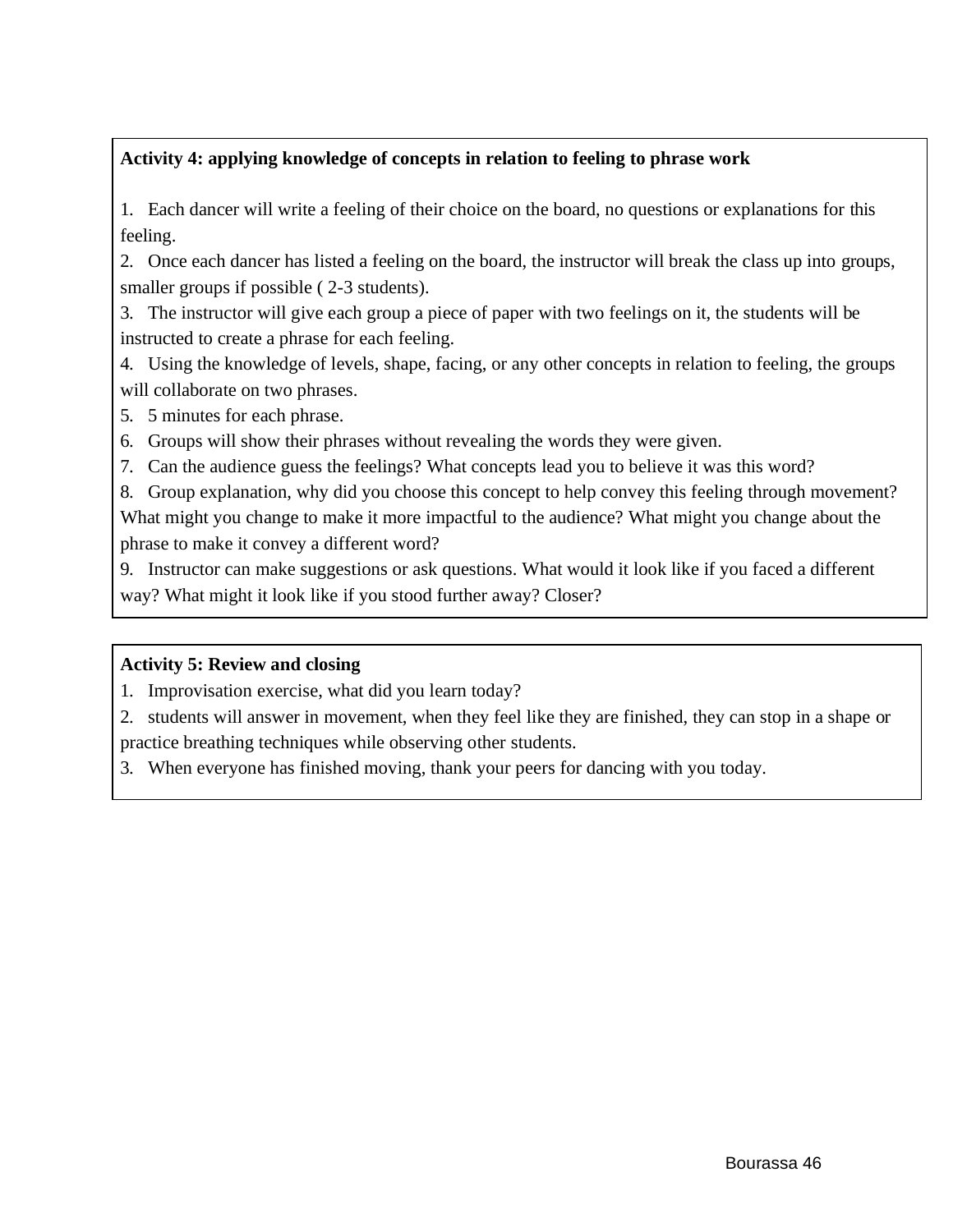Unit 2

## **Lesson 3: Learning to recognize the space as your stage Overview & Purpose**

Throughout this lesson, students will learn to recognize the space as a stage and the endless possibilities within the space. students will begin to recognize the technical terms for the stage such as upstage, downstage, stage right and stage left. students will begin to explore pathways and transitions and begin to use their creative minds to build choice making skills and observations about the space as a whole. Through structured work periods, students will begin to connect small phrase works together and learn more about the choreographic process. Students will begin to utilize different concepts learned throughout the curriculum in order to build choreographic skills to utilize in the remainder of the course. students will focus on creating small phrase works that include concepts such as facing, levels, and shape building as well as utilize pathway to create transitions with locomotor movement. students will get an opportunity to become leaders in the classroom and make choreographic choices for the class as a whole. This lesson is designed to build leadership and confidence in the students as movers, students will expand upon their movement vocabulary to create works of their own. students will begin to understand the stage and how choreographic choices can contribute to the audiences feeling when viewing their movement, students will focus on pathway as a way to move from one place to another on stage. Students will explore the use of facing and how different facings can contribute to the relationship of multiple students and their relationship to the audience. students will get a chance to explore their creative selves in a safe environment through role play and scenario improvisation. This lesson is designed to allow students to participate in the dance making process as a whole and understand how choreographic choices can contribute to different intentions and feelings behind movement. This lesson will serve as a bridge to later lessons allowing the students to have full freedom to create their own movement and make their own choices as a choreographer while understanding how different concepts can be utilized to create a particular feeling through movement.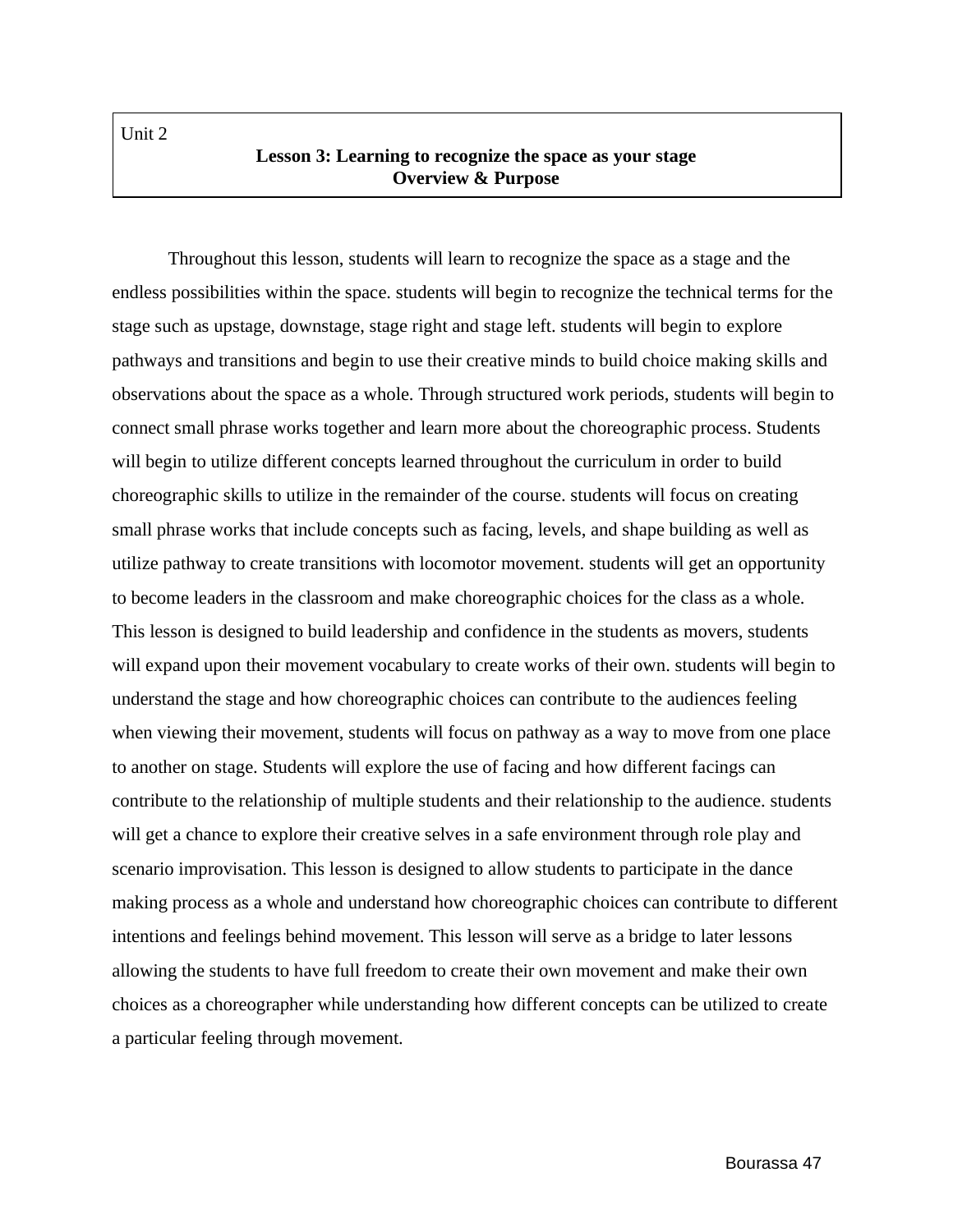### **Student learning outcomes:**

- 1. Students will be able to identify upstage, downstage, stage right and stage left and discuss how stage space contributes to the audience's emotion when watching.
- 2. Students will be able to use locomotor movement to travel on a pathway of their choice and discuss how pathway can be used to portray a story.
- 3. Students will be able to demonstrate movement of the upper body, lower body, and whole body and discuss how this makes them feel when completing this movement.
- 4. students will be able to move using the whole space as their stage and different pathways to travel from one point to another and discuss connections between stage space and pathway in relation to feeling.
- 5. Students will use breathing techniques as a cool down exercise and will demonstrate breathing in through the nose and out through the mouth.

### **Step by step lesson:**

### **Duration: 45 minutes**

### **Activity 1: Stage space- students will start to recognize the room as their stage**

- 1. Instructor will label the room with posters, uptage, downstage, stage right, stage left.
- 2. Students will go to each poster and discuss with teacher the terminology.
- 3. Split students into small groups, each group will start at a different part of the stage.
- 4. At each station there will be an assignment for students to complete:

Instructor prompts:

Stage right- create a small phrase on the low level

Stage left- create a small phrase facing a different way

Uptage- create two group shapes

Downstage- create a phrase with a cannon

5. Students will have 2 minutes at each station to create a phrase

6. Once all of the phrases are completed, they will have 3 minutes to create their own pathway to each station, they can move to the stations in whatever order they want

7. Groups will show their work from the activity

8. Discussion of work, what does it feel like to see a group upstage vs. downstage? How did their use of pathway contribute to different feelings?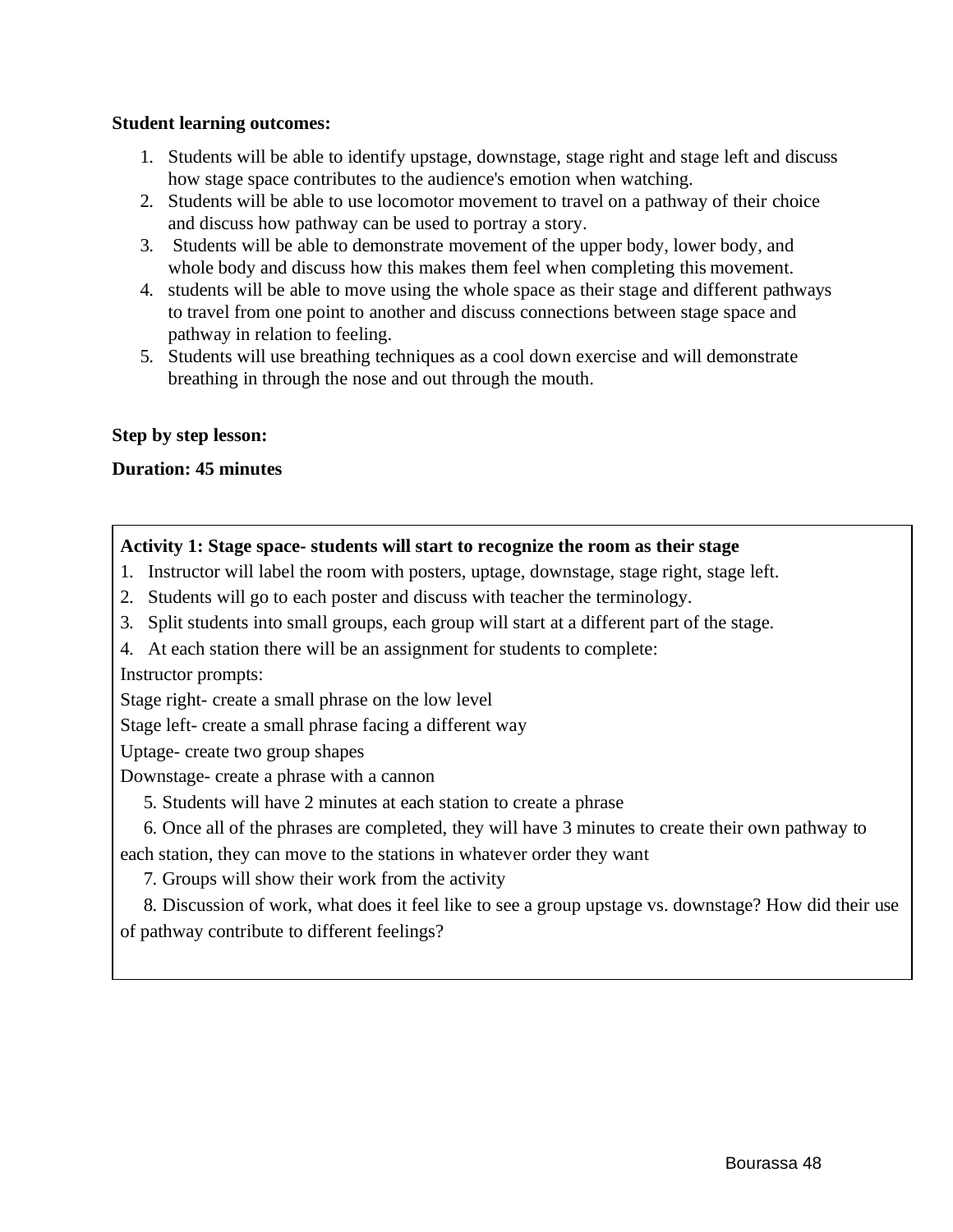# **Activity 2: follow the leader pathway- how can we get from one point to another?**

1. Students will take turns being the leader, students must get from one point of the stage to another by following the leader. Leader must use dance concepts to travel to another point in the stage using a direct pathway.

2. Switch leaders, leader must start from the ending point of the other leader and make it to another point on the stage.

3. Discussion of pathway on the stage, how can a pathway change the intention of the movement? How does pathway contribute to feeling? How can pathway contribute to telling a story through movement?

## **Activity 3: Partner facing in relation to feeling**

1. Students will work with a partner to create a small phrase, 3 counts of 8.

2. Instructor will give prompts, 1 count of 8, using upper body, 2 count of 8 using lower body and 3rd count of 8 will be using whole body together.

3. Students will have 3 minutes for each phrase

4. Once phrase is completed, students will show their phrase.

5. Once they have shown their phrase once, they will pick a prompt from the pile of index cards.

6. Each index card will have a prompt, for example, partner 1 faces upstage and partner 2 faces downstage, once prompt has been picked, the students will decide where on stage they want to stand, what does it look like if there is little space between the partners vs alot, what if one dance was stage left and the other was stage right?

7. Partners will perform the piece using the prompt and whatever stage space they would like

8. Repeat for every group, observers will take notes and jot down thoughts in their journal.

9. Discussion, how does facing and stage space change the feeling of movement? The relationship of the students?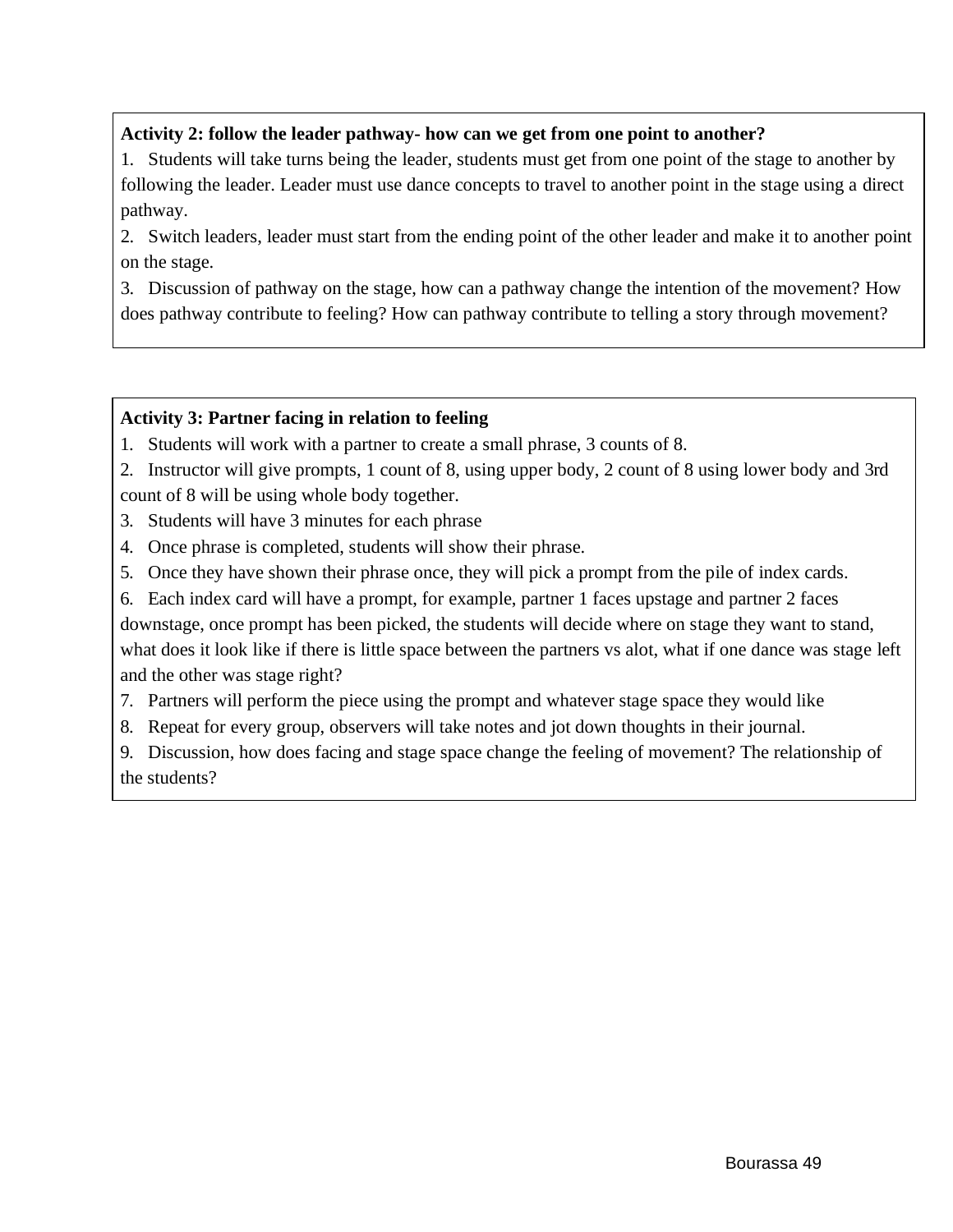## **Activity 4: scenario group improv**

1. Instructor will create a scenario, ex: you are on a beach, you are in a jungle

2. Students will imagine themselves in that scenario while the instructor calls out prompts

Instructor prompts: on a beach

You are on a beach, how would you move through the sand?

What level are you on?

What shapes would you create?

What pathway would you take to get to the water?

The sunlight is coming from stage right, which way would you face?

How can we move through the sand and travel the whole beach?

How can we transition ourselves back to this space?

# **Activity 5: Closing breathing activity**

- 1. Students will lie on the floor.
- 2. Students will feel the weight of their body against the floor.
- 3. How can we breathe to cool ourselves down from today's class?
- 4. How are you feeling? When you are finished, end in a shape to represent today's class.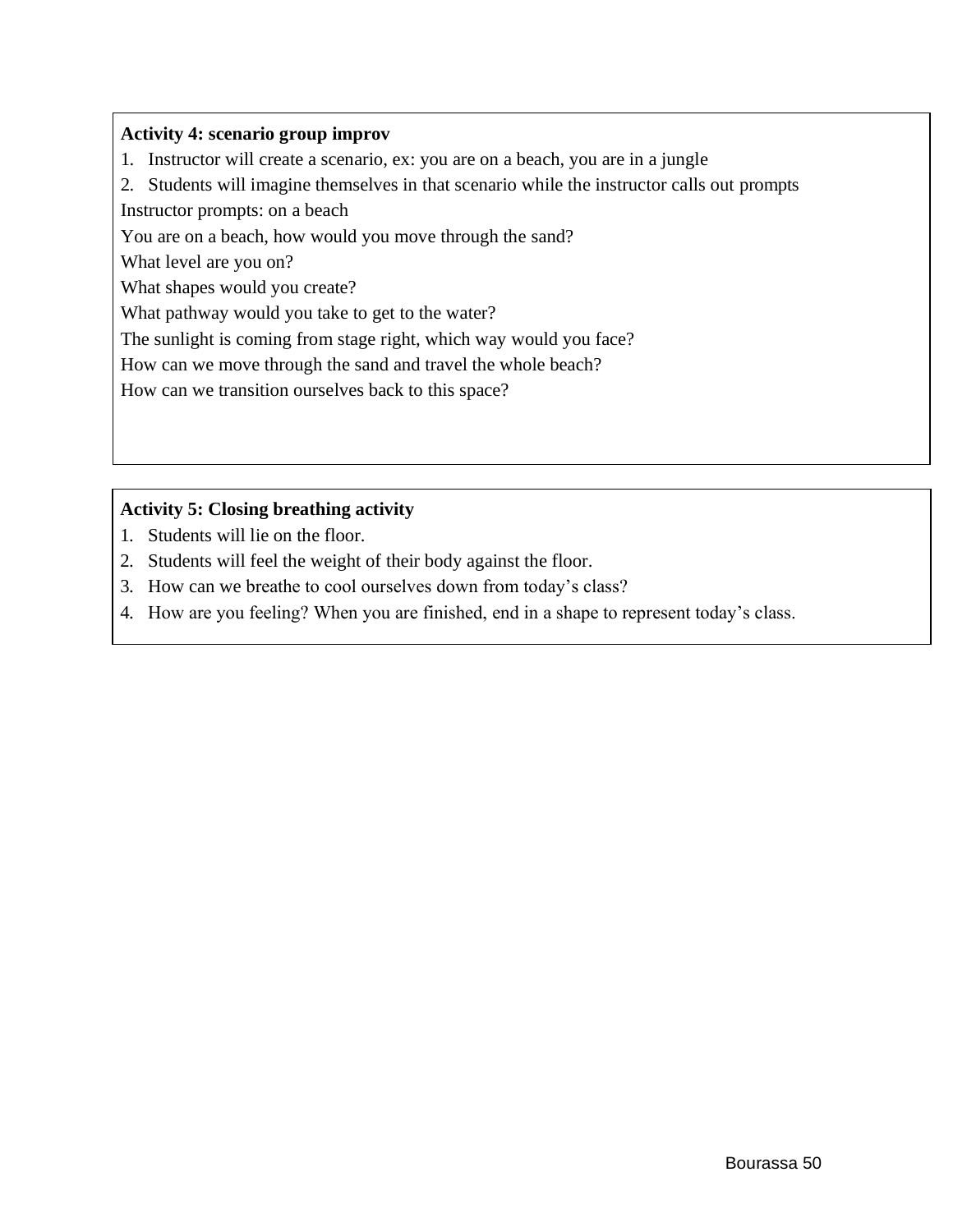Unit 2

## Lesson 4: Creating movement from inspiration Lesson overview & Purpose:

In this lesson, students will explore their creative sides in relation to what inspires movement? students will get the opportunity to work with different kinds of inspirations to help inspire movement such as specific words, word groups, pictures, and music. students will focus on the quality of their movement in relation to feeling rather than solely focusing on choreographic concepts. This lesson allows students to make their own creative choices and help them find different ways of inspiring movement through the dance making process. students will start to connect and change the quality of their movement, they will get the opportunity to see contrast in different movement qualities and how it can relate to feeling. students will explore quality and how it makes them feel, how does sharp quality feel vs soft quality in a movement. Students will begin to build more advanced skills in movement making and understand the endless possibilities of quality that can be added. students will start to use quality as an inspiration to movement and practice creating movement with various choreographic concepts and use the quality of the movement as a focus. students will learn the difference between sharp and soft movements and use words to inspire effort qualities such as, quick, sustained, dab, flow, etc. students will learn how to explore their creative minds and use a simple picture as a form of inspiration, giving them the tools to create movement from anything that inspires them. This lesson will give them the tools they need to later work on their own choreographic process, they will understand the choreographic process and will be given the opportunity to use the skills they have at a more advanced level.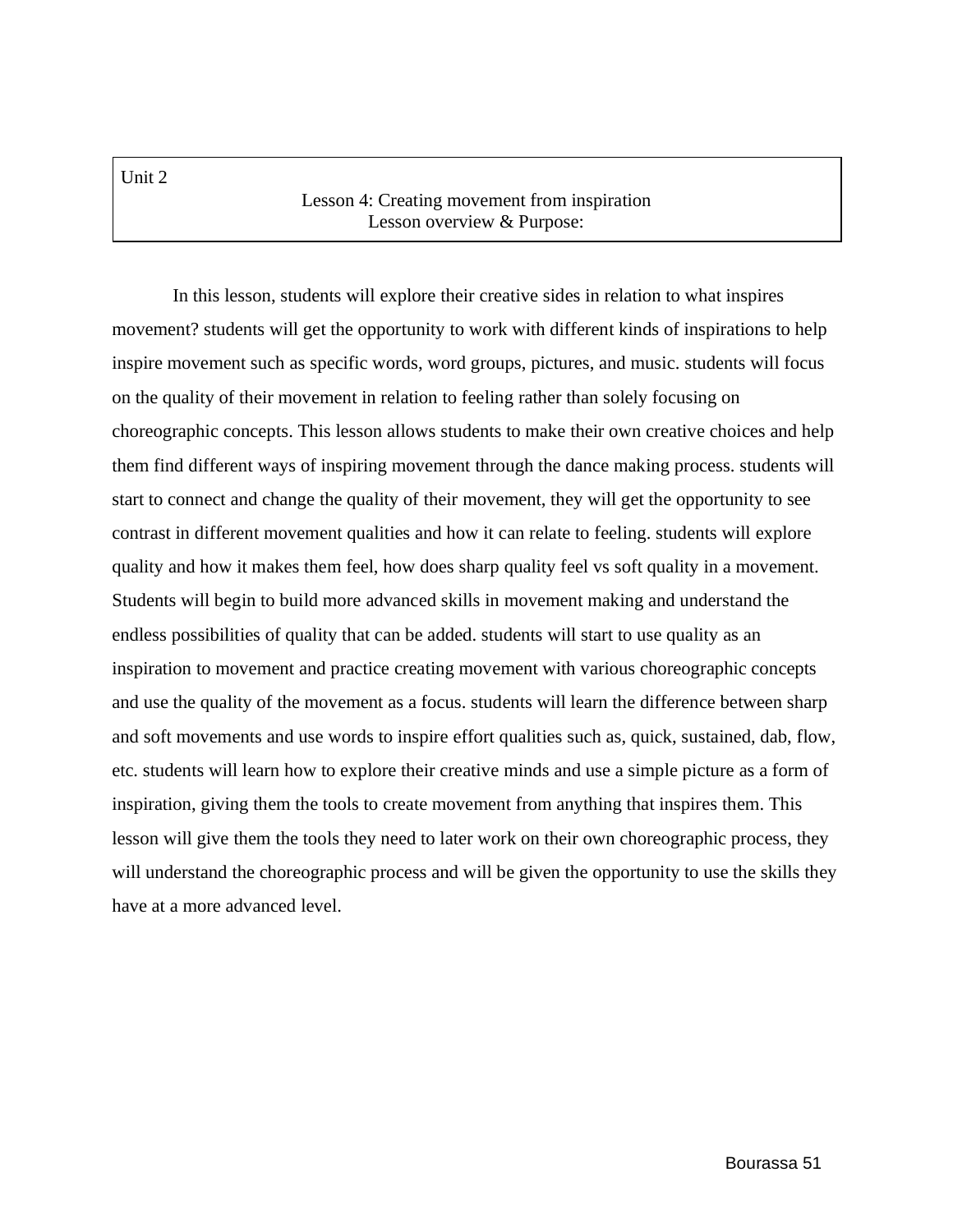### **Student learning outcomes:**

- 1. Students will demonstrate different quality of movement such as direct, indirect, sharp, sustained and quick.
- 2. Students will be able to put a series of movements together into a short phrase
- 3. Students will demonstrate small group collaboration and combine others movements into a new phrase.
- 4. Students will demonstrate movement generated from a picture.
- 5. Students will be able to demonstrate a phrase to different kinds of music.

### **Step by step lesson: Duration: 45 minutes**

# **Activity 1: Creating movement from words**

1. Instructor will put a series of words on the board relating to quality ( sharp, direct, quick, sustained, bound, indirect, dart, dab, free, glide, float,etc).

- 2. Each student will have to come up with one movement for each phrase, 1 minute for each word.
- 3. Students will be put into groups.

4. Utilizing the words, students will have to create a short phrase utilizing, pathway, facing, cannon, and stage space.

5. How can we use others' movement to transition into another movement?

6. Suggested structure, use everyone in the groups movement for one word and put them together in order of list of words.

- 7. Small groups will show their pieces.
- 8. Discussion, what does a sharp movement look like next to a flowy one?
- 9. How does quality change the feeling of a movement?
- 10. What happens if we take a movement for sharp and combine it with another effort quality?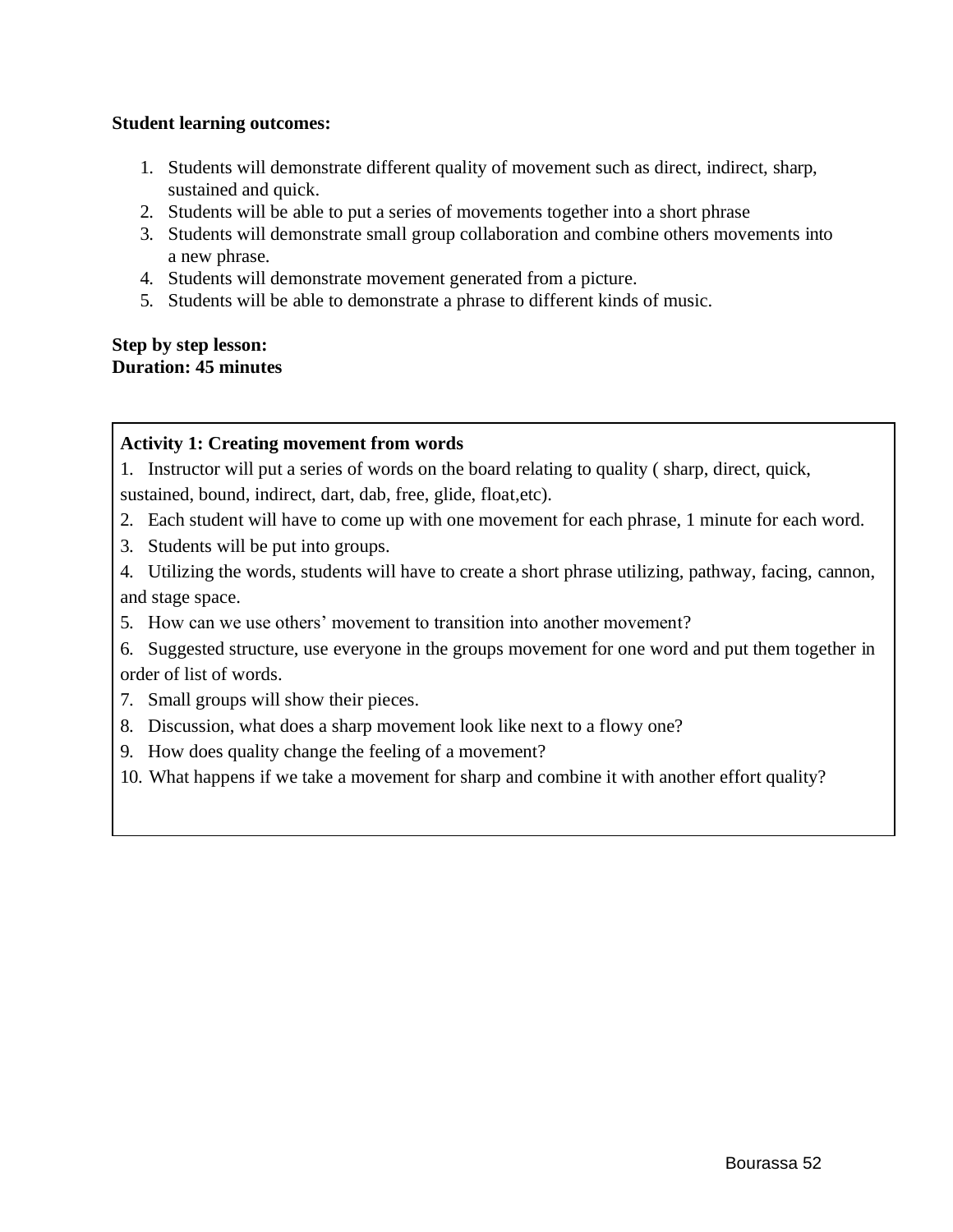# **Activity 2: Creating movement from picture**

- 1. Instructor will provide two pictures ( suggested to use a picture with scenery)
- 2. Each student will pick one picture and create a small movement phrase from the picture

3. Questions: How would you move in this picture? How does the picture make you feel? What pathways of lines can you incorporate? What levels or facings can you take from the picture? What shapes can you recreate from the picture

4. Students will have 5 minutes to create the phrase.

5. Once students have created the phrase, they will pair up with a small group that chose the same picture

6. Each student will show their piece to their group and discuss three elements they used from the picture to inspire their movement.

## **Activity 3: collaboration with peers**

1. Students will take the phrases they individually created to make a new phrase to represent the picture as a whole with their group.

2. Students will focus on use of stage space and facing.

3. Students will show their pieces to the class and discuss why they chose the movement that they did. Instructor prompts:

-How do we make choices about which movements will be used from each student?

-discussion of concepts and choreographic principles, what elements from the picture do we want to emphasize?

- How can we incorporate movement from all students? Maybe start with taking one movement from each dancer, then build upon elements that the group decides on together.

# **Activity 4: How does music change feeling of dance**

1. Instructor will have a list of different music to use, different tempos, different instruments, animal noises, etc.

- 2. Groups will show their pieces against different music choices.
- 3. Discussion, how does music change the quality or feeling of the movement?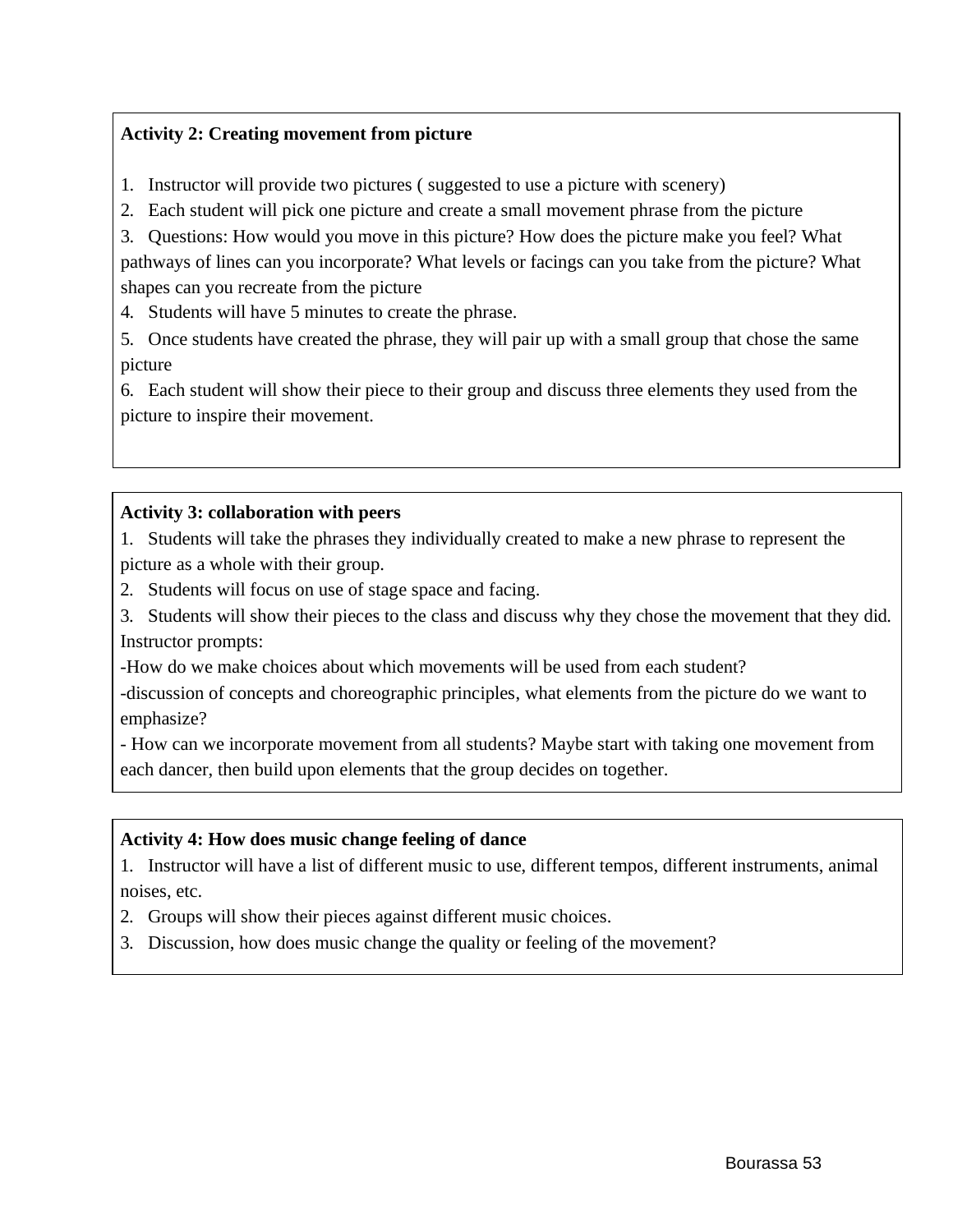# **Activity 5: Closing**

- 1. Improvisation activity, students will explore concepts learned in class through improvisation.
- 2. Instructor will change music, students will try and match the quality of the song with the quality of their movement.
- 3. Thank your peers for dancing with you.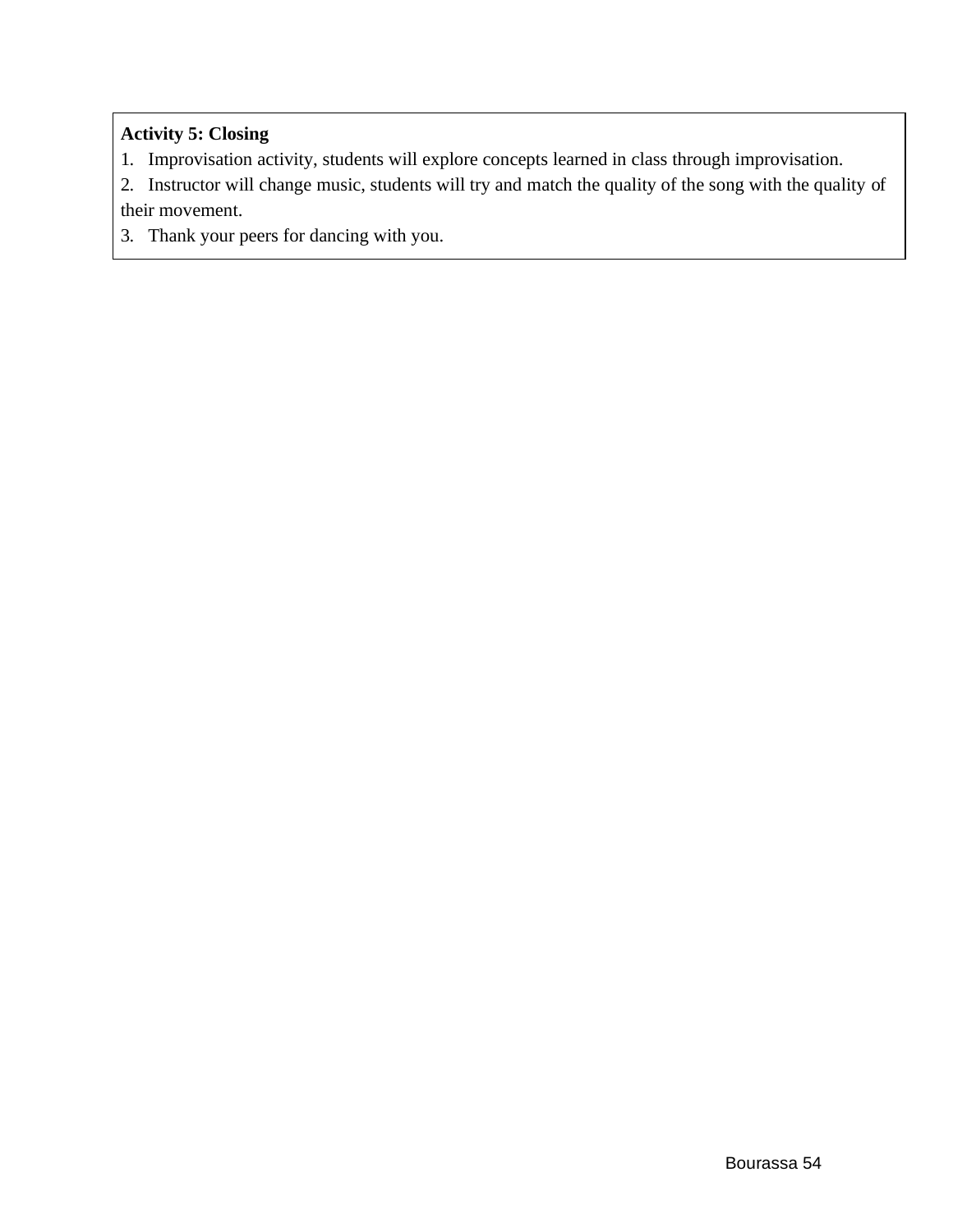

Creating original choreography: telling a story through movement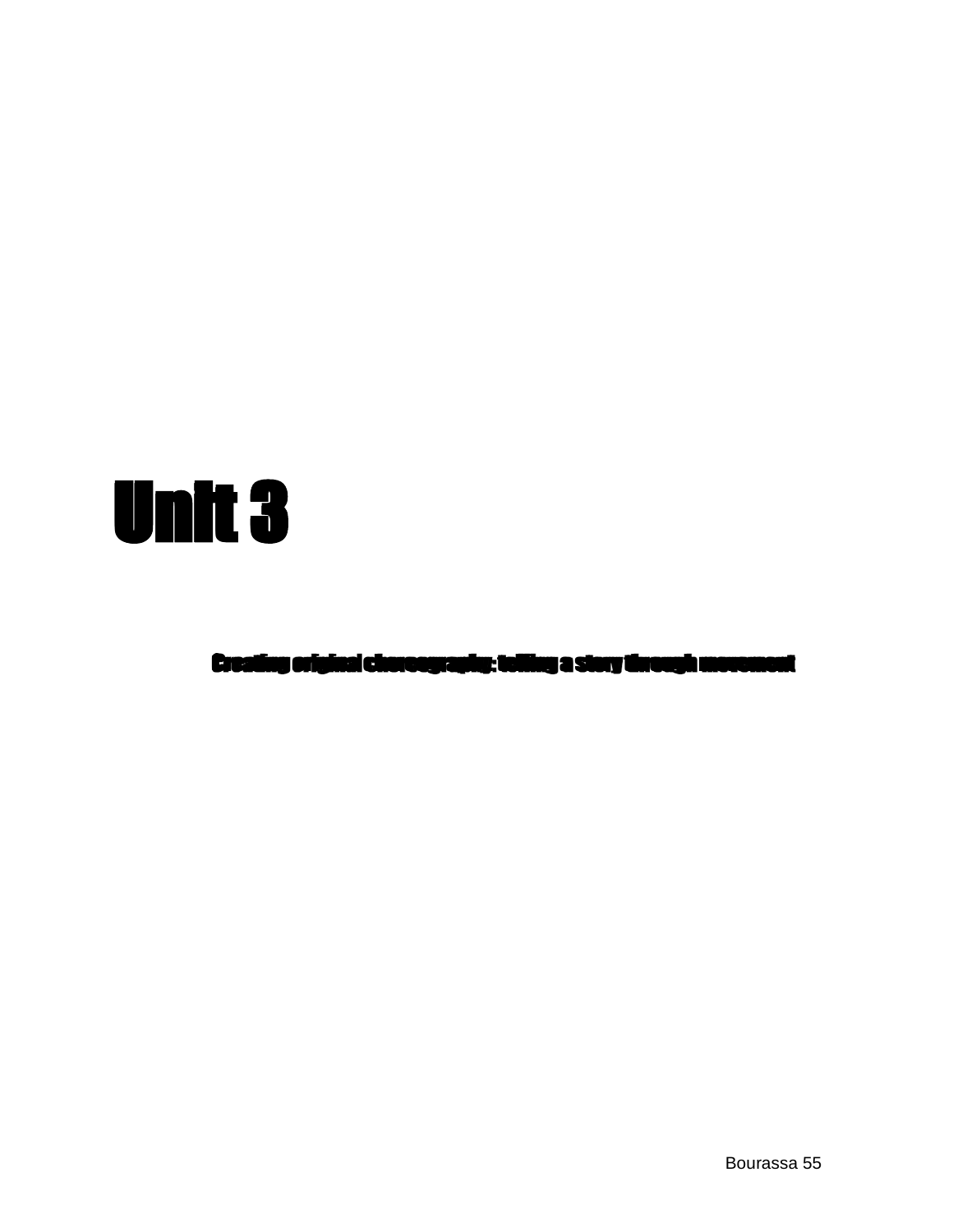# **Unit 3: Overview and purpose**

The final unit of this lesson plan will allow students freedom to make their own movement and own choreography choices based on all of the concepts learned throughout the past two units. Focusing on archetypes as an inspiration, students will create their own structured story to put into movement. Through structured work periods, observation and feedback, students will work towards a final goal of showing their own original work. students will be guided through the dance making process through concept stations and goal setting. This unit will allow the students to show off and feel confident about their ability to make and create movement. students will demonstrate leadership skills, creativity, collaboration and choice making skills. Given the skills they have gained throughout the course of this curriculum, students are ready to start on their journey towards choreographing on their own.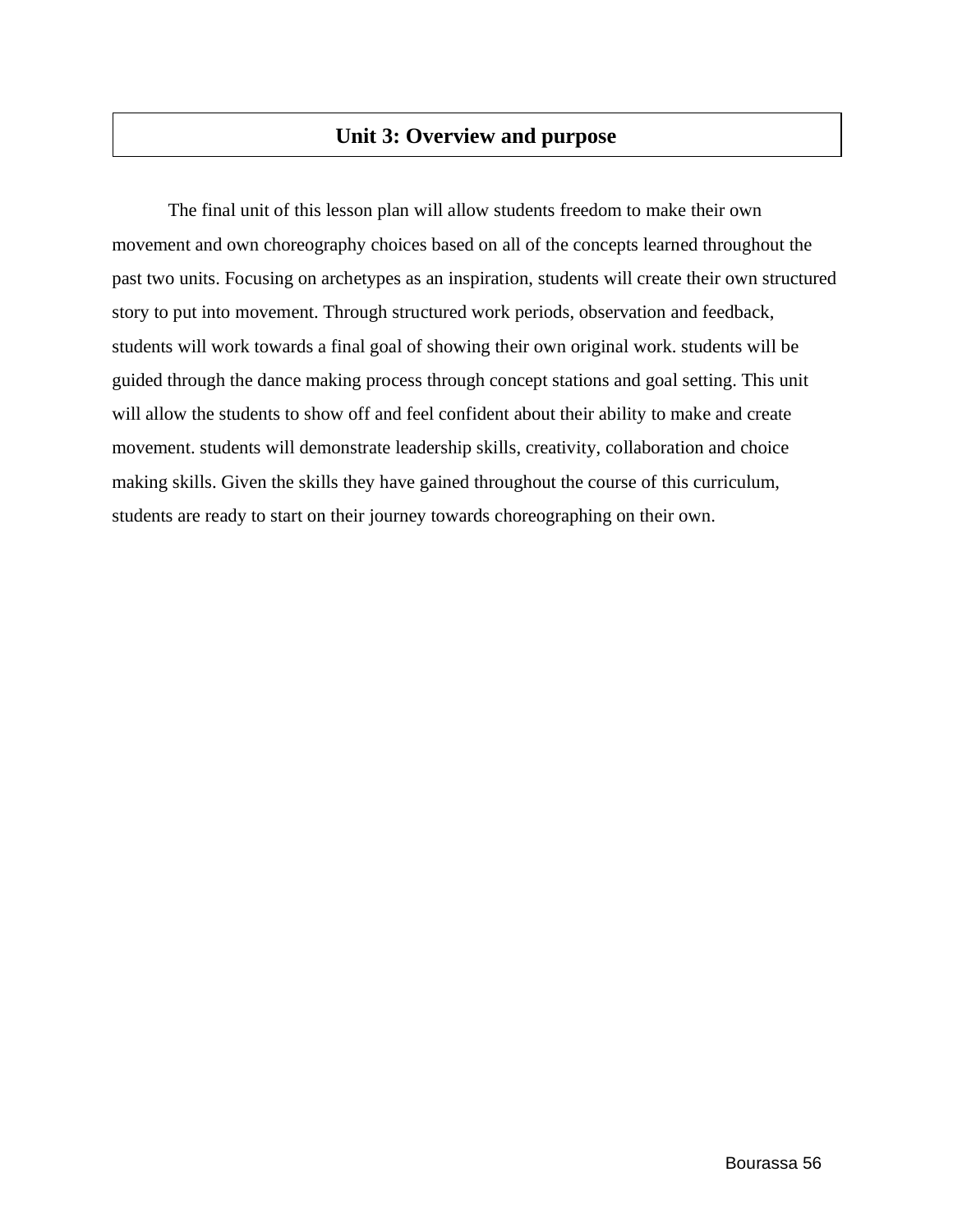# **Unit 3: Student learning outcomes**

1. Students will demonstrate listening and collaboration with peers.

2. Students will demonstrate focus through structured work periods.

3. Student will demonstrate their ability to put ideas or particular feelings into movement.

4. Students will demonstrate the ability to give constructive feedback.

5. students will demonstrate the ability to practice independently.

6. students will demonstrate the ability to stay focused and present in the classroom.

7. students will demonstrate the ability to utilize concepts in relation to archetypes and feelings.

8. students will demonstrate respect for others and understand that whatever happens in the classroom stays in the classroom.

9. students will demonstrate the ability to create movement from an original short story and convey a particular feeling to the audience through movement.

10. students will demonstrate the ability to create movement from an original short story.

11. Students will demonstrate problem-solving skills.

12. Students will demonstrate understanding of concepts in relation to telling a story.

13. Students will understand how to utilize the stage space as a whole.

14. The students will demonstrate the ability to create a short piece of choreography

15. Students will demonstrate an understanding of basic performance skills.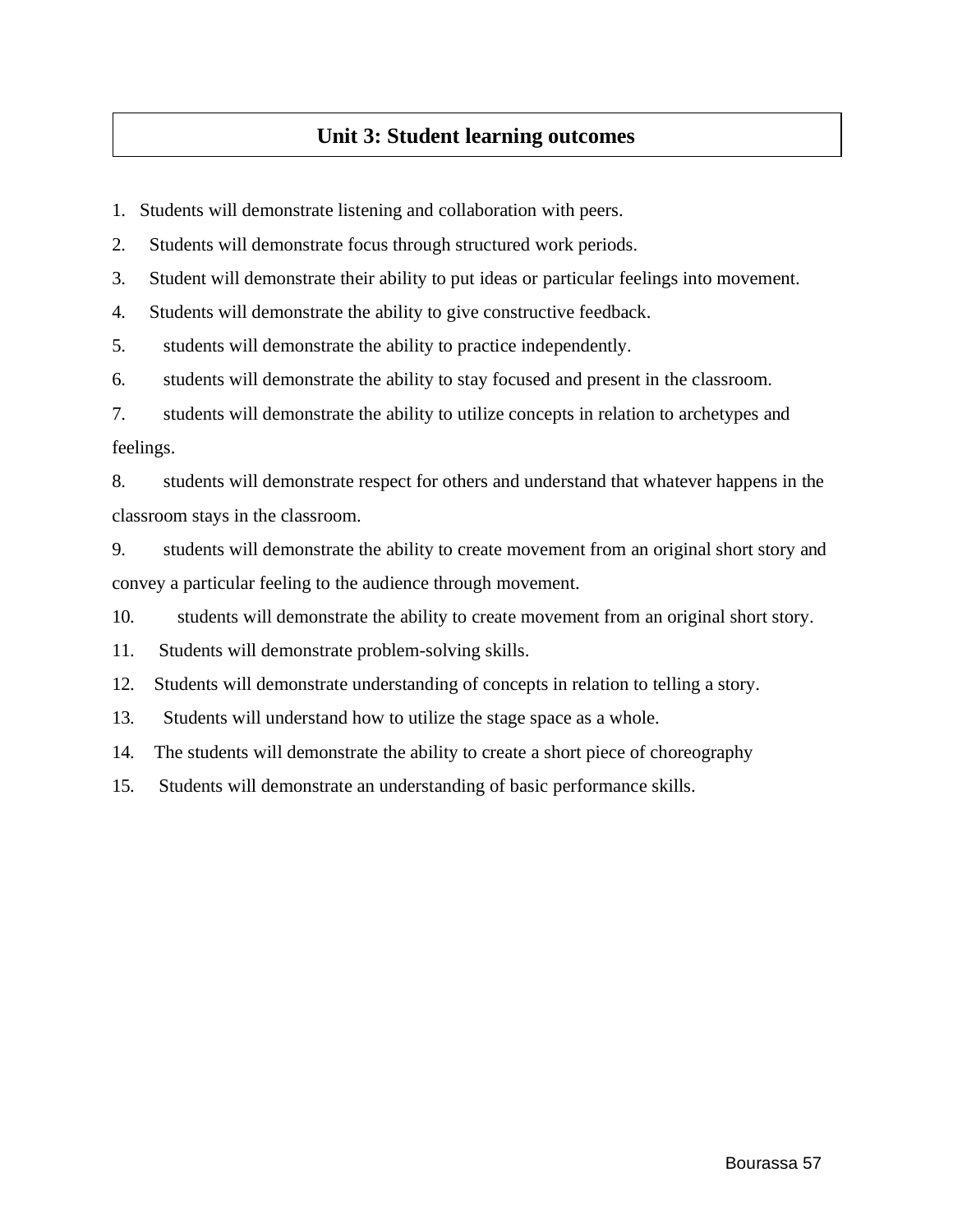Unit 3

# **Lesson 1: Lesson overview & Purpose:**

The purpose of this lesson is to prepare the students for their final choreographic project they will be working on. Throughout this lesson, the students will work on creating movement from specific archetypes, the students will use descriptive words in order to describe the archetype and then create movement from those words. This lesson serves as practice for the students to feel confident is completing their final assignment. The students will work through full group instruction, small group practice as well as independent practice. Through the use of stations, students will get the opportunity to create their own movement utilizing specific concepts. This lesson will allow the students to show their original work and explain their creative choices to the class using terminology and concepts previously learned. students will get an opportunity to ask questions and make movement choices of their own, students will gain experience in analyzing choreography and giving constructive feedback to other peers. This lesson will use basic movement concepts, choreographic principles, performance skills and analyzing of original choreography. students will get the opportunity to see themselves as performers, choreographers and use their creative skills to ask questions and observe movement.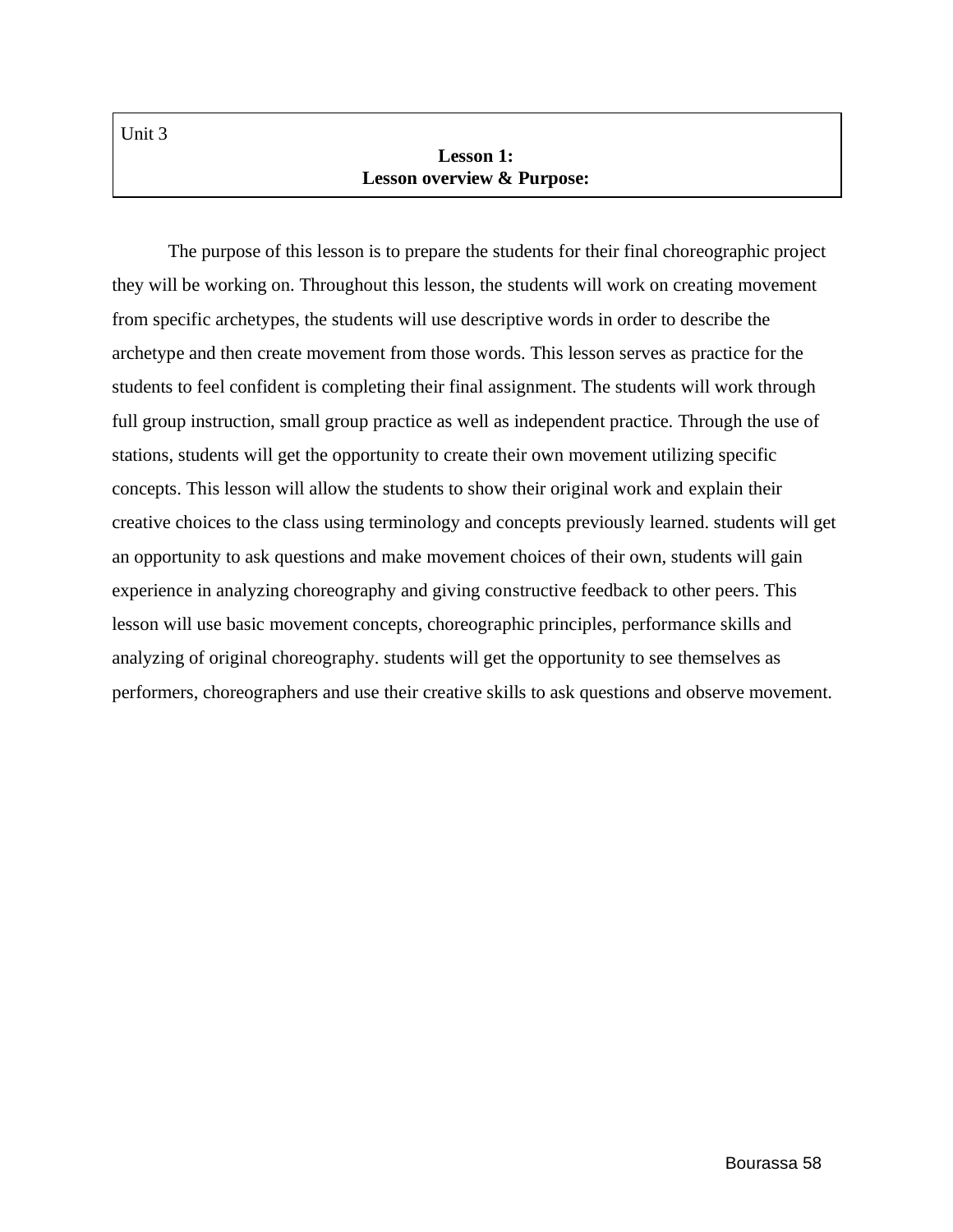### **Student learning outcomes:**

- 1. Students will demonstrate listening and collaboration with peers.
- 2. Students will demonstrate focus through structured work periods.
- 3. Student will demonstrate their ability to put ideas into movement.
- 4. Students will demonstrate the ability to give constructive feedback.

### **Step by step lesson:**

### **Duration: 45 minutes**

## **Activity 1: Warm up and discussion of final project**

- 1. students will enter the classroom and stand in a circle.
- 2. students will close their eyes if they choose and participate in a breathing and centering exercise.

Instructor prompts

- Focus on your breathing
- Feel your feet on the ground
- What noises do you notice?
- Notice the tension in your body and how your body is feeling today
- Take 3 deep breaths slowly, in and out.
- Start to open your eyes and notice the peers in class today
- 3. Instructor will lead a warm up with soft background music (brain dance).
- 4. Students will follow the instructor in a warm up involving the brain dance.

Instructor prompts

-Tactile

-Core distal movement

-Head to tail movement

-upper lower body movement

-brushing

-shake it out

5. Instructor will introduce the final project, students will be creating a story that they will then create movement from. The final product will be a showing of their original choreography to the class with discussion of their choreographic choices.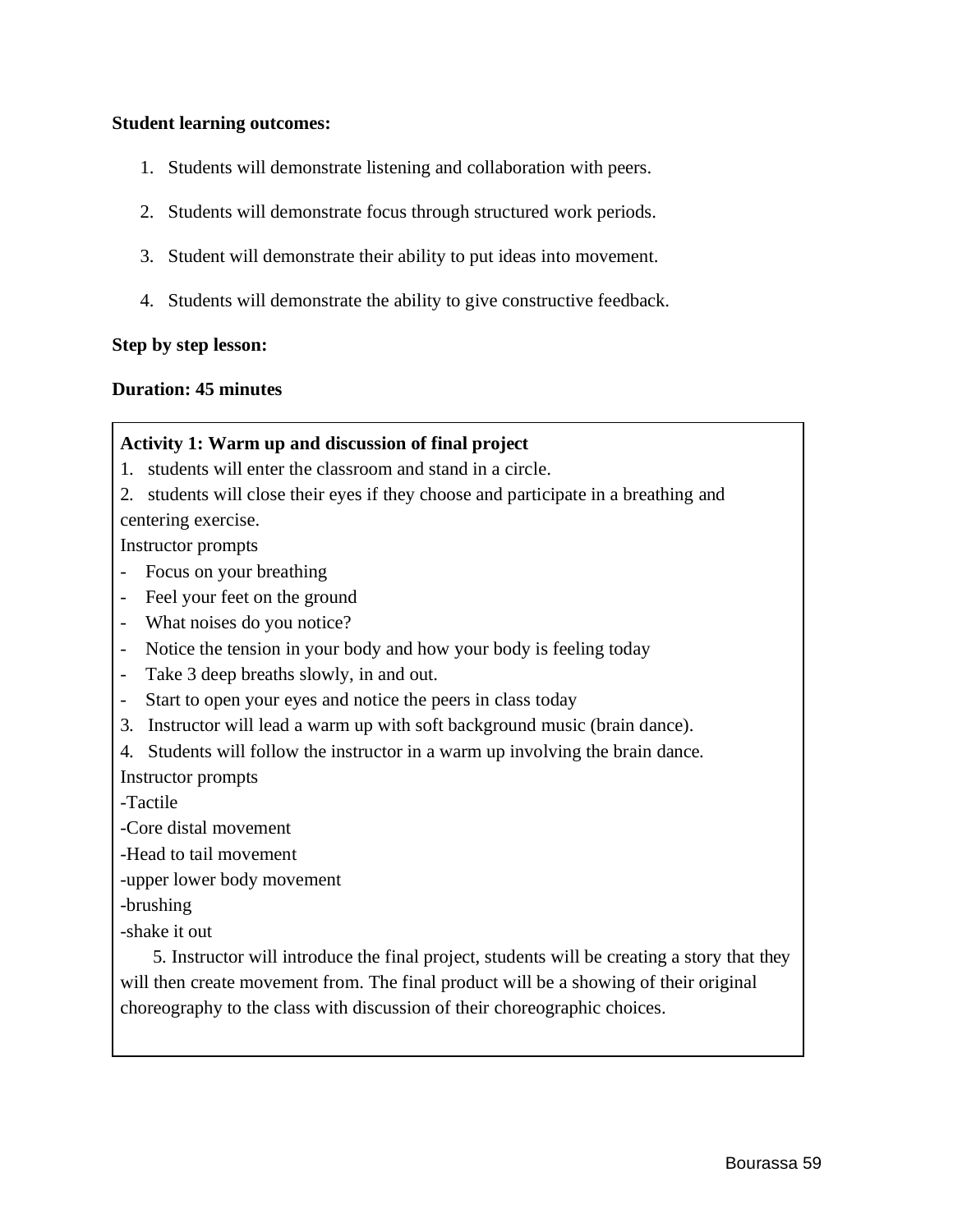### **Activity 2: Beginning work with creating movement from archetypes**

1. Instructor will give the students an example of an archetype for the whole class to work with. Ex: A dragon

2. Students will write descriptive words on the board that describe a dragon, how would a dragon move?

3. Based on the words, the whole class will move like a dragon. For example, lets all move on the high level with strong movement, lets move in an indirect pathway using fierce movement.

## **Activity 3: Station work with archetypes**

1. students will be put into a small groups of 3 or 5 with an index card that has different archetypes on it ( Ex: Princess, villian, hero, unicorn, big-foot)

2. students will follow the same process of previous activity, they will write 3 words that describe their archetype.

3. Station 1: students will work with the concept of level based on one of their words that they wrote to describe their archetype. They will have 5 minutes to create a phrase for their archetype utilizing the concept of level.

Instructor prompts: What level will your archetype move in? Do they move at different levels? What other concepts can you use that will contribute to your word?

4. Station 2: students will work with the concepts of facing based on another word that they wrote down for their archetype. They will have 5 minutes to create a phrase utilizing facing.

Instructor prompts: What facing would be most effective for the audience to understand your archetype? What is the relationship of your archetype to other students, the audience?

5. Sation 3: students will work with the last word they wrote down and utilize any concept that has been learned. They will have 5 minutes to create a phrase utilizing a different concept as it relates to their archetype and the word they chose to work with. Instructor prompts: What concept could you use to make your archetype come to life? How does your archetype move? What quality of movement would you use?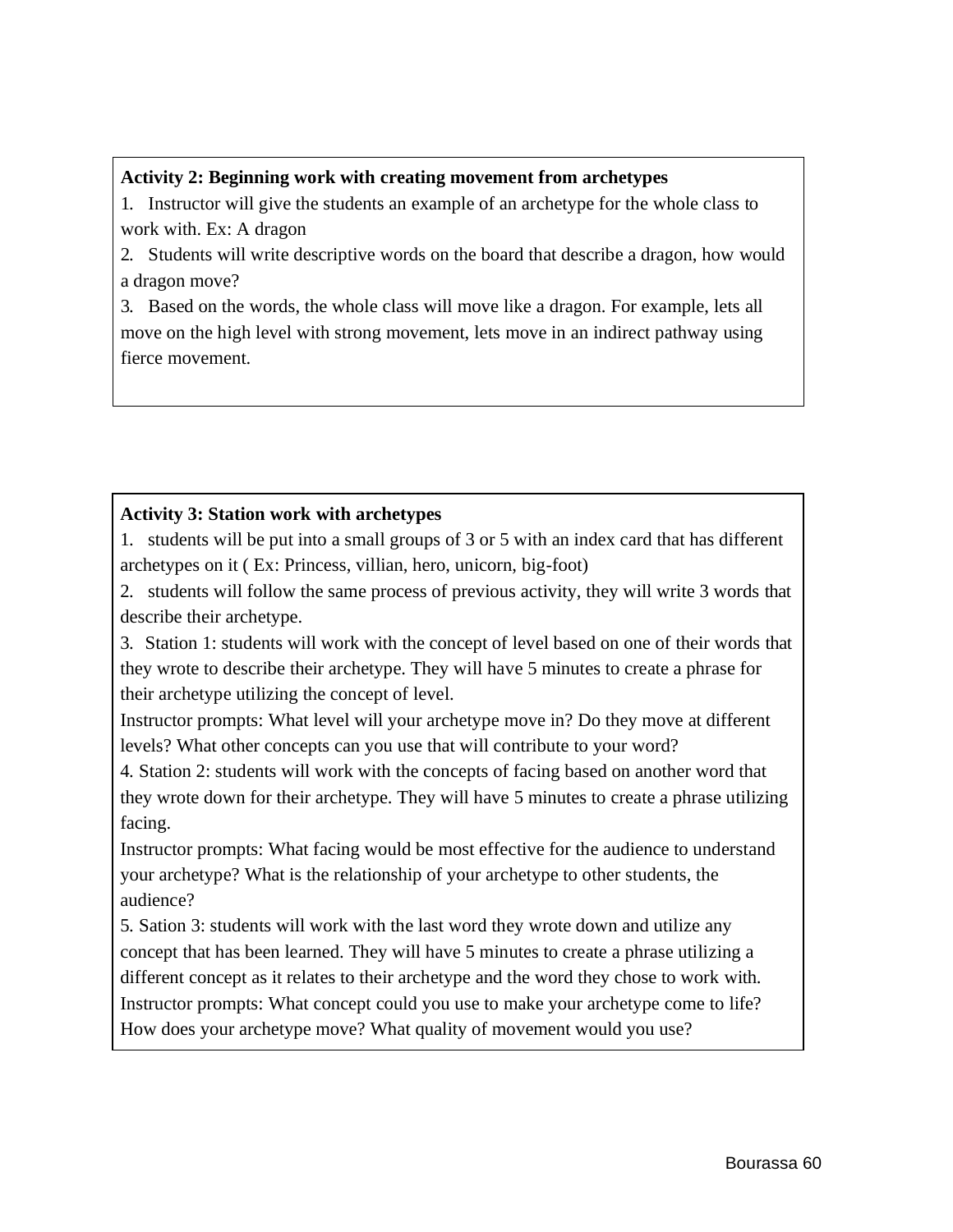# **Activity 4: Showing of phrases**

- 1. Each group will share the archetype they were given and show their phrase.
- 2. Observers will get a chance to ask questions.
- 3. Performers will get a chance to explain their reasoning.
- 4. If time allows, groups will perform their piece again.

## **Activity 5: Closing and cool down**

- 1. Light stretching lead by instructor.
- 2. Each student will get a chance to make a shape to close the class. Students will make the shape that the leader makes, go around the circle and repeat the process.
- 3. Questions about the final project.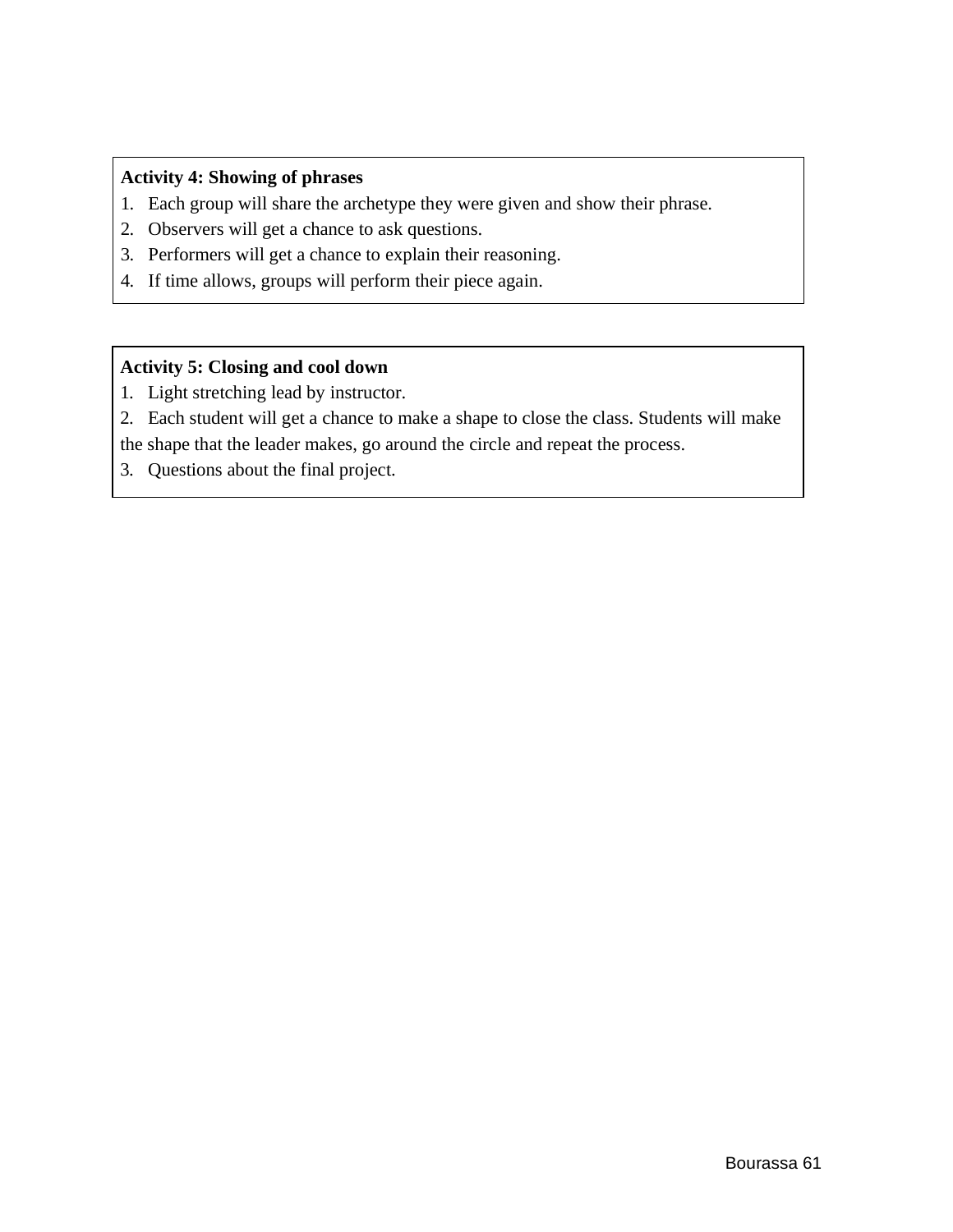### **Lesson 2: Developing a story as inspiration for movement**

#### **Overview & Purpose**

Throughout this lesson, students will get the opportunity to touch upon thinking about movement for their final project. The students will learn how to center themselves and learn how to get focused and present in the environment. Through independent practice, students will get the opportunity to work as creators and leaders of their own inspiration for movement. What inspires us to move and create movement? students will begin to think and ask questions about their own inspiration and their own creative process. This lesson will establish the students as a choreographer and they will be given freedom to create movement from their own inspiration. students will practice creating movement for specific archetypes of their choice, through independent practice and personal inspiration students will create an outline and a foundation for their final project. students will be given the opportunity to create their own story through a structured outline and be the leaders of their creativity and ability to create movement. By using a structured outline, this gives students a foundation for creating a story while giving them freedom to create a story that inspires them as individuals. In this lesson, students will create their story in writing and begin to connect their story and characters to specific concepts and effort qualities. The students will build choice making skills, leadership skills and will be given the opportunity to share with the class if they choose. By allowing the students a choice to share builds trust in themselves and their peers and will encourage openness and a safe environment to create movement and discuss it.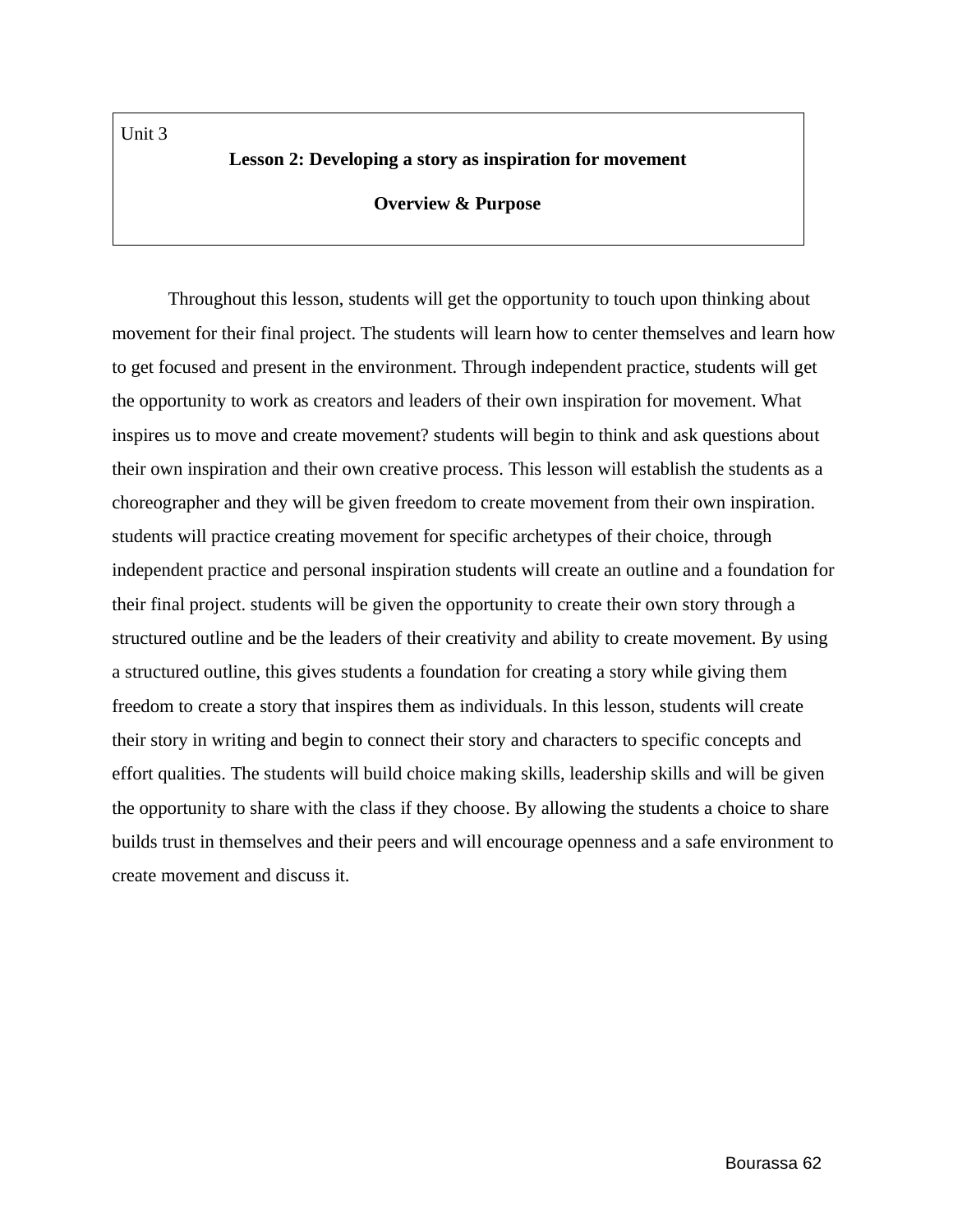### **Student learning outcomes:**

- 1. students will demonstrate the ability to practice independently.
- 2. students will demonstrate the ability to stay focused and present in the classroom.
- 3. students will demonstrate the ability to utilize concepts in relation to archetypes.
- 4. students will demonstrate respect for others and understand that whatever happens in the

classroom stays in the classroom.

5. students will demonstrate the ability to create movement from an original short story.

### **Step by step lesson:**

#### **Duration: 45 minutes**

### **Activity 1: Warm up and introduction to moving through a story**

- 1. students will come in and stand in a circle and follow instructor for the warm up.
- 2. students will start on the floor in an x shape and close their eyes if they choose. Instructor prompts:
- feel the parts of your body that are connected to the floor
- how can you let all of your weight sink into the floor
- focus on your breathing, how does your breathing change as you become more focused and present in this room.
- As you start to feel content and focused you can start opening your eyes and noticing the environment you are present in.
- Take 4 counts of 8 to move from a low level to a high level
- 3. Once finished, students will move back to form a circle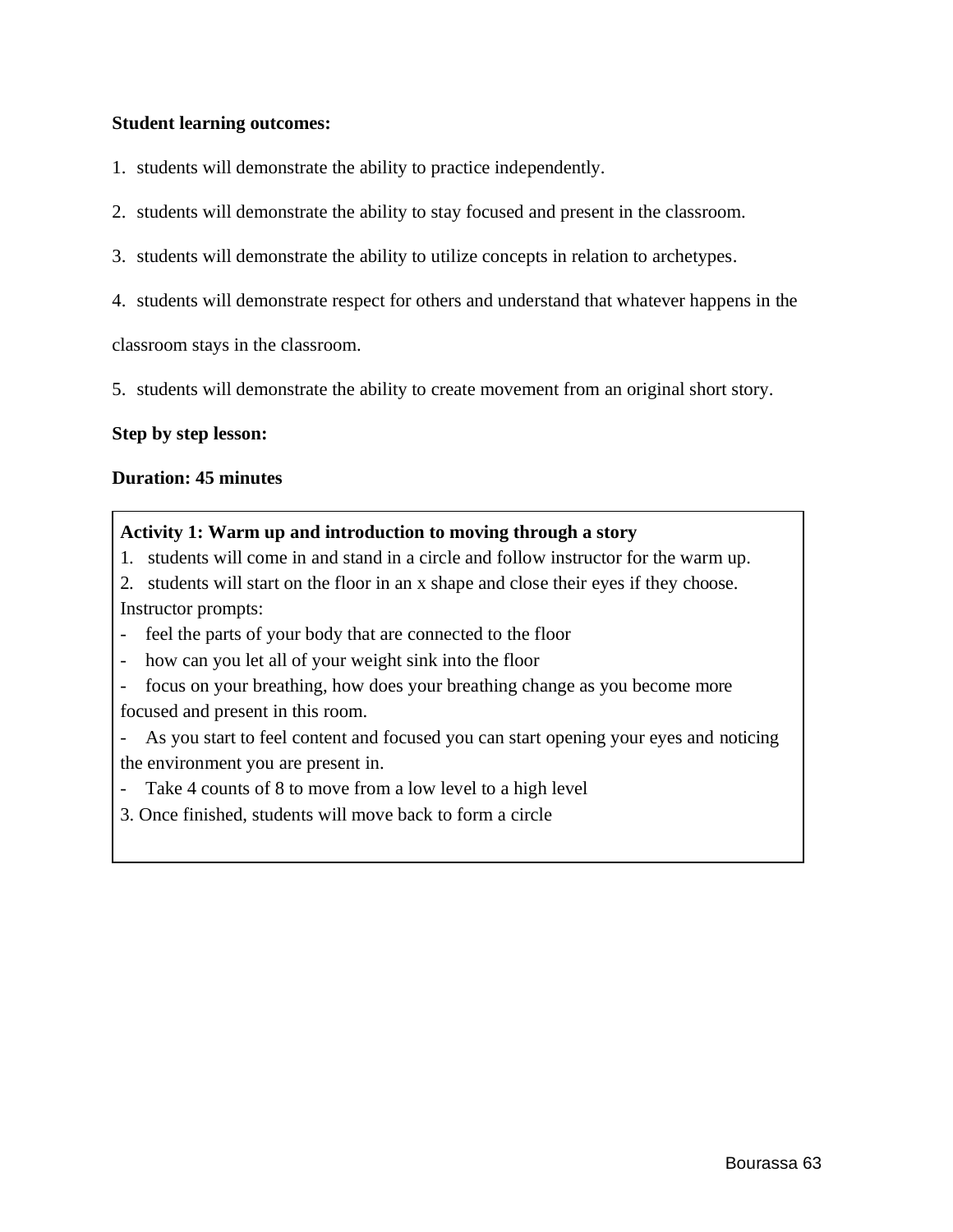# **Activity 2: Review and independent practice**

1. Instructor will remind students of the archetype exercise. students will create words and effort qualities for a given archetype and create movement-utilizing concepts, using those words as inspiration.

2. Ask each dancer to choose their own archetype to work with in class today; it can be one that they have worked with before, they will have three options to choose from, a hero, a villain or a mythological creature.

3. Working independently, each student will create 3 words/effort qualities for their archetype.

4. students will pair each word with a concept and begin creating their three phrases.

5. students will have 5 minutes to create for each phrase (15 minutes in total).

6. At the end of each 5 minutes, students will perform their phrase simultaneously with their peers.

# **Activity 3: Creating a story and outline for final project**

1. Instructor will explain the final project, each dancer has to create their own story using three specific archetypes, a hero, a villain and a mythological creature of their choice.

2. students will have 5 minutes to brainstorm and map out the outline of their story. students will write their short story on a paper for inspiration to their movement.

# **Activity 4: Beginning to create movement for final project**

1. students will work in stations and have 5 minutes at each station

2. The first station will be for creating movement inspired by the hero in their story. Each station will have a list of concepts, in order to meet the requirement for the final project; students will have to use a total of 6 different concepts within their movement.

3. Station one: students will pick two concepts to incorporate in their movement for their hero.

4. Station two: students will pick two concepts to incorporate in their movement for the villain.

5. Station 3: students will pick two concepts to incorporate in their movement for the mythological creature.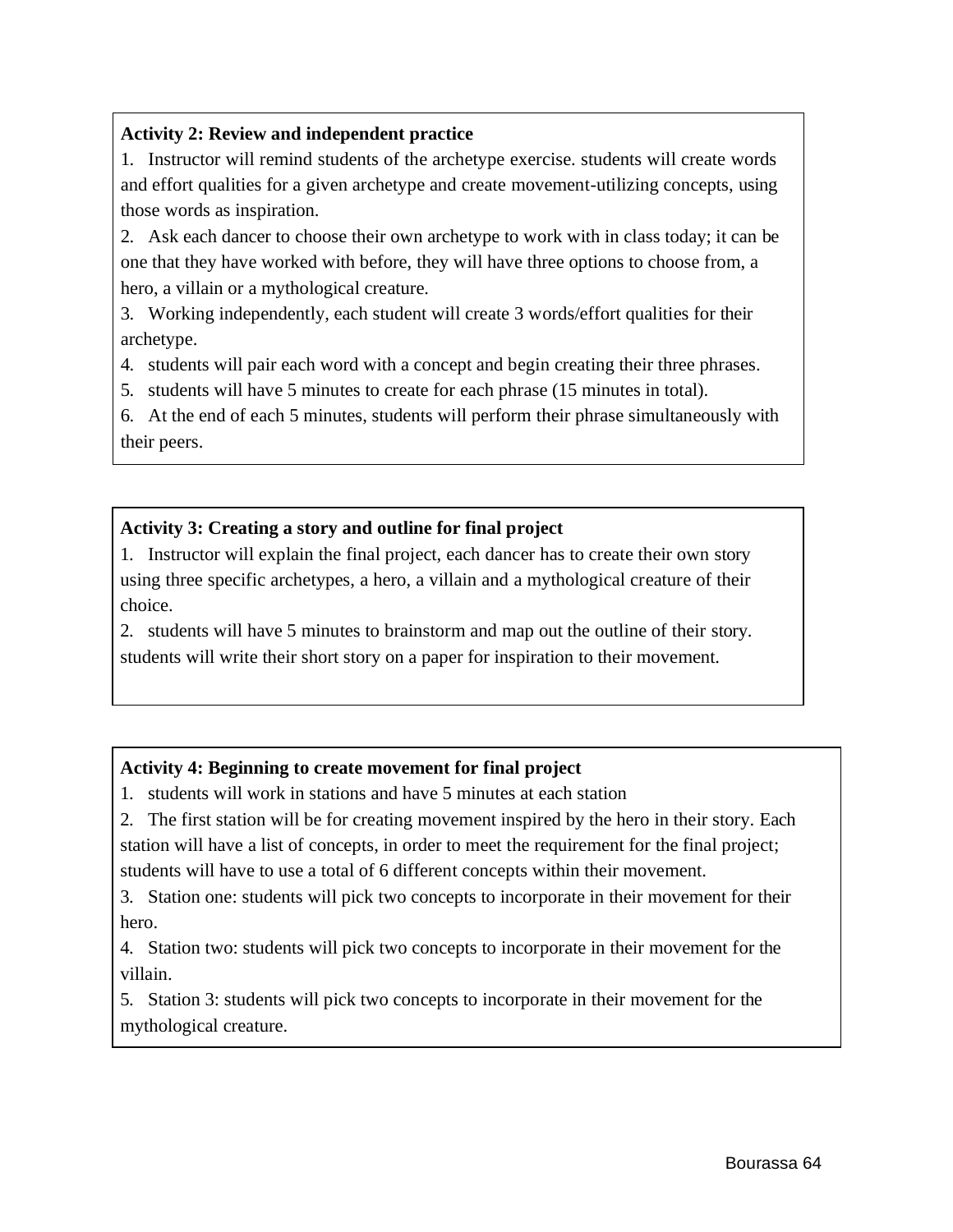# **Activity 5: Closing and questions about final project**

- 1. Instructor will lead the students in a cool down and light stretching.
- 2. students will get an opportunity to share their story if they would like.
- 3. students will get an opportunity to ask questions about the final project.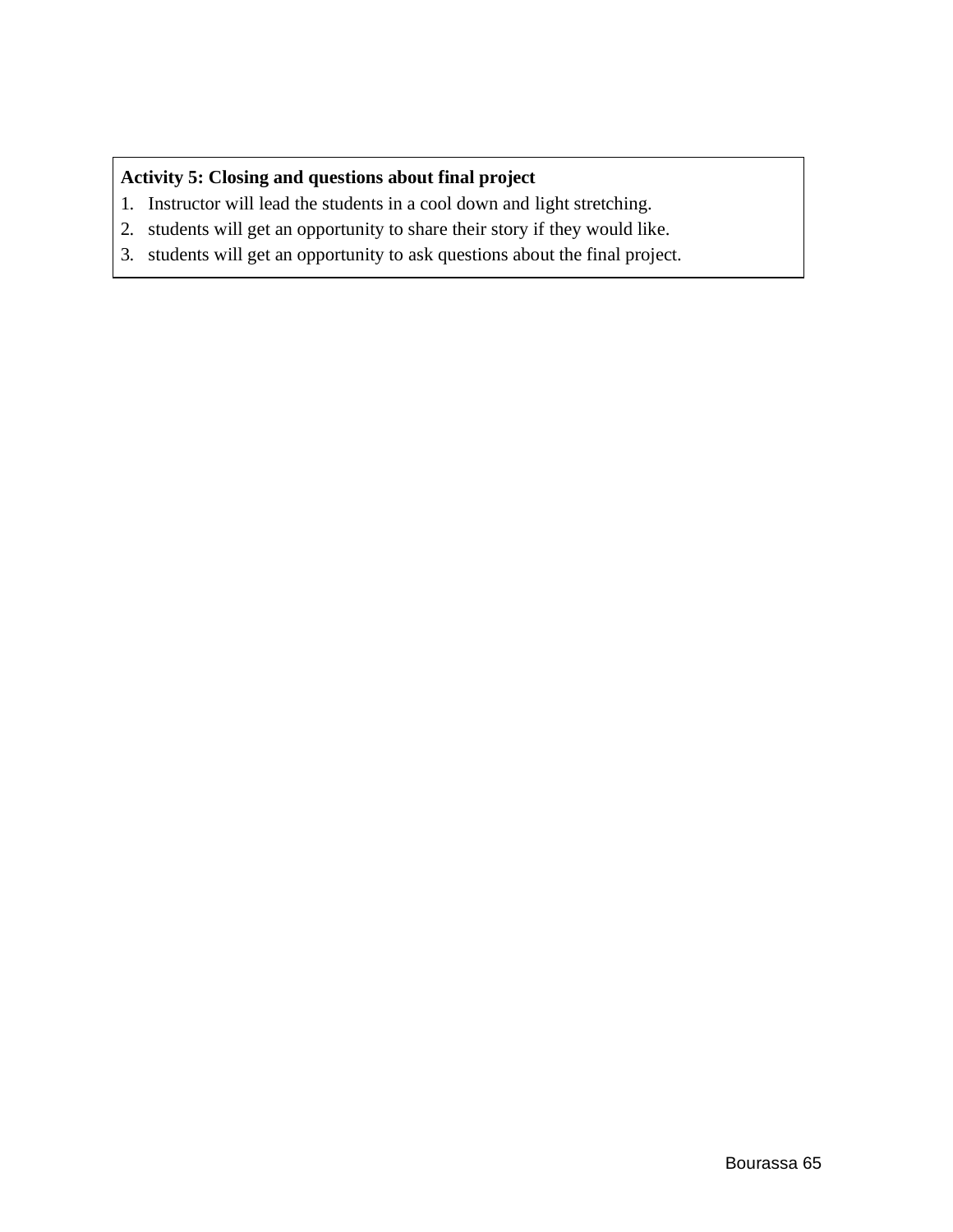Unit 3

## **Lesson 3: Creating movement through structured work periods**

### **Overview & Purpose**

In this lesson, students will be finalizing their movement for their final project. students will begin to find different inspiration for their movement regarding their original stories. students will explore more deeply into their creative minds and will push themselves to create movement that they are proud of and confident in. students will learn how to piece together their movement through transitions and will learn to utilize the space as their stage. students will focus on stage space, utilization of concepts and transitions as a way to bring their stories to life. students will use choice making skills, previously learned knowledge and creativity in order to sort through the endless possibilities of movement. Through structured work periods, students will create the final movement and final draft of their final projects. students will have full freedom in movement, transitions, and stage space, students will begin to think about performance aspects and effort qualities that they can utilize in their performance. students will be given adequate work and practice time in order to feel confident in their performance. students will begin to gain confidence in their movement and themselves as a choreographer.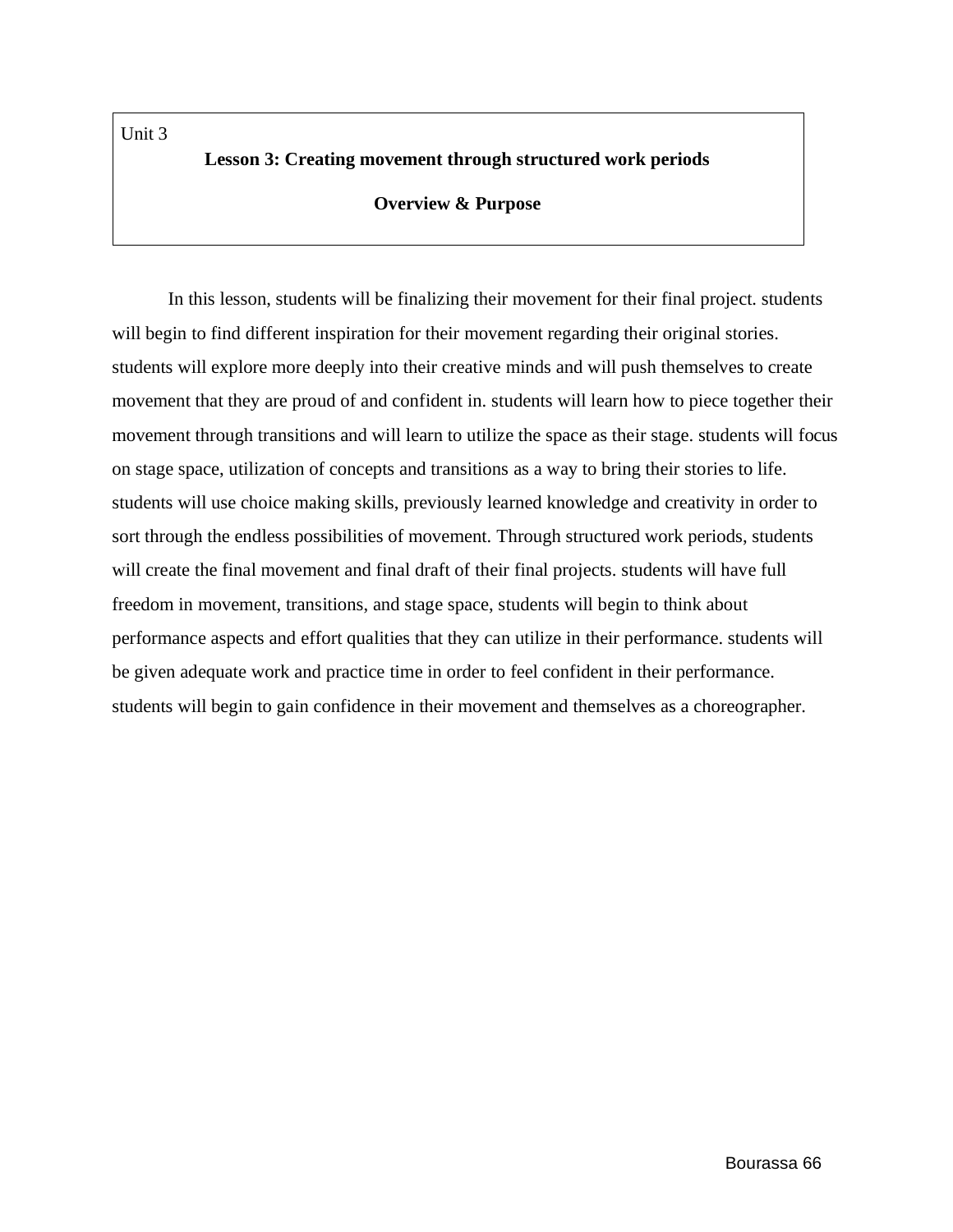### **Student learning outcomes:**

- 1. Students will demonstrate problem-solving skills.
- 2. Students will demonstrate understanding of concepts in relation to telling a story.
- 3. Students will understand how to utilize the stage space as a whole.
- 4. The students will demonstrate the ability to create a short piece of choreography
- 5. Students will demonstrate an understanding of basic performance skills.

### **Step by step lesson:**

### **Duration: 45 minutes**

## **Activity 1: Warm up and inspiration for movement**

1. students will spread out and participate in an improvisation exercise in order to create inspiration for their final movement.

2. Round one: Move like a hero, the students will all move together in the space with their hero as their inspiration

Instructor prompts:

-What level would your hero move on?

-Where is the space would your hero move?

-What level does your hero move on? Does your hero move on different levels?

3. Round two: Move like a villain, the students will all move together in the space with their villian as an inspiration.

Instructor prompts:

- What reach space does your villain move in?
- What shapes would your villain make?
- What facing would your villain move in relation to your other characters?

3. Round three: move like your mythological creature, the students will move all

together in the space with their mythological creature as their inspiration. Instructor prompts:

- What effort qualities would your creature use?
- What kind of movement would your creature use, head to tail, contralateral, core distal?
- What pathway would your creature move in?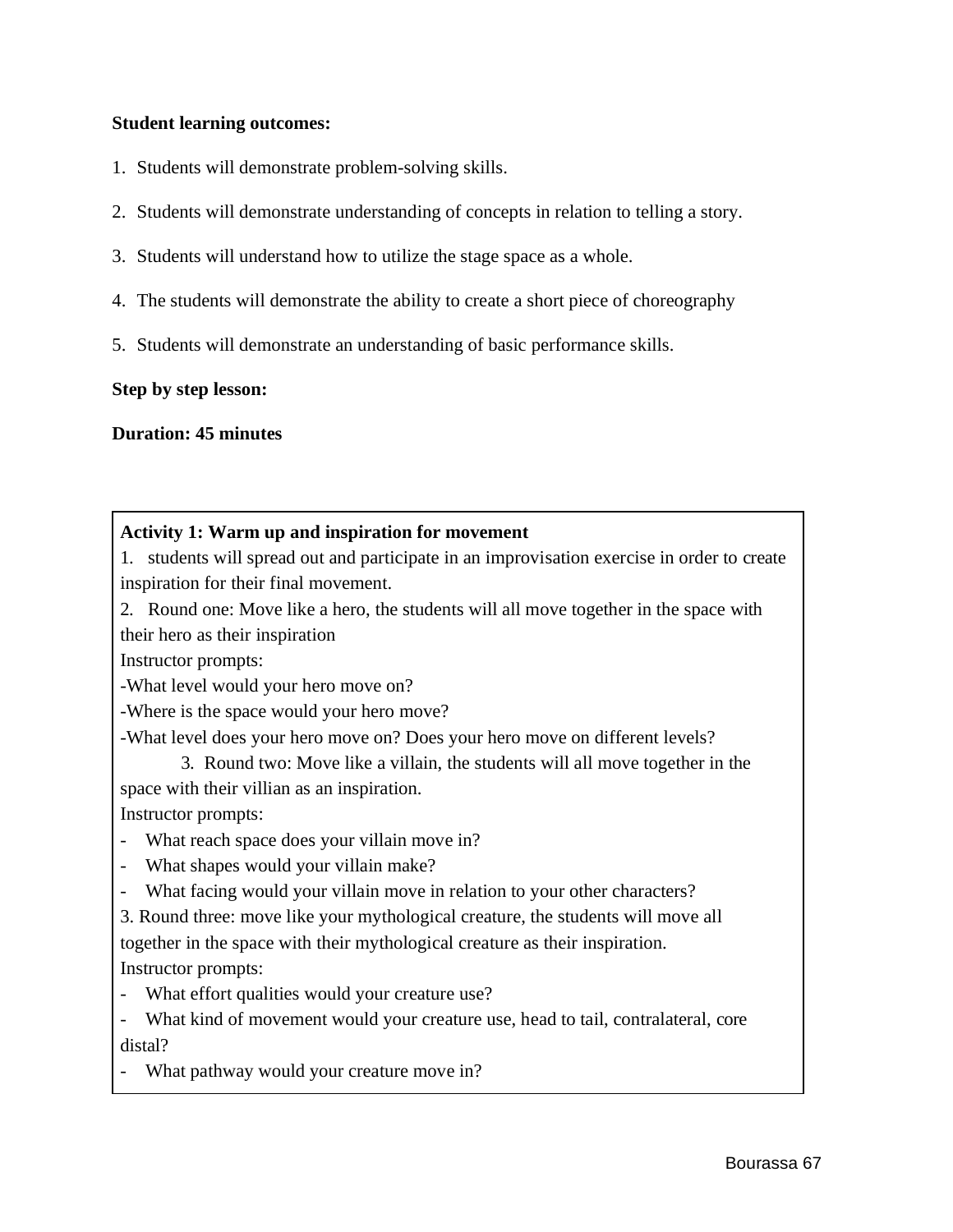### **Activity 2: Station work/creating final movement**

1. Station one: Take five minutes to create your movement for your hero, keep in mind the two concepts you picked to utilize.

2. Station two: Take five minutes to create your movement for your villain, keep in mind the two concepts you picked to utilize.

3. Station three: Take five minutes to create your movement for your mythological creature, keep in mind the two concepts you picked to utilize.

4. students will spread out and take 5 minutes to practice their three phrases together. Remind students that they can put their phrases in any order they would like, a sequence that contributes to their story. At the end of the time students will perform their piece simultaneously with the class.

# **Activity 3: Thinking about stage space**

1. Ask the students to create a shape for their beginning character to start in, use the story and the personality to inspire the shape.

2. Ask the students to create a shape for their ending character to end in.

3. Where does your first character move on the stage? Practice that phrase in that part of the stage.

4. Repeat for other two characters.

# **Activity 4: Thinking about transitions**

1. Create a pathway from your first phrase to move into your second phrase utilizing locomotor movement other than walking.

2. Create a pathway from your second phrase to your last phrase utilizing loco motor movement other than walking.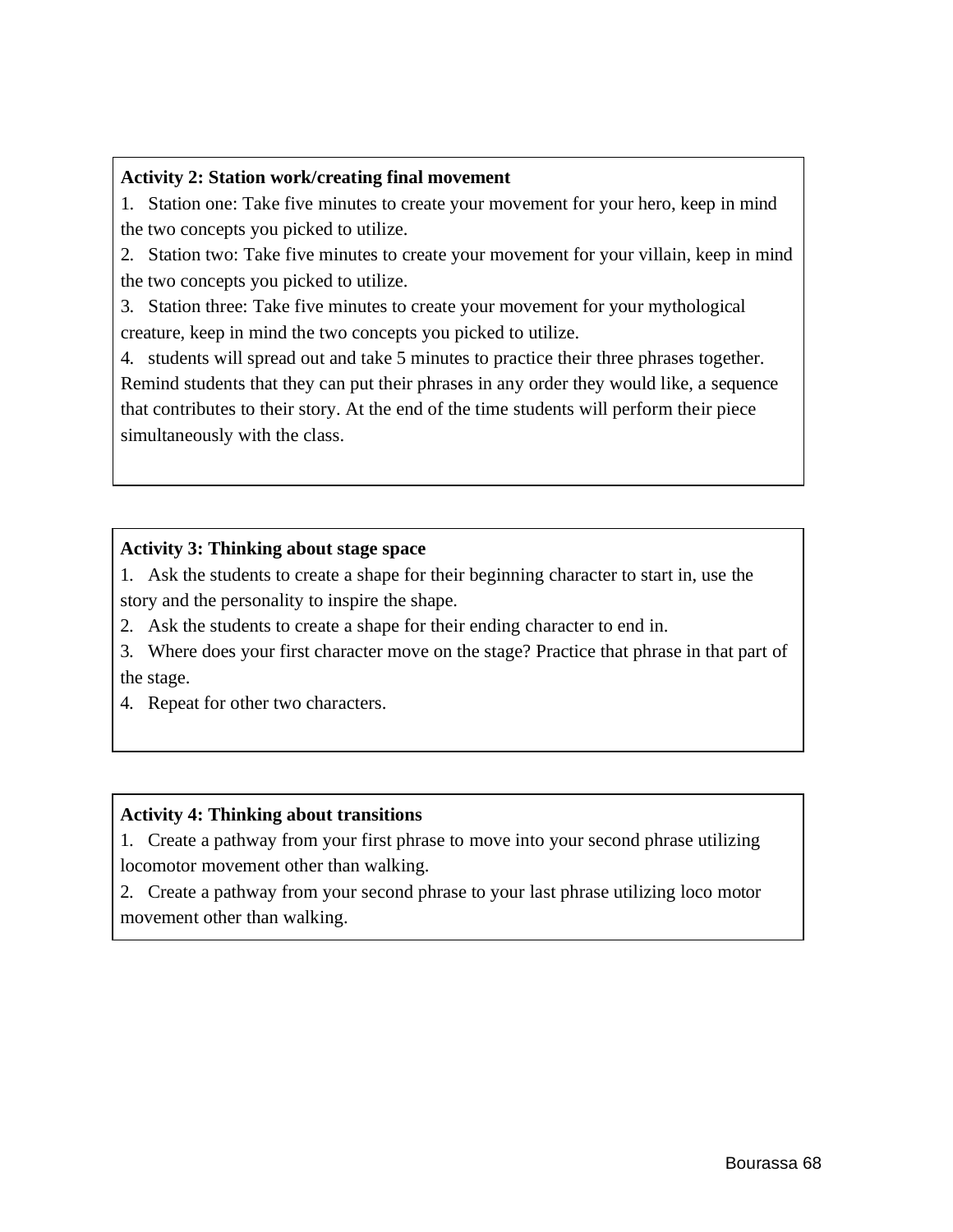# **Activity 5: group practice and building confident performers**

- 1. The group will practice their whole piece together as a group.
- 2. Step by step performance

Instructor prompts:

- Start in your beginning shape in the part of the stage that your beginning character moves in, begin moving through your first phrase

- Use the pathway of your choice to get to the second phrase and begin moving through your second phrase

- Use the pathway of your choice to get to your third phrase and end in your ending shape, hold the shape until everyone is finished moving

3. students will repeat their dance two more times without instructor prompts, keeping kinesthetic awareness of other students in mind.

# **Activity 6: closing by journaling**

- 1. Students will jot down notes on their performance in their journal.
- 2. What shape do you start in?
- 3. Draw your pathways
- 4. What shape do you end in?
- 5. Jot down any notes to help you remember your phrase for next class.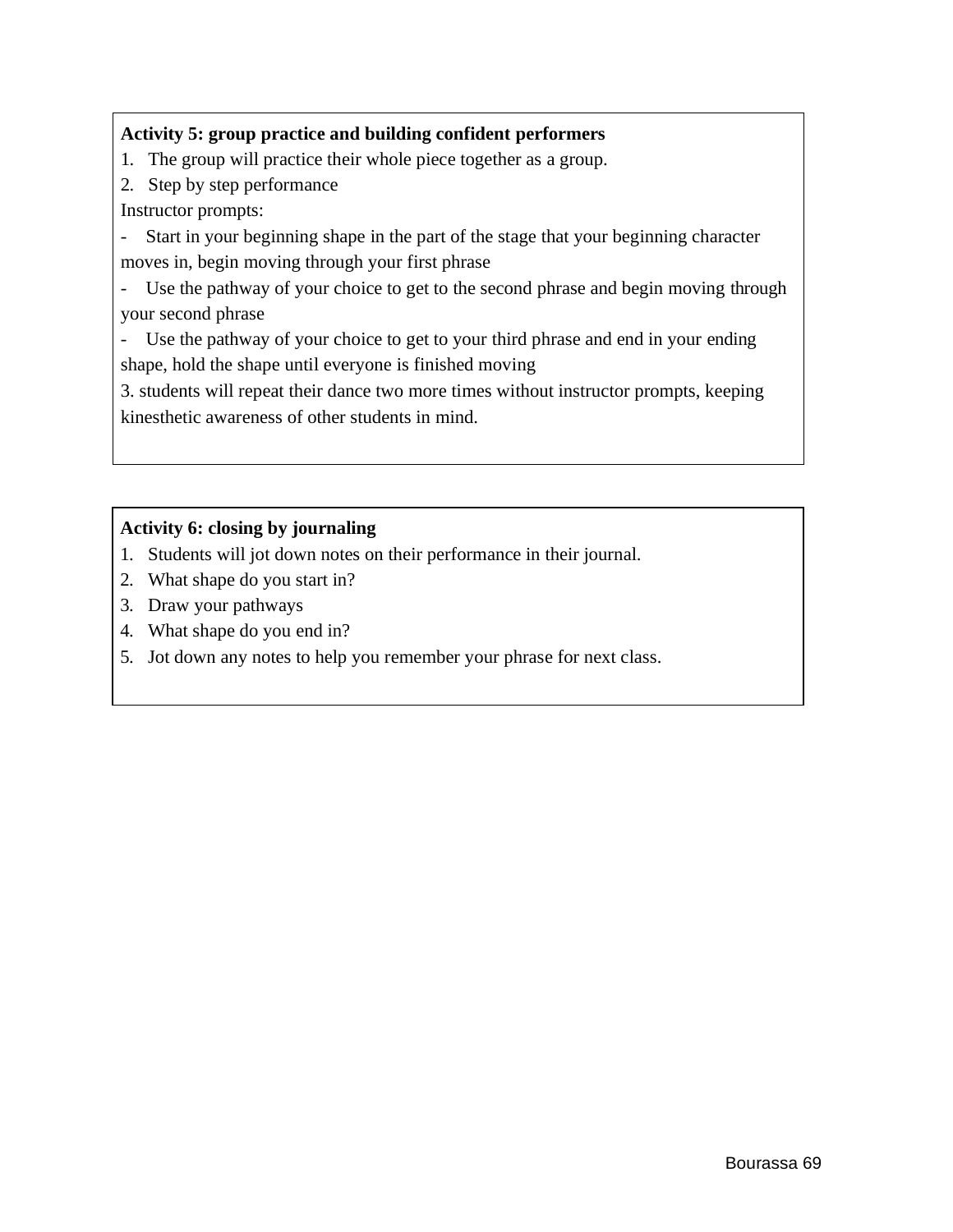#### **Lesson 4: Final performance**

#### **Overview & purpose**

The purpose of this lesson is to showcase the final project that the students have been working on for the entirety of this unit. students will demonstrate understanding of concepts in relation to telling their story through movement. students will get an opportunity to perform their original choreography and feel confident in their choices as a choreographer. students will get an opportunity to share their story with the class and talk through their reasoning behind their choreographic choices. Observers will get a chance to watch others choreography and ask questions about others choices. students will get to see the contrast in movement and how effort qualities can make every dancer unique and individually creative. students will get the opportunity to perform with spoken word and feel their movement and stories come to life. In addition to performing with spoken word, students will get a chance to dance their choreography to different pieces of music. This lesson will emphasize performance skills, confidence and leadership skills from the students. This lesson will serve as a recap and understanding for the curriculum as a whole. students will demonstrate their understanding of concepts in relation to feeling through their movement. This lesson will serve as an assessment period for the instructor; the instructor will guide the students through their performance and help to establish confidence and pride in the students as students. This lesson will demonstrate the student's ability to serve as movers, students, performers, and choreographers. The students will demonstrate their understanding of feelings and emotions and storytelling through their final performance as a student in this program. This lesson will serve as a transition for the students to think in a new and creative way. This lesson will serve as a foundation for the students to create additional projects on their own and help them move through their feelings as a coping method for emotional challenges.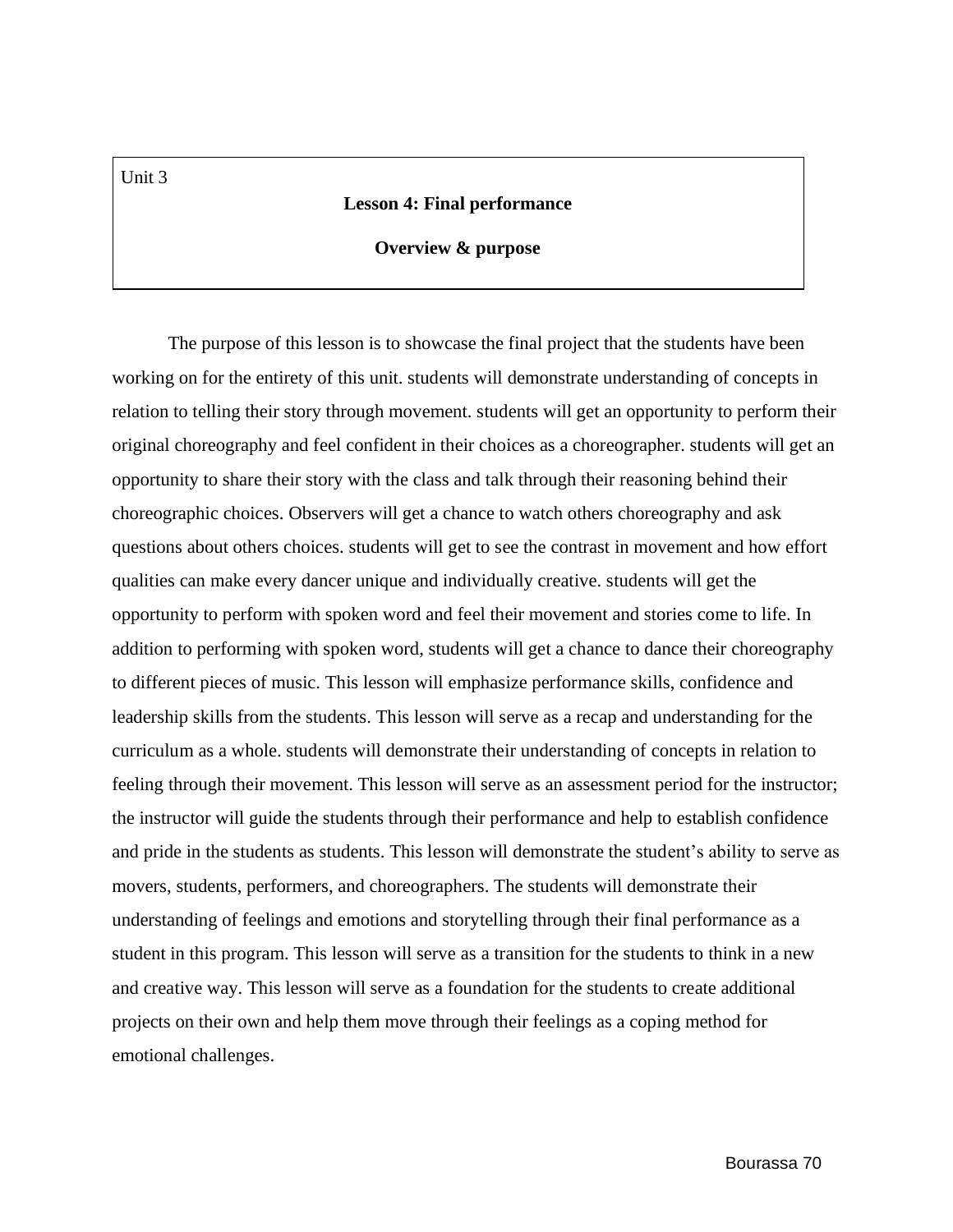#### **Student learning outcomes:**

- 1. The students will demonstrate the ability to dance to a spoken word.
- 2. The students will demonstrate the ability to dance to a piece of music of their choice.
- 3. The students will demonstrate their knowledge of concepts through using correct

terminology.

- 4. The students will demonstrate the ability to discuss their choreographic choices.
- 5. The students will demonstrate the ability to ask questions about choreographic choices.

#### **Step by step lesson:**

### **Duration: 1 hour**

#### **Activity 1: Independent practice**

1. The students will sit in a circle and participate in a breathing exercise lead by instructor in order to center themselves and focus.

- 2. The students will sit down and read over their story to themselves.
- 3. The students will take 5 minutes to rehearse their piece before the performance.

# **Activity 2: Partner practice**

- 1. The students will be partnered up by the instructor.
- 2. The students will practice reading their partners story out loud, the performer will have the opportunity to ask their partner to pause after certain lines if they choose.
- 3. Practice, each partner will perform while their partner reads their story.

# **Activity 3: Safe space agreement**

During the course of this performance, the space will serve as a safe place to express yourself. There will be no judgment, no talking during performances and no negative comments made towards other students. Students will agree to be supportive of one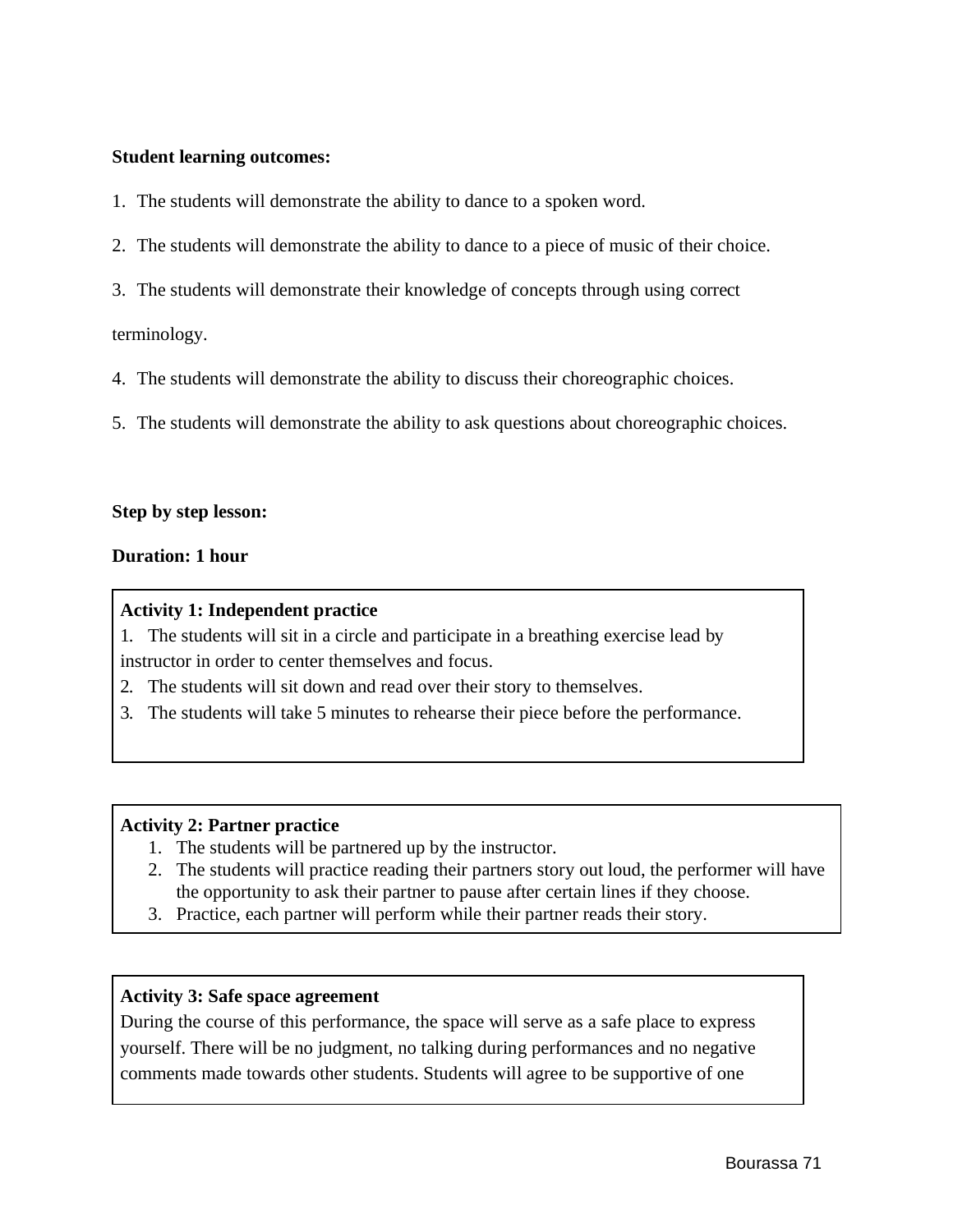another's creative choices and give constructive feedback.

#### **Activity 4.: Performance number 1**

1. Instructor will pick names out of a hat to choose the order of performances.

2. The dancer will start in her beginning shape and will start to move as the reader begins to read.

3. After the performance the observers will get a chance to ask questions about choreographic choices (2 minutes).

4. The performer will be required to explain at least one concept used in their choreography and why they used it.

5. Repeat for every performer

#### **Activity 5: Performance number 2**

1. Each dancer will perform their piece again to piece of music of their choice. They will have 3 options to choose from.

- 2. Discussion from performer in the difference of moving to music vs. a spoken word.
- 3. Observers can comment on music choice in relation to theme of dance.
- 4. Repeat for every performer.

### **Activity 6: (if time allows) performance 3**

- 1. Ask students who would like to perform their piece again for the class.
- 2. Performers will perform with music as well as a partner reading their story aloud.
- 3. Discussion from performers and observers.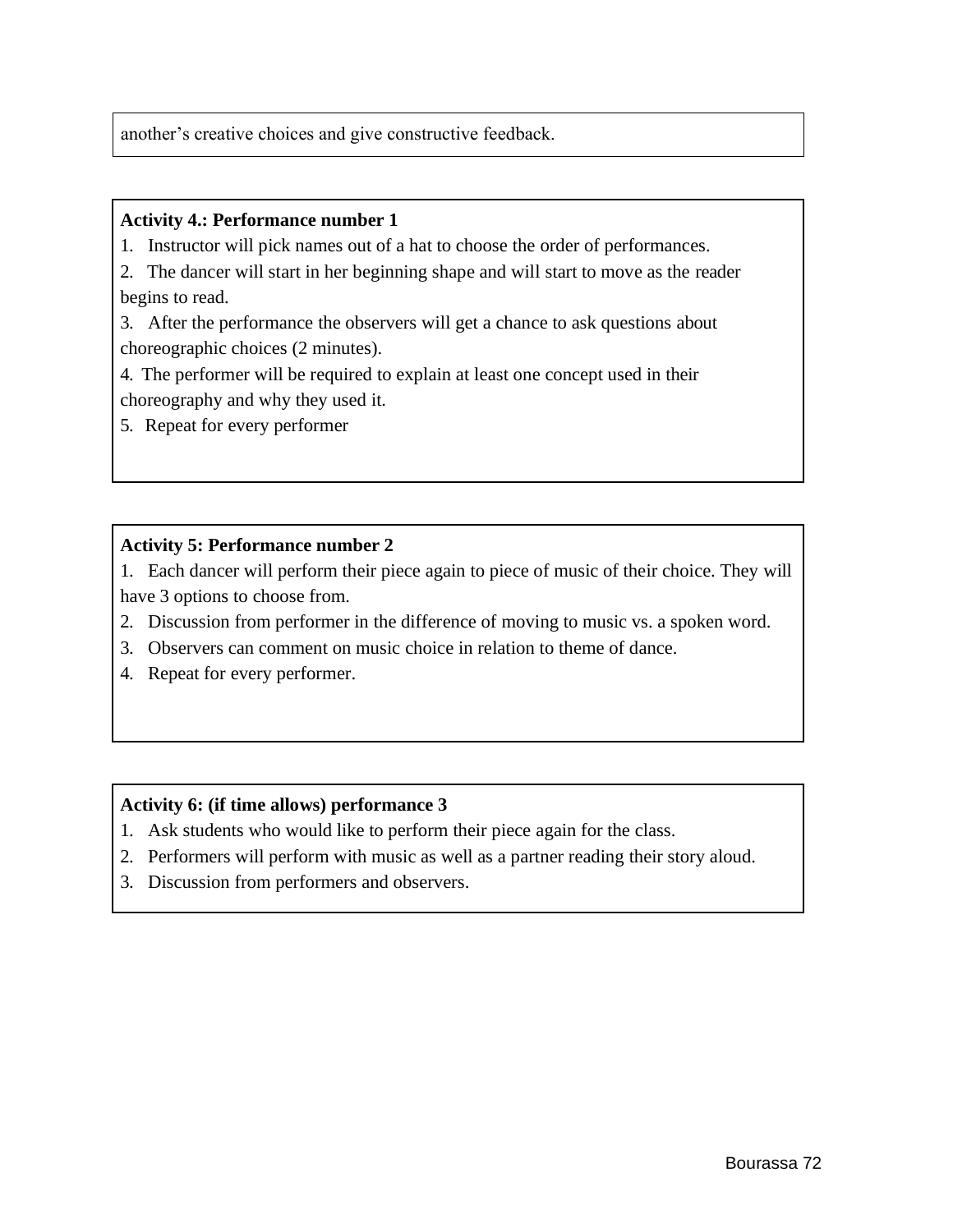#### **Activity 6: Closing**

- 1. students will perform their pieces simultaneously.
- 2. Encourage students to perform with passion, confidence and utilize effort qualities and breath.
- 3. Come together and discuss.
- What did we learn today?
- What did we learn from this program?

# **Curriculum Assessment Methods**

Assessment will be a crucial aspect of this project, instructors will engage in several different assessment methods in order to assess the success of this program. Children lack the appropriate developmental and communication skills to accurately talk about their feelings, this is why additional strategies other than talk therapy are needed to help children gain a better understanding of what they are feeling and how it affects their actions. An embodied experience is needed because children tend to have behavioral response to trauma, they are unlikely to talk of their feelings, dance can help them connect their minds and bodies in a safe place to help understand what they are feeling. Throughout this twelve week curriculum, students will learn basic modern dance technique as a basis and will eventually explore beginning concepts of choreography, performance, improvisation, and expressive movement through both individual and group lessons.

The instructor will work hand and hand with the talk therapist(s) in order to assess the progress of the students throughout the curriculum. The instructor will have an initial conversation with the talk therapist(s) about the students background and their current ability to express through words in their sessions. The instructor will initiate a conversation after the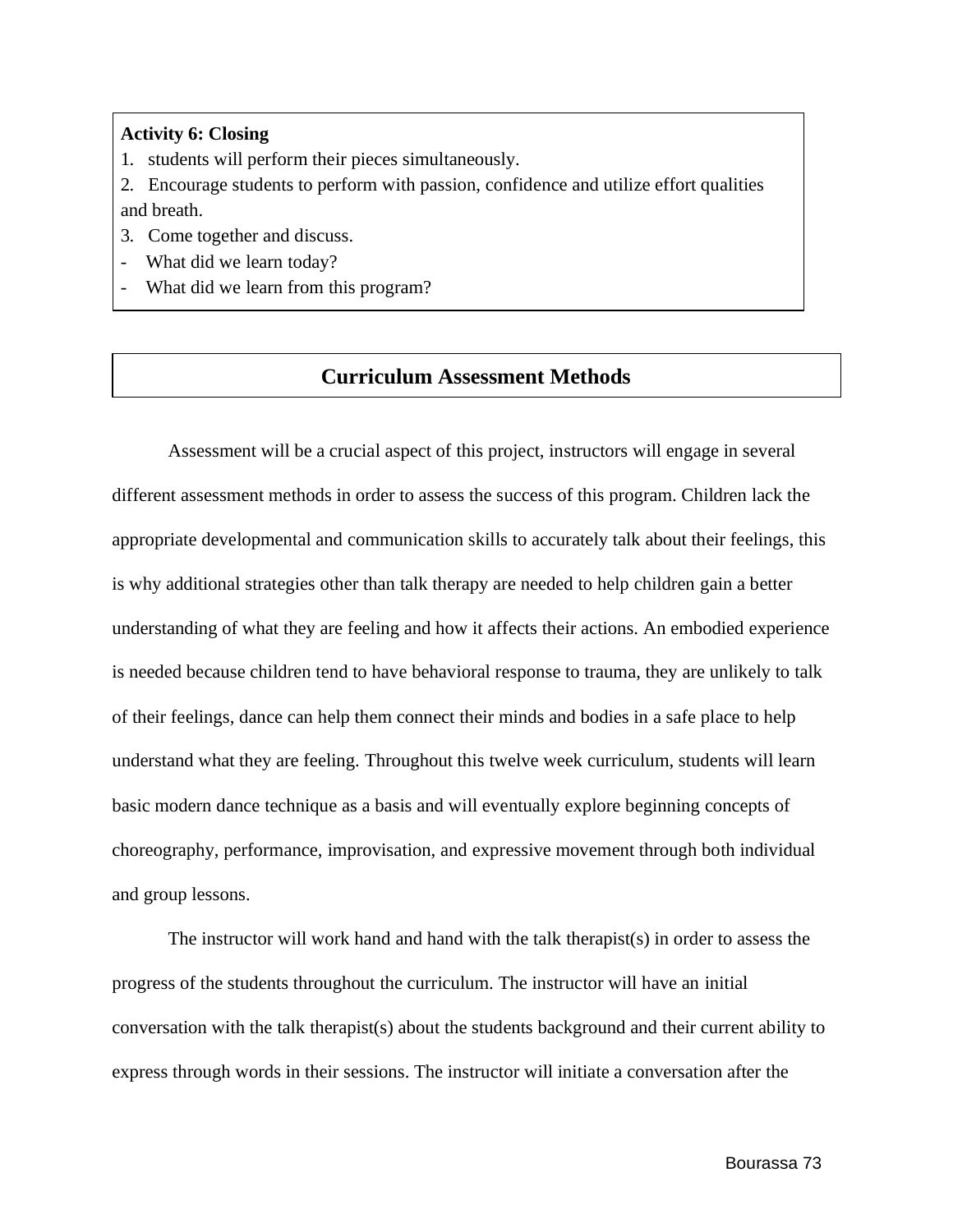program has finished in order to gain a better understanding of the progress of the students and their ability to better express themselves through words after participating in the program. Ideally, the talk therapist and the instructor implementing this program will work hand and hand the talk therapist will be helpful in providing evidence from talk therapy sessions to better assist the instructor in planning, assessing, and implementing the program. Feedback given from the talk therapist will allow the instructor to evaluate the effectiveness of the program and implement any changes to the curriculum that will allow the students to become as successful as possible in their progress throughout this program.

After research, I have discovered some of the ways therapists go about assessing a child before and after their program in therapy. When a parent decides to put their child into therapy, the first step for the therapist or counselor is to get a comprehensive assessment of the child's mental health. The comprehensive assessment includes, an interview with the parents or caregiver about the child's medical history, developmental history, interests, abilities, and any prior treatment in order to gain a basic understanding of the child. The second step is to gather information from the child's school such as test scores, behavioral issues and reports on capabilities or difficulties within the child's classroom. Lastly, the therapist will conduct an interview with the child about his or her experiences and additional behavioral observations if needed. This comprehensive assessment is put together and looked over by the evaluator in order to create a treatment plan. Additional assessments are done throughout the treatment such as, working with the child's school, working with the parents, and behavioral assessments, interviewing, session recordings, note taking, etc. throughout the treatment plan.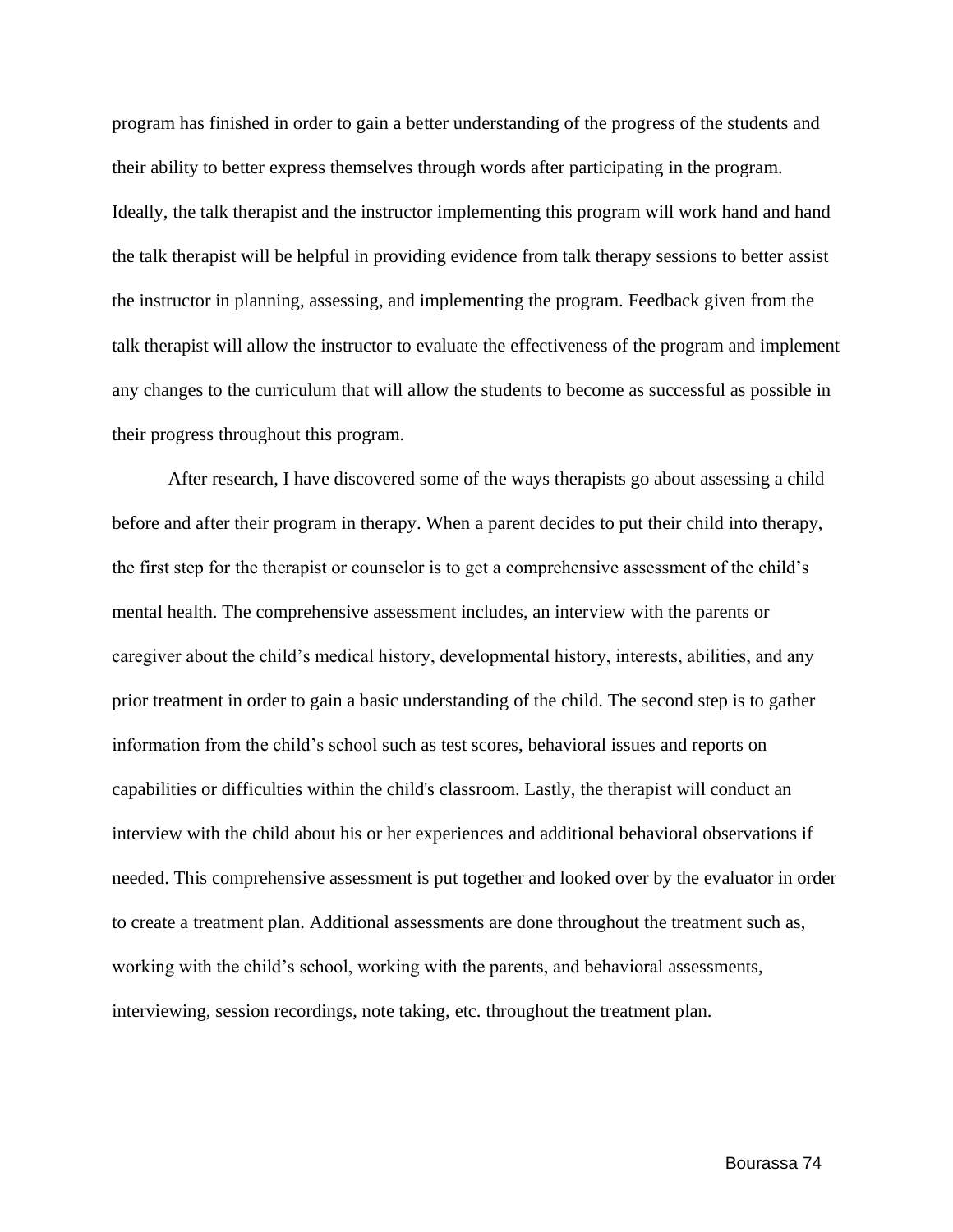Ideally, the instructor would have access to the assessment documents from the therapist in order to assess the effectiveness of the curriculum as it relates to the child's talk therapy sessions. Although there are rules and regulations as it appliés to the child and parents confidentiality, it will be the instructors job to work hand and hand with the private counseling center and therapist in order to create ways to assess the child. The instructor will have access to his or her own assessments methods, however, it is ideal that the therapist and instructor work together in order to assess the effectiveness of this program as it relates to the child's abilities within their talk therapy sessions.

I have developed some examples of rubrics that the instructor would use in order to assess the child's learning throughout the curriculum. Depending on the confidentiality rules regarding the child and the therapist, the instructors assessments will be combined with the mental health professionals' assessment. The goal of this assessment is to understand the effectiveness of this curriculum as it relates to the child's ability within their talk therapy sessions.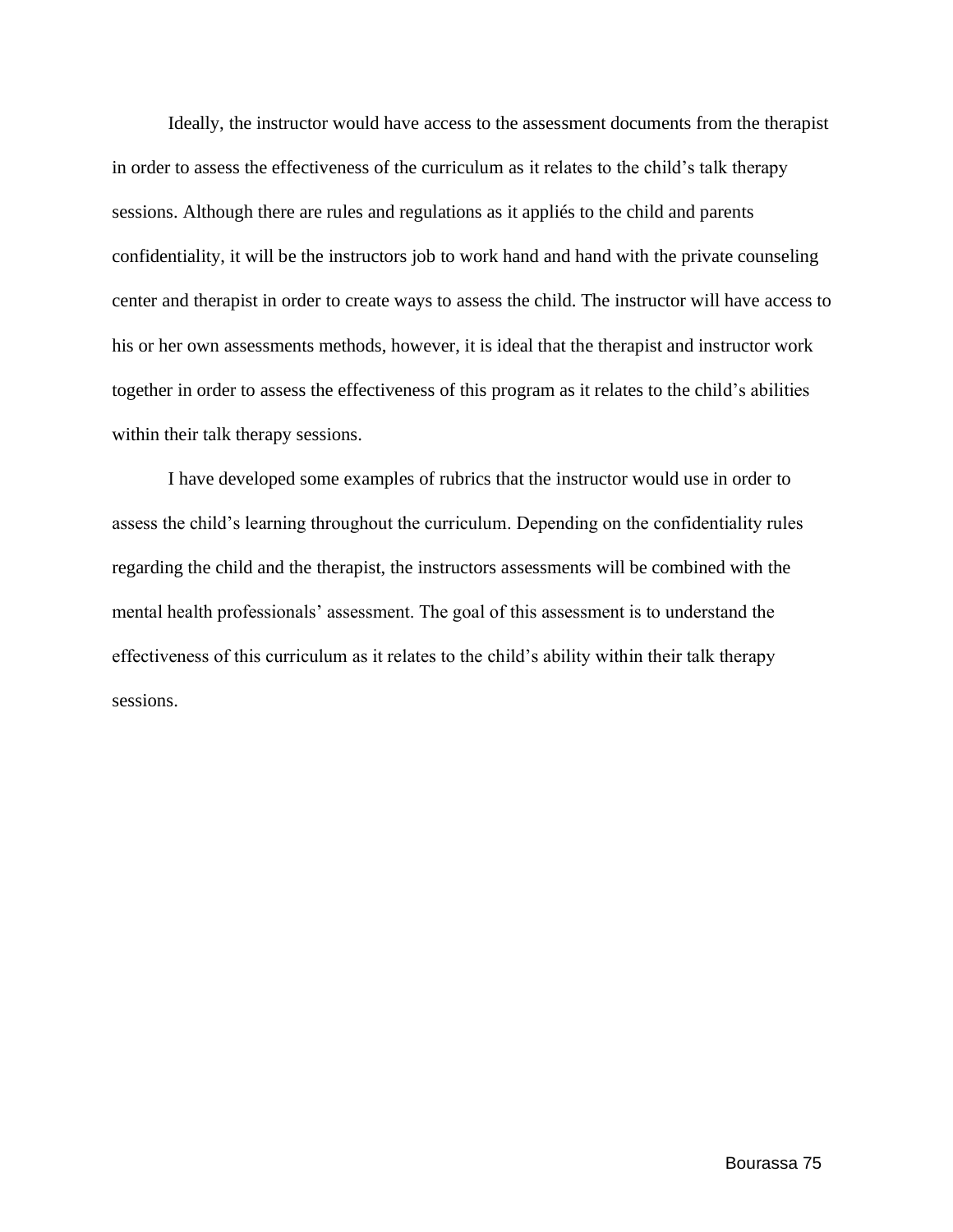**Assessment for instructor:** to be administered after first lesson of the program and after the last lesson of the program.

#### **Student name:**

1. Is the child willing to participate in activities?

1 2 3 4 5

2. Does the child demonstrate negative language or behavior throughout the class?

1 2 3 4 5

3. Is this child willing to participate in class discussion, answer questions, or offer opinions throughout class?

1 2 3 4 5

4. Does the child engage in collaboration and positive work ethics with other students?

1 2 3 4 5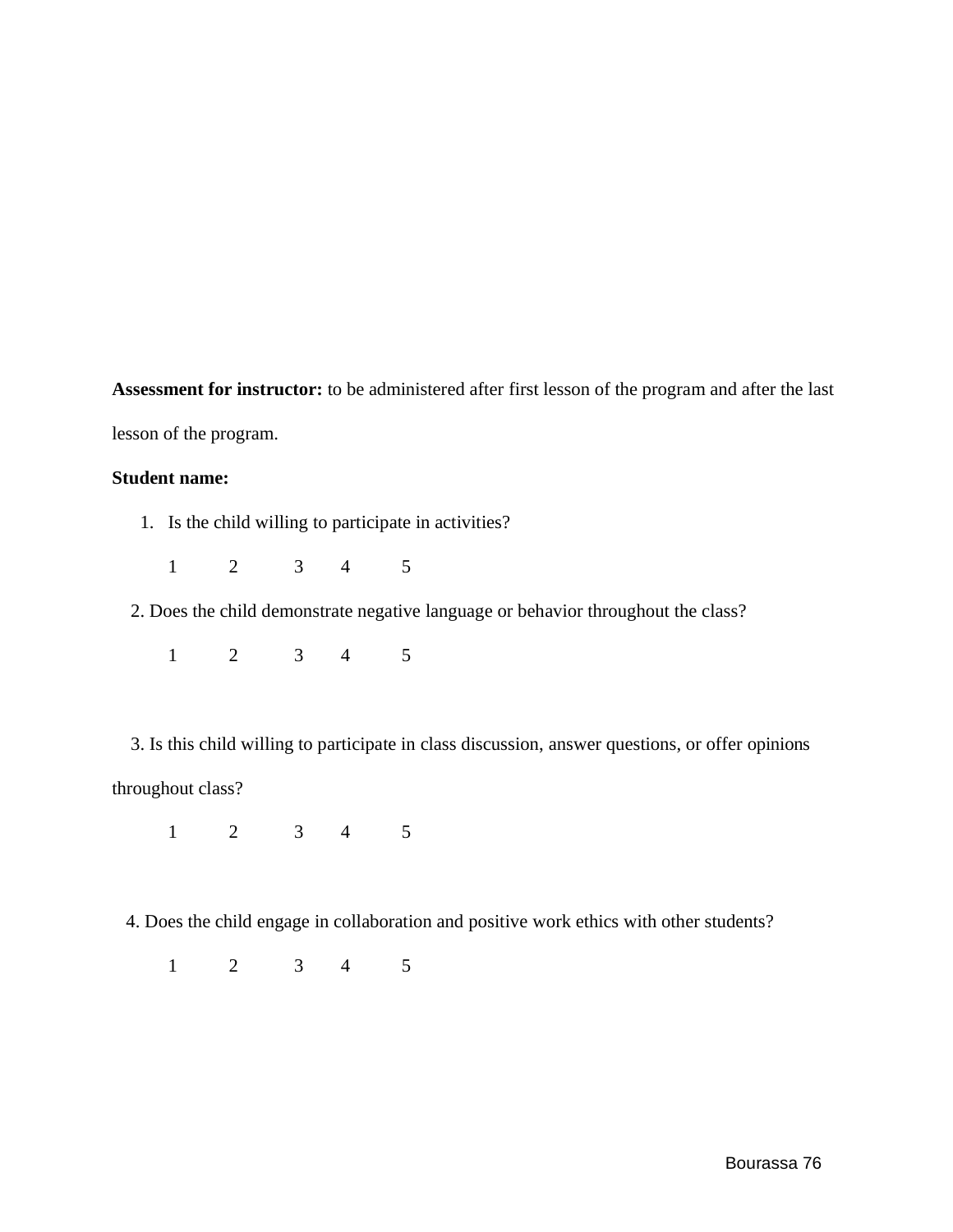5. Is the child willing to step out of their comfort zone and try new things within the classroom environment?

1 2 3 4 5

# **Assessment rubric for instructor to fill out after the program:**

This rubric will be filled out for each student in their understanding of concepts in general and filled out again regarding their understanding of concepts in relation to feeling.

| Loco<br>motor/ axial<br>movement                                  | Accomplished:<br>Student<br>understands<br>concept and is able<br>to utilize concept in<br>different situations. | Proficient:<br>Student<br>understands the<br>concept.        | Developing:<br>Student<br>somewhat<br>understands<br>the concept<br>but often<br>needs a<br>reminder of<br>what the<br>concept<br>consists of. | <b>Beginning:</b><br>Student has<br>learned the<br>concept but<br>needs<br>guidance<br>from<br>instructor in<br>order to<br>practice<br>concept. |
|-------------------------------------------------------------------|------------------------------------------------------------------------------------------------------------------|--------------------------------------------------------------|------------------------------------------------------------------------------------------------------------------------------------------------|--------------------------------------------------------------------------------------------------------------------------------------------------|
| Shape:<br>Open<br>closed,<br>symmetrica<br>Ι,<br>asymmetric<br>al | Accomplished:<br>Student<br>understands<br>concept and is able<br>to utilize concept in<br>different situations. | <b>Proficient:</b><br>Student<br>understands the<br>concept. | Developing:<br>Student<br>somewhat<br>understands<br>the concept<br>but often<br>needs a<br>reminder of<br>what the<br>concept<br>consists of. | <b>Beginning:</b><br>Student has<br>learned the<br>concept but<br>needs<br>guidance<br>from<br>instructor in<br>order to<br>practice<br>concept. |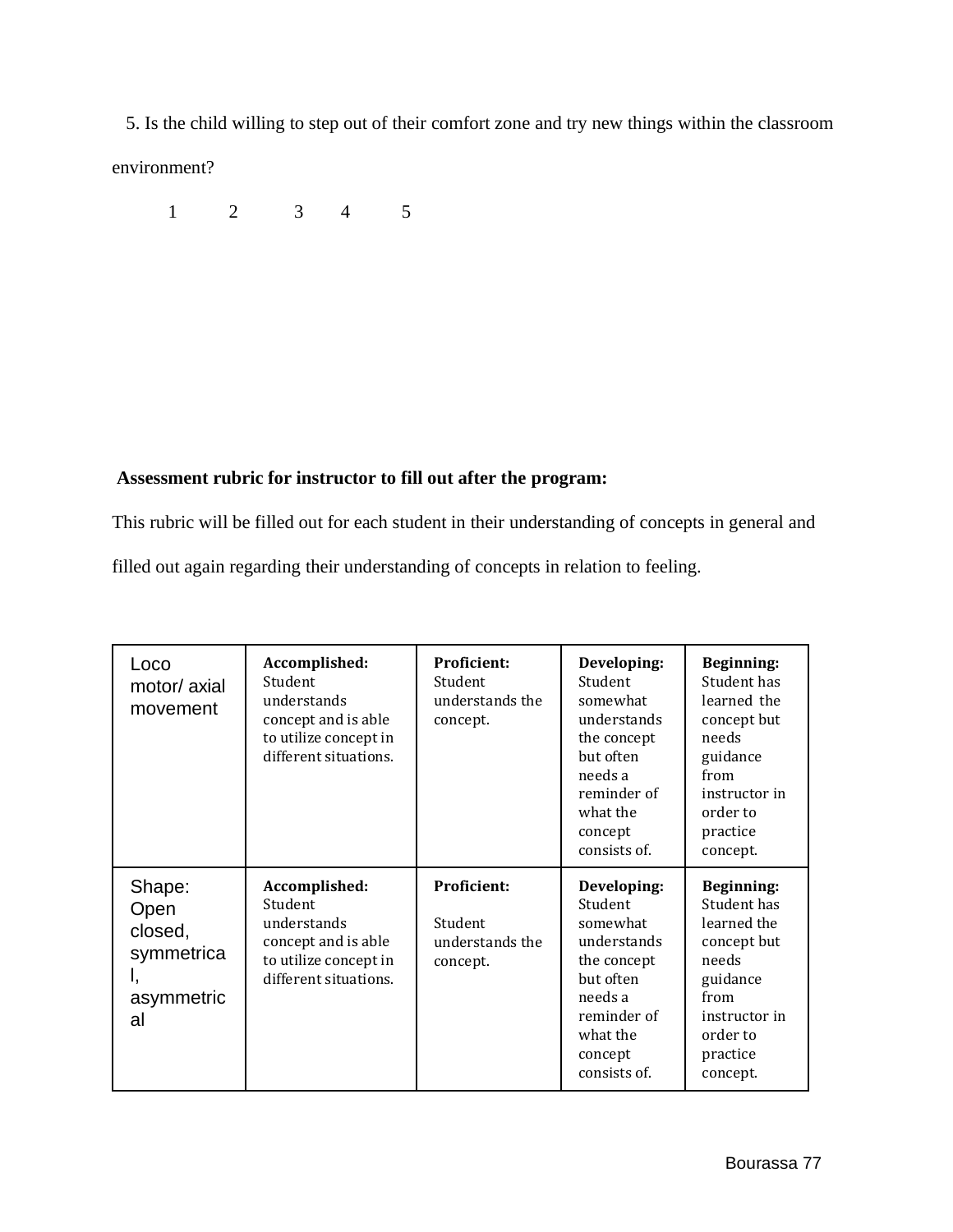| Reach<br>space: Far,<br>mid, and<br>near | Accomplished:<br>Student<br>understands<br>concept and is able<br>to utilize concept in<br>different situations. | <b>Proficient:</b><br>Student<br>understands the<br>concept. | Developing:<br>Student<br>somewhat<br>understands<br>the concept<br>but often<br>needs a<br>reminder of<br>what the<br>concept<br>consists of.     | <b>Beginning:</b><br>Student has<br>learned the<br>concept but<br>needs<br>guidance<br>from<br>instructor in<br>order to<br>practice<br>concept. |
|------------------------------------------|------------------------------------------------------------------------------------------------------------------|--------------------------------------------------------------|----------------------------------------------------------------------------------------------------------------------------------------------------|--------------------------------------------------------------------------------------------------------------------------------------------------|
| Effort<br>qualities                      | Accomplished:<br>Student<br>understands<br>concept and is able<br>to utilize concept in<br>different situations. | <b>Proficient:</b><br>Student<br>understands the<br>concept. | Developing:<br>Student<br>somewhat<br>un<br>derstands<br>the concept<br>but often<br>needs a<br>reminder of<br>what the<br>concept<br>consists of. | <b>Beginning:</b><br>Student has<br>learned the<br>concept but<br>needs<br>guidance<br>from<br>instructor in<br>order to<br>practice<br>concept. |
| plié/relieve                             | Accomplished:Stud<br>ent understands<br>concept and is able<br>to utilize concept in<br>different situations.    | <b>Proficient:</b><br>Student<br>understands the<br>concept. | Developing:<br>Student<br>somewhat<br>understands<br>the concept<br>but often<br>needs a<br>reminder of<br>what the<br>concept<br>consists of.     | <b>Beginning:</b><br>Student has<br>learned the<br>concept but<br>needs<br>guidance<br>from<br>instructor in<br>order to<br>practice<br>concept. |
| Weight shift                             | Accomplished<br>:Student<br>understands<br>concept and is able<br>to utilize concept in<br>different situations. | Proficient:<br>Student<br>understands the<br>concept.        | Developing:<br>Student<br>somewhat<br>understands<br>the concept<br>but often<br>needs a<br>reminder of<br>what the<br>concept<br>consists of.     | <b>Beginning:</b><br>Student has<br>learned the<br>concept but<br>needs<br>guidance<br>from<br>instructor in<br>order to<br>practice<br>concept. |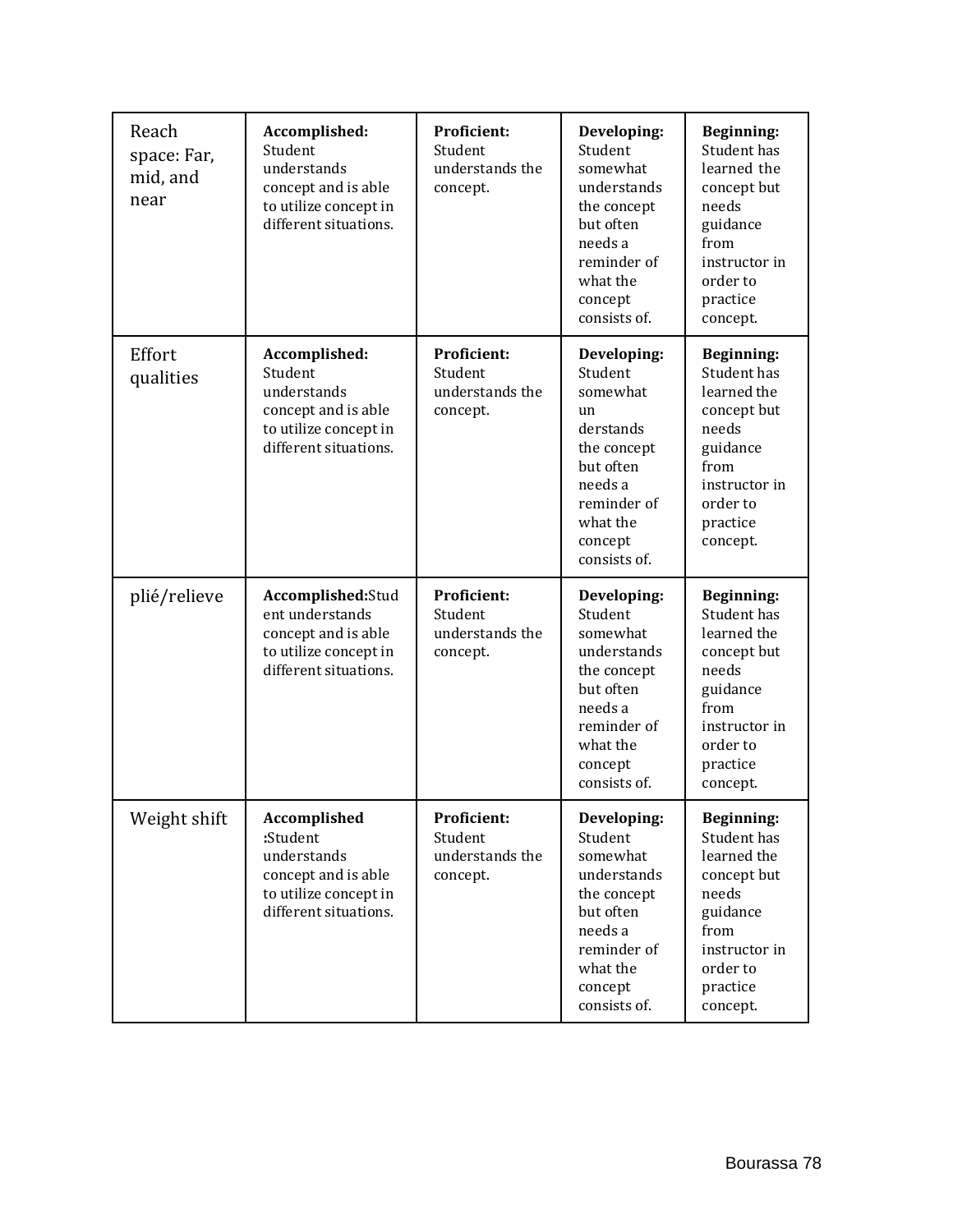| Head to tail,<br>contralater<br>al, and core<br>distal<br>movement | Accomplished:<br>Student<br>understands<br>concept and is able<br>to utilize concept in<br>different situations. | <b>Proficient:</b><br>Student<br>understands the<br>concept. | Developing:<br>Student<br>somewhat<br>understands<br>the concept<br>but often<br>needs a<br>reminder of<br>what the<br>concept<br>consists of. | <b>Beginning:</b><br>Student has<br>learned the<br>concept but<br>needs<br>guidance<br>from<br>instructor in<br>order to<br>practice<br>concept. |
|--------------------------------------------------------------------|------------------------------------------------------------------------------------------------------------------|--------------------------------------------------------------|------------------------------------------------------------------------------------------------------------------------------------------------|--------------------------------------------------------------------------------------------------------------------------------------------------|
| Levels:<br>High,<br>middle, and<br>low                             | Accomplished:<br>Student<br>understands<br>concept and is able<br>to utilize concept in<br>different situations. | <b>Proficient:</b><br>Student<br>understands the<br>concept. | Developing:<br>Student<br>somewhat<br>understands<br>the concept<br>but often<br>needs a<br>reminder of<br>what the<br>concept<br>consists of. | <b>Beginning:</b><br>Student has<br>learned the<br>concept but<br>needs<br>guidance<br>from<br>instructor in<br>order to<br>practice<br>concept. |
| Facing                                                             | Accomplished:<br>Student understands<br>concept and is able to<br>utilize concept in<br>different situations.    | <b>Proficient:</b><br>Student<br>understands the<br>concept. | Developing:<br>Student<br>somewhat<br>understands the<br>concept but<br>often needs a<br>reminder of<br>what the<br>concept consists<br>of.    | <b>Beginning:</b><br>Student has<br>learned the<br>concept but<br>needs guidance<br>from instructor<br>in order to<br>practice<br>concept.       |
| Stage space                                                        | Accomplished:<br>Student understands<br>concept and is able to<br>utilize concept in<br>different situations.    | <b>Proficient:</b><br>Student<br>understands the<br>concept. | Developing:<br>Student<br>somewhat<br>understands the<br>concept but<br>often needs a<br>reminder of<br>what the<br>concept consists<br>of.    | Beginning:<br>Student has<br>learned the<br>concept but<br>needs guidance<br>from instructor<br>in order to<br>practice<br>concept.              |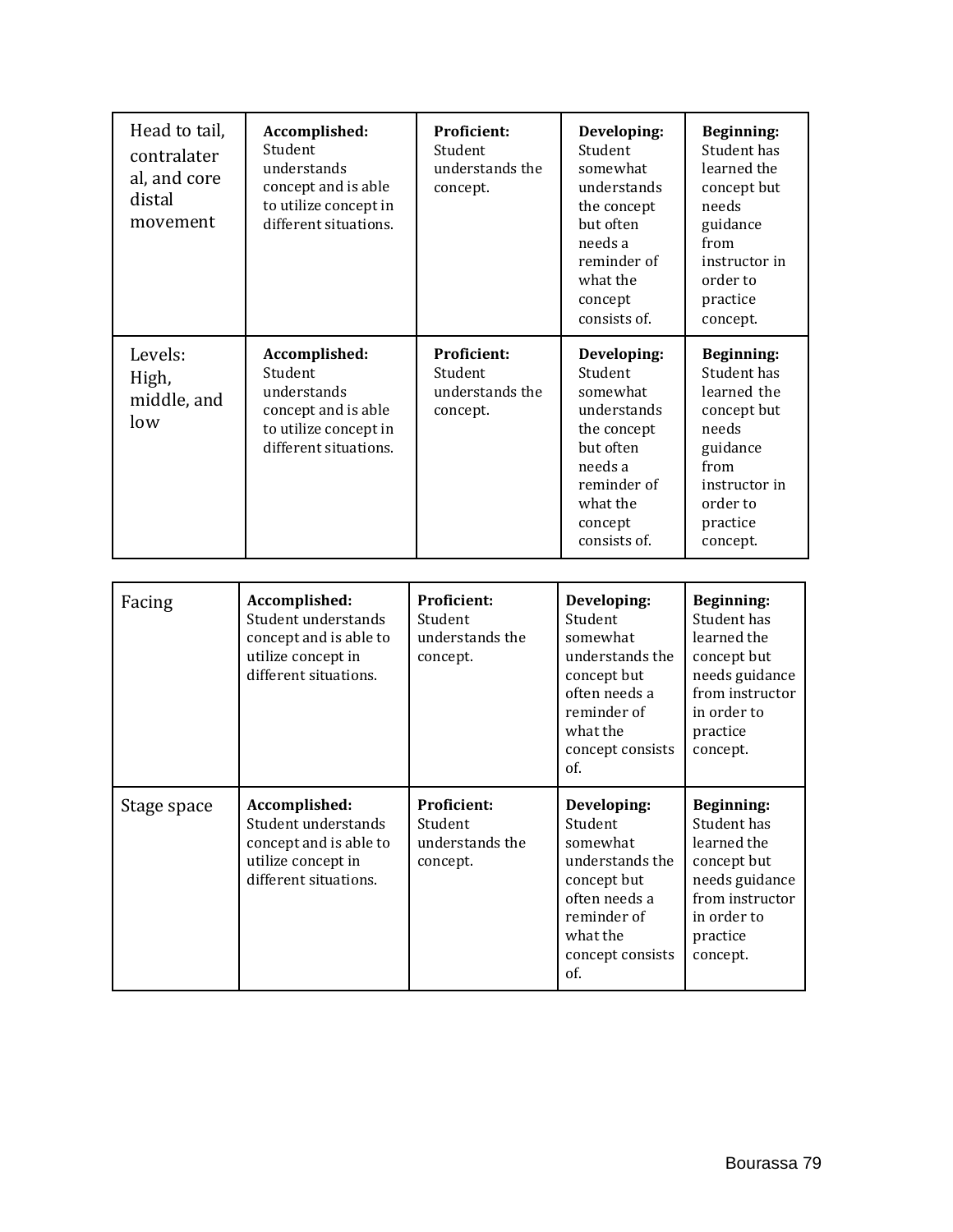| Body part<br>initiation | Accomplished:<br>Student understands<br>concept and is able to<br>utilize concept in<br>different situations. | <b>Proficient:</b><br>Student<br>understands the<br>concept. | Developing:<br>Student<br>somewhat<br>understands the<br>concept but<br>often needs a<br>reminder of<br>what the<br>concept consists<br>of. | <b>Beginning:</b><br>Student has<br>learned the<br>concept but<br>needs guidance<br>from instructor<br>in order to<br>practice<br>concept. |
|-------------------------|---------------------------------------------------------------------------------------------------------------|--------------------------------------------------------------|---------------------------------------------------------------------------------------------------------------------------------------------|--------------------------------------------------------------------------------------------------------------------------------------------|
| Pathway                 | Accomplished:Studen<br>t understands concept<br>and is able to utilize<br>concept in different<br>situations. | Proficient:Student<br>understands the<br>concept.            | Developing:<br>Student<br>somewhat<br>understands the<br>concept but<br>often needs a<br>reminder of<br>what the<br>concept consists<br>of. | <b>Beginning:</b><br>Student has<br>learned the<br>concept but<br>needs guidance<br>from instructor<br>in order to<br>practice<br>concept. |
| Tempo                   | Accomplished:Studen<br>t understands concept<br>and is able to utilize<br>concept in different<br>situations. | Proficient:Student<br>understands the<br>concept.            | Developing:<br>Student<br>somewhat<br>understands the<br>concept but<br>often needs a<br>reminder of<br>what the<br>concept consists<br>of. | <b>Beginning:</b><br>Student has<br>learned the<br>concept but<br>needs guidance<br>from instructor<br>in order to<br>practice<br>concept. |
| Phrasing                | Accomplished:Studen<br>t understands concept<br>and is able to utilize<br>concept in different<br>situations. | Proficient:Student<br>understands the<br>concept.            | Developing:<br>Student<br>somewhat<br>understands the<br>concept but<br>often needs a<br>reminder of<br>what the<br>concept consists<br>of. | <b>Beginning:</b><br>Student has<br>learned the<br>concept but<br>needs guidance<br>from instructor<br>in order to<br>practice<br>concept. |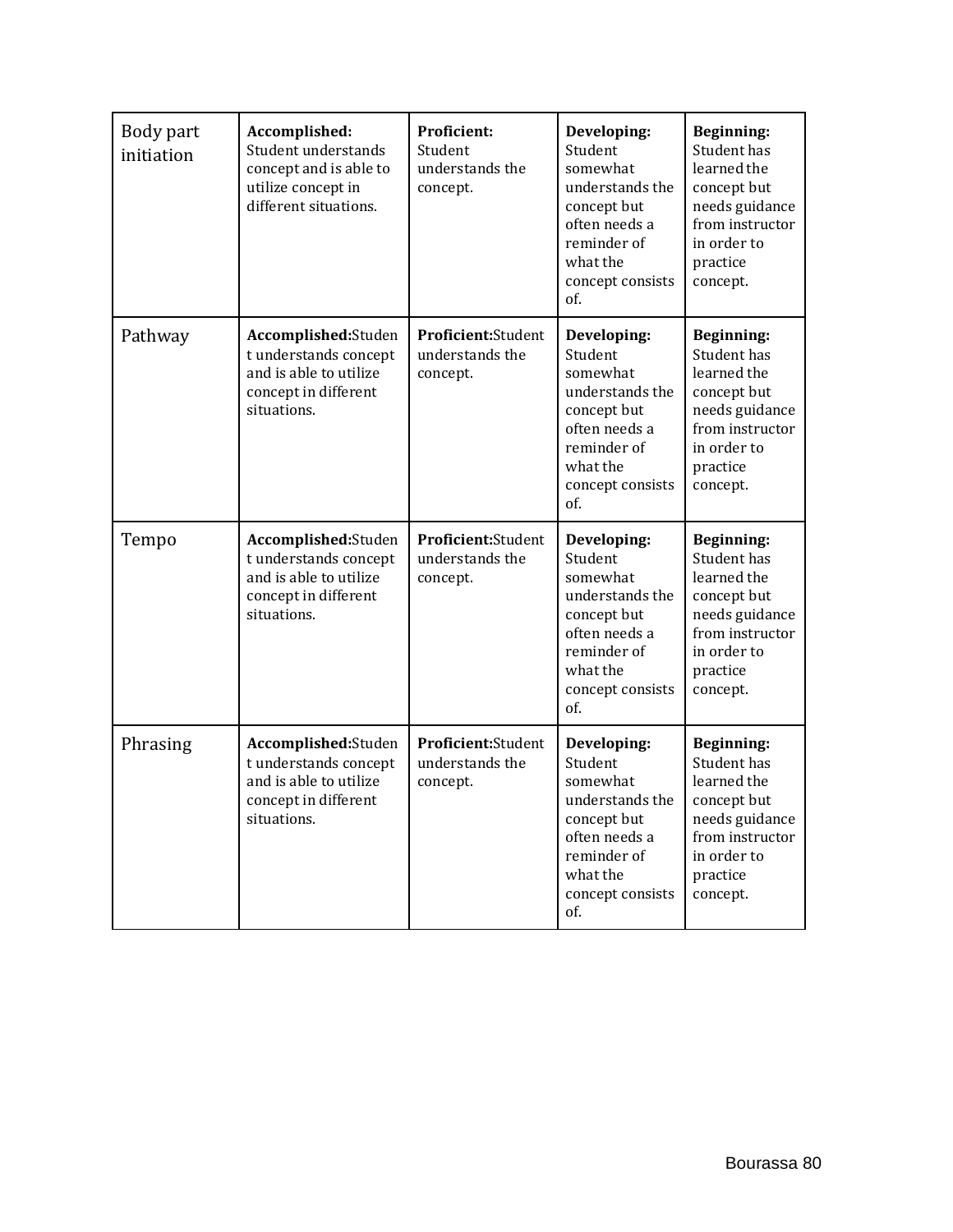| Cannon              | Accomplished:Studen<br>t understands concept<br>and is able to utilize<br>concept in different<br>situations. | <b>Proficient:</b> Student<br>understands the<br>concept. | Developing:<br>Student<br>somewhat<br>understands the<br>concept but<br>often needs a<br>reminder of<br>what the<br>concept consists<br>of. | Beginning:<br>Student has<br>learned the<br>concept but<br>needs guidance<br>from instructor<br>in order to<br>practice<br>concept. |
|---------------------|---------------------------------------------------------------------------------------------------------------|-----------------------------------------------------------|---------------------------------------------------------------------------------------------------------------------------------------------|-------------------------------------------------------------------------------------------------------------------------------------|
| Movement<br>quality | Accomplished:Studen<br>t understands concept<br>and is able to utilize<br>concept in different<br>situations. | Proficient: Student<br>understands the<br>concept.        | Developing:<br>Student<br>somewhat<br>understands the<br>concept but<br>often needs a<br>reminder of<br>what the<br>concept consists<br>of. | Beginning:<br>Student has<br>learned the<br>concept but<br>needs guidance<br>from instructor<br>in order to<br>practice<br>concept. |